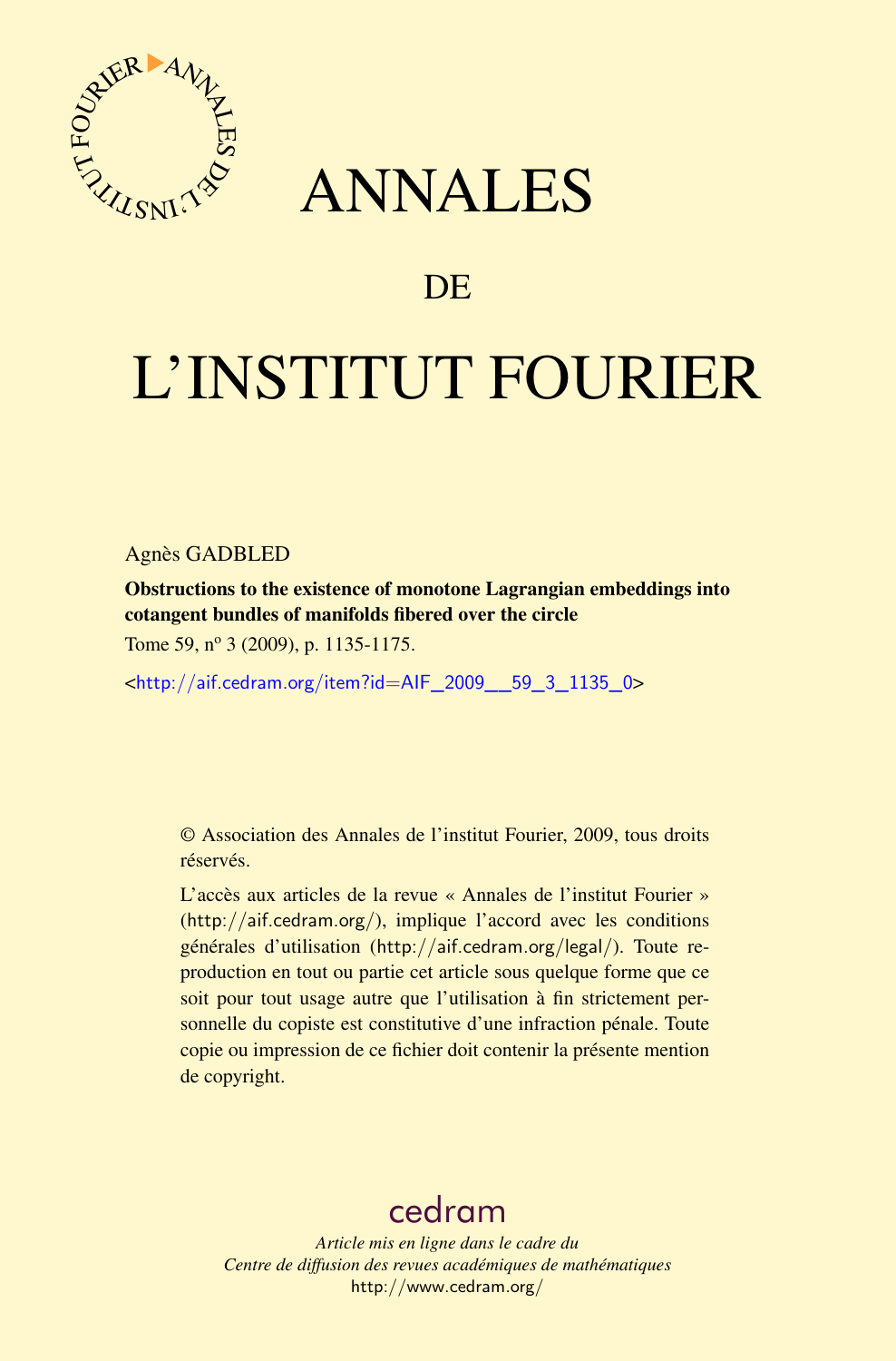<span id="page-1-0"></span>Ann. Inst. Fourier, Grenoble **59**, 3 (2009) 1135-1175

### OBSTRUCTIONS TO THE EXISTENCE OF MONOTONE LAGRANGIAN EMBEDDINGS INTO COTANGENT BUNDLES OF MANIFOLDS FIBERED OVER THE CIRCLE

#### **by Agnès GADBLED**

ABSTRACT. — We extend the constructions and results of Damian to get topological obstructions to the existence of closed monotone Lagrangian embeddings into the cotangent bundle of a space which is the total space of a fibration over the circle.

Résumé. — On étend des constructions et des résultats obtenus par Damian afin d'obtenir des obstructions topologiques à l'existence de plongements lagrangiens monotones dans le fibré cotangent d'un espace fibré sur le cercle.

#### **1. Introduction**

Let M be a closed manifold and  $\pi : T^*M \to M$  its cotangent bundle. Denote by  $\lambda_M$  the Liouville 1-form of M and  $\omega_M = d\lambda_M$  the canonical symplectic form on  $T^*M$ .

We are interested in compact Lagrangian submanifolds in the cotangent bundle  $T^*M$ . Only a few types of examples are known:

- 1) the zero section or more generally the graph  $L_f$  of a function  $f: M \to \mathbb{R};$
- 2) any Hamiltonian image of  $L_f$ , i.e.  $L = \varphi_1(L_f)$  where  $(\varphi_t)$  is a Hamiltonian isotopy;
- 3) any image of  $L_f$  by a symplectic isotopy (as in 2) but with  $(\varphi_t)$  a symplectic isotopy);
- 4) the "local" Lagrangian submanifolds: any Lagrangian submanifold of  $\mathbb{C}^n$  can be embedded in a Darboux chart  $U \overset{\sim}{\to} \mathbb{C}^n$  of  $T^*M$ .

*Keywords:* Lagrangian embeddings, Floer homology, Novikov homology. *Math. classification:* 57R17, 57R58, 57R70, 53D12.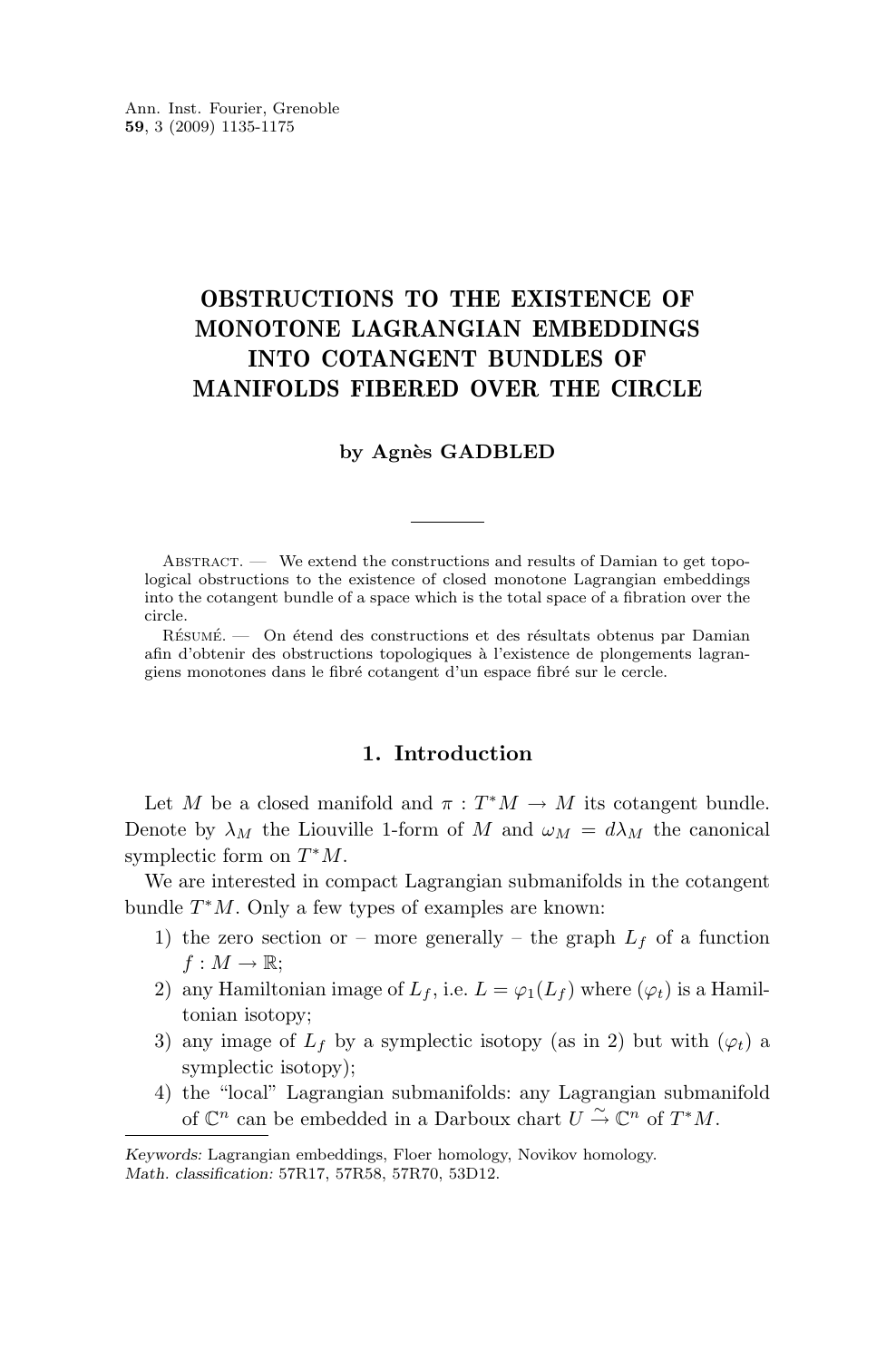Note that the two first types of examples have the additional property of being exact (that is, the restriction of the Liouville 1-form on the Lagrangian submanifold is exact). It is conjectured (see [\[1\]](#page-40-0)) that the examples [1\)](#page-1-0) and [2\)](#page-1-0) are the only possible examples of exact Lagrangian submanifolds in  $T^*M$  and much work has been done to prove this conjecture. It has been proved for  $L = M = S^2$  (see Hind [\[9\]](#page-40-0)) but in general, we know only topological restrictions on the exact Lagrangian embeddings  $i: L \to T^*M$ of a closed manifold L. In the following,  $f: L \to M$  denotes the composition  $\pi \circ i$ .

- 1) (Audin [\[2\]](#page-40-0)) If L and M are orientable, then  $\chi(L) = \deg(f)^2 \chi(M)$ and the same is true modulo 4 if L and M are not orientable.
- 2) (Lalonde and Sikorav [\[10\]](#page-40-0)) The index  $[\pi_1(M): f_*(\pi_1(L))]$  is finite.
- 3) (Viterbo [\[24\]](#page-41-0)) If M is simply connected, then L cannot be an Eilenberg-MacLane space.
- 4) (Fukaya, Seidel and Smith [\[8\]](#page-40-0), Nadler [\[14\]](#page-40-0), see also Buhovski [\[4\]](#page-40-0)) If  $M$  is simply connected and  $L$  is spin with zero Maslov class, then the projection f has degree  $\pm 1$ , and induces an isomorphism  $H^*(L, K) \simeq$  $H^*(M, K)$  for any field K of characteristic not equal to 2.
- 5) (Ritter [\[21\]](#page-41-0)) If M is simply connected, then  $f^* : H^2(M) \to H^2(L)$ is injective and the image of  $f_{\star} : \pi_2(L) \to \pi_2(M)$  has finite index.
- 6) (Damian [\[5\]](#page-40-0)) If M has dimension  $n \geq 3$  and is the total space of a fibration over  $\mathbb{S}^1$ , we have:

(a) For any finite presentation  $\langle g_1, g_2, \ldots, g_p | r_1, r_2, \ldots, r_q \rangle$  of the fundamental group  $\pi_1(L)$ ,  $p - q \leq 1$ .

(b) The fundamental group  $\pi_1(L)$  is not isomorphic to the free product  $G_1 * G_2$  of two non-trivial groups.

The idea of the proof of Damian is the following. On the one hand, if M is the total space of a fibration  $p : M \to \mathbb{S}^1$  over the circle, then one can use the pull-back  $\alpha = p^* d\theta$  of the 1-form  $d\theta$  on  $\mathbb{S}^1$  to displace an exact Lagrangian submanifold  $L$  of  $T^*M$  from itself by a symplectic isotopy (defined by  $\varphi_t(q, p) = (q, p + t\alpha)$ ).

On the other hand, given a symplectic isotopy  $(\varphi_t)$ , Damian has constructed a Floer-type complex  $C(L, \varphi_t)$  spanned by the intersection points of L and  $\varphi_1(L)$ , with coefficients in a Novikov ring associated to  $\pi_1(L)$ and endowed with a differential which is an analogue in the Lagrangian Floer theory of the Morse-Novikov differential. The homology of this complex only depends on the flux  $[\varphi_{1}^{*}\lambda_{M} - \lambda_{M}] = u$  of  $(\varphi_{t})$ . It is called the Floer-Novikov homology of L and denoted  $FH(L, u)$ .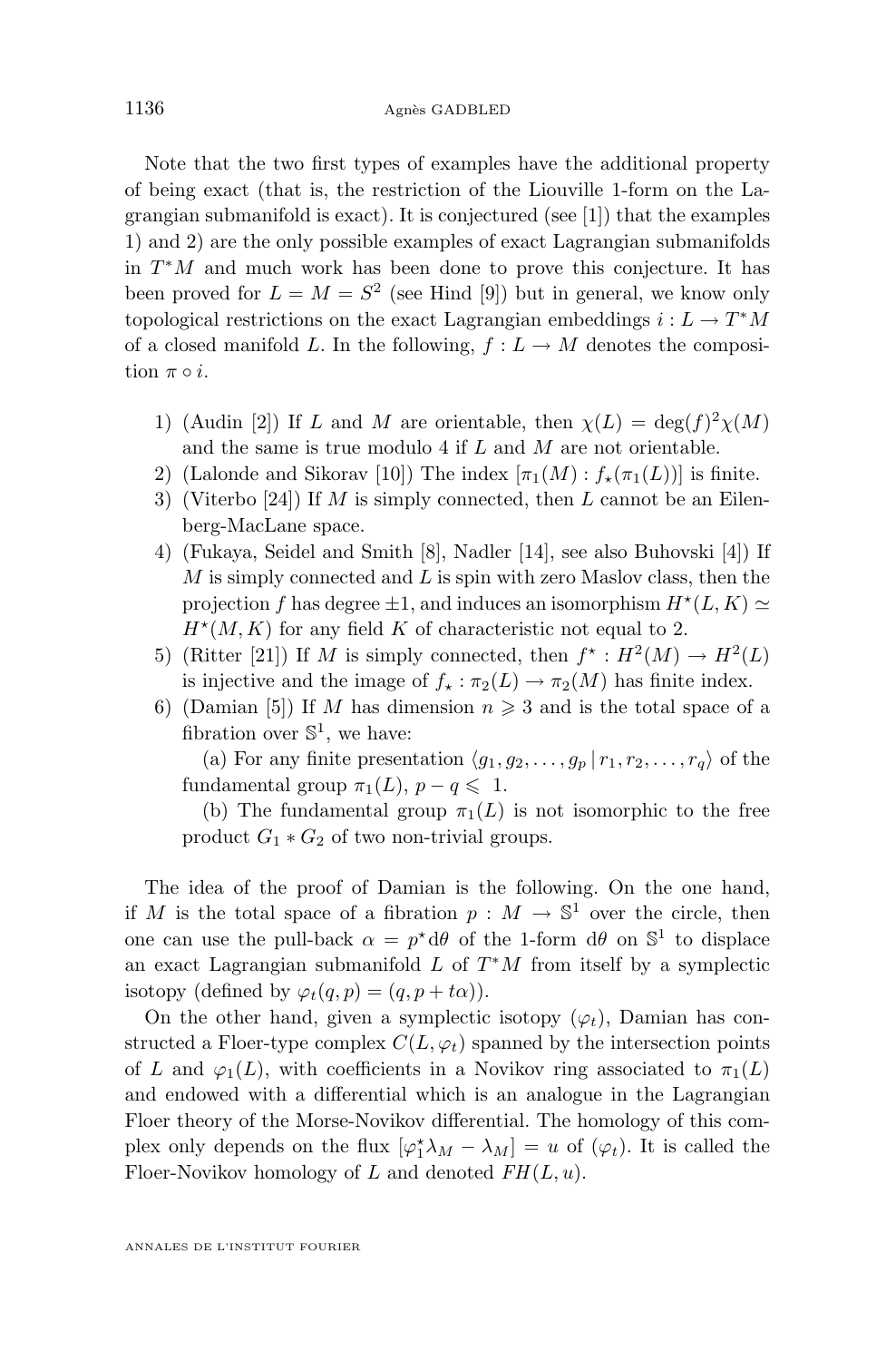Damian has proved that this homology  $FH(L, u)$  is isomorphic to the Novikov homology  $H_*(L, f^*u)$  of L. The Novikov homology of L must then be trivial when  $\varphi_t$  is the isotopy induced by  $\alpha$ , that is when  $u = [\alpha]$ , and this gives the obstructions on the fundamental group of L.

Here we are interested in the more general case of monotone Lagrangian submanifolds of  $T^*M$ . In the usual sense, a Lagrangian submanifold L is monotone (on the disks) if there exists a non-negative constant  $K_L$  such that

(1.1) for all 
$$
u \in \pi_2(T^*M, L)
$$
,  $\int_u \omega_M = K_L \mu_L(u)$ 

where  $\mu_L$  denotes the Maslov class of L in  $T^*M$ .

For instance, any local Lagrangian submanifold which is monotone in  $\mathbb{C}^n$ is also monotone in  $T^*M$  (see Remark 1.2 (iii)).

We would like to know if there are also "global" monotone Lagrangian submanifolds in  $T^*M$ . It is possible to get topological obstructions on the monotone Lagrangian embeddings by extending the construction of the Floer-Novikov type complex of Damian to the monotone case. In order to carry out this construction, we need a stronger monotonicity assumption:

DEFINITION 1.1. — A Lagrangian submanifold of  $T^*M$  is said to be *monotone on the loops if there exists a non-negative constant*  $k<sub>L</sub>$  *such that* 

(1.2) for all 
$$
\gamma \in \pi_1(L)
$$
,  $\int_{\gamma} \lambda_M = k_L \,\mu_L(\gamma)$ 

where  $\mu_L$  denotes the Maslov class of L in  $T^*M$ .

REMARKS 1.2. — (i) We recover the exact case when  $k_L = 0$ .

(ii) *If* L *is a Lagrangian submanifold of* T <sup>∗</sup>M *which is monotone on the loops, then it is monotone in the usual sense (i.e. on the disks) with the same constant*  $k_L = K_L$ .

(iii) *Note that the converse of (iii) is not necessarily true in general. It is true for instance if* M *is simply connected.*

(iv) *This definition of monotone Lagrangian submanifold was already* used by Polterovich [\[20\]](#page-41-0) for Lagrangian submanifolds of  $\mathbb{C}^n$ , but in this *case, it coincides with the usual definition.*

(v) *This assumption is necessary to bound from above the energy of solutions having the same Maslov index (see Section [3.5\)](#page-16-0).*

NOTATION 1.3. — If L is a Lagrangian submanifold in  $T^*M$  which is *monotone on the disks, we will call Maslov number of* L and denote  $N_L$ *the non-negative generator of the subgroup*  $\langle \mu_L, \pi_2(L) \rangle$  *of* Z.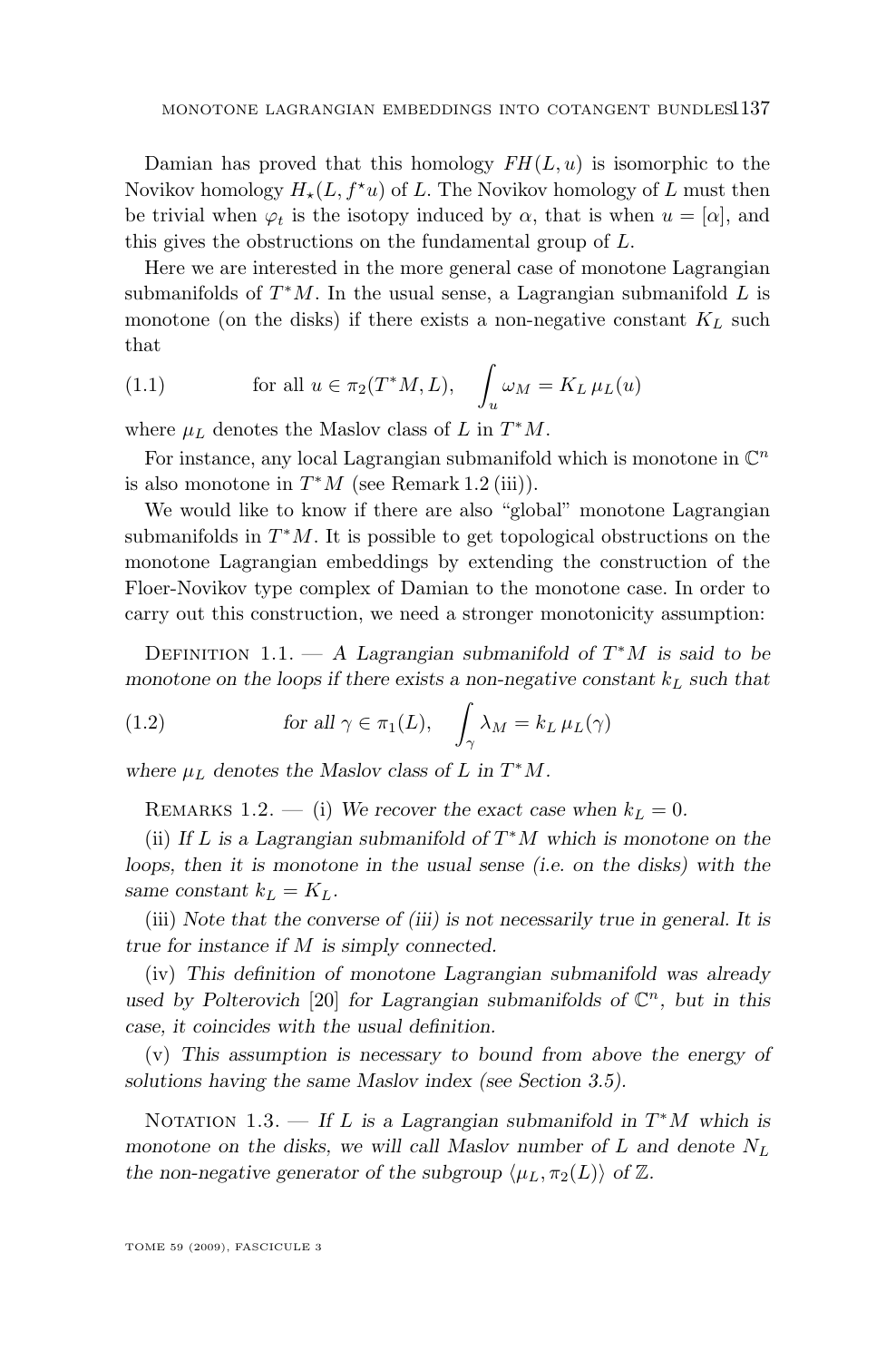<span id="page-4-0"></span>As in the exact case, we will use a suitable version of Floer-Novikov homology. The differences are the following:

(i) There is no action functional, so we will have to work with the action 1-form (see Remark [3.11\)](#page-11-0).

(ii) The fact that  $[\pi_1(M) : f_{\star}(\pi_1(L))]$  is finite does not hold in the monotone case without further assumption on the Maslov class of L. For instance, for any local monotone Lagrangian submanifold in a Darboux chart,  $f_* : \pi_1(L) \to \pi_1(M)$  is trivial and the index is not finite unless  $\pi_1(M)$  is finite.

(iii) In the monotone case, we have to take into account the bubbling of J-holomorphic disks. This makes the definition of Floer-Novikov homology more intricate.

(iv) There are also differences on more technical points. For instance, in the proof of invariance, we cannot use an extension of a symplectic isotopy of  $T^*L$  to  $T^*M$  as in the exact case.

(v) In the monotone case, the Floer homology is not always isomorphic to the Novikov homology  $H_*(L, f^*u)$ . We will prove that it is the limit of a spectral sequence (see Theorems 1.4 and [4.7,](#page-36-0) this is a "Novikov version" of the spectral sequence described by Biran [\[3\]](#page-40-0) for the usual Lagrangian Floer homology).

THEOREM 1.4. — Let u be an element of  $H^1(M)$ . Assume that the *Lagrangian submanifold* L *is monotone on the loops, and of Maslov num*ber  $N_L \ge 2$ . There exists a spectral sequence  $\{E_r^{p,q}, d_r\}$  satisfying the fol*lowing properties:*

- 1)  $E_0^{p,q} = C_{p+q-pN_L}(L, f^{\star}u) \otimes A^{pN_L}$  and  $d_0 = \partial_0 \otimes 1$ , where  $\partial_0$  is the *Morse-Novikov differential;*
- 2)  $E_1^{p,q} = H_{p+q-pN_L}(L, f^{\star}u) \otimes A^{pN_L}$  and  $d_1 = [\partial_1] \otimes \tau$  where

$$
[\partial_1]: H_{p+q-pN_L}(L, f^{\star}u) \longrightarrow H_{p+1+q-(p+1)N_L}(L, f^{\star}u);
$$

3)  $\{E_r^{p,q}, \mathbf{d}_r\}$  collapses at the page  $\kappa + 1$ , where  $\kappa = [(\dim(L) + 1)/N_L]$ and the spectral sequence converges to  $FH(L, u)$ , i.e.

$$
\bigoplus_{p+q=\ell} E^{p,q}_{\infty} \cong FH^{\ell \pmod{N_L}}(L,u).
$$

Here A is the  $\Lambda_{f^{\star}u}$ -module  $A = \Lambda_{f^{\star}u}[T, T^{-1}]$  of Laurent polynomials with coefficients in  $\Lambda_{f^{\star}u}$  (see section [2\)](#page-5-0) and  $\tau_i: A \to A$  is the multiplication by  $T^i$ . The degree of T is equal to  $N_L$  and  $A^{pN_L} = \Lambda_{f^*u} T^p$ .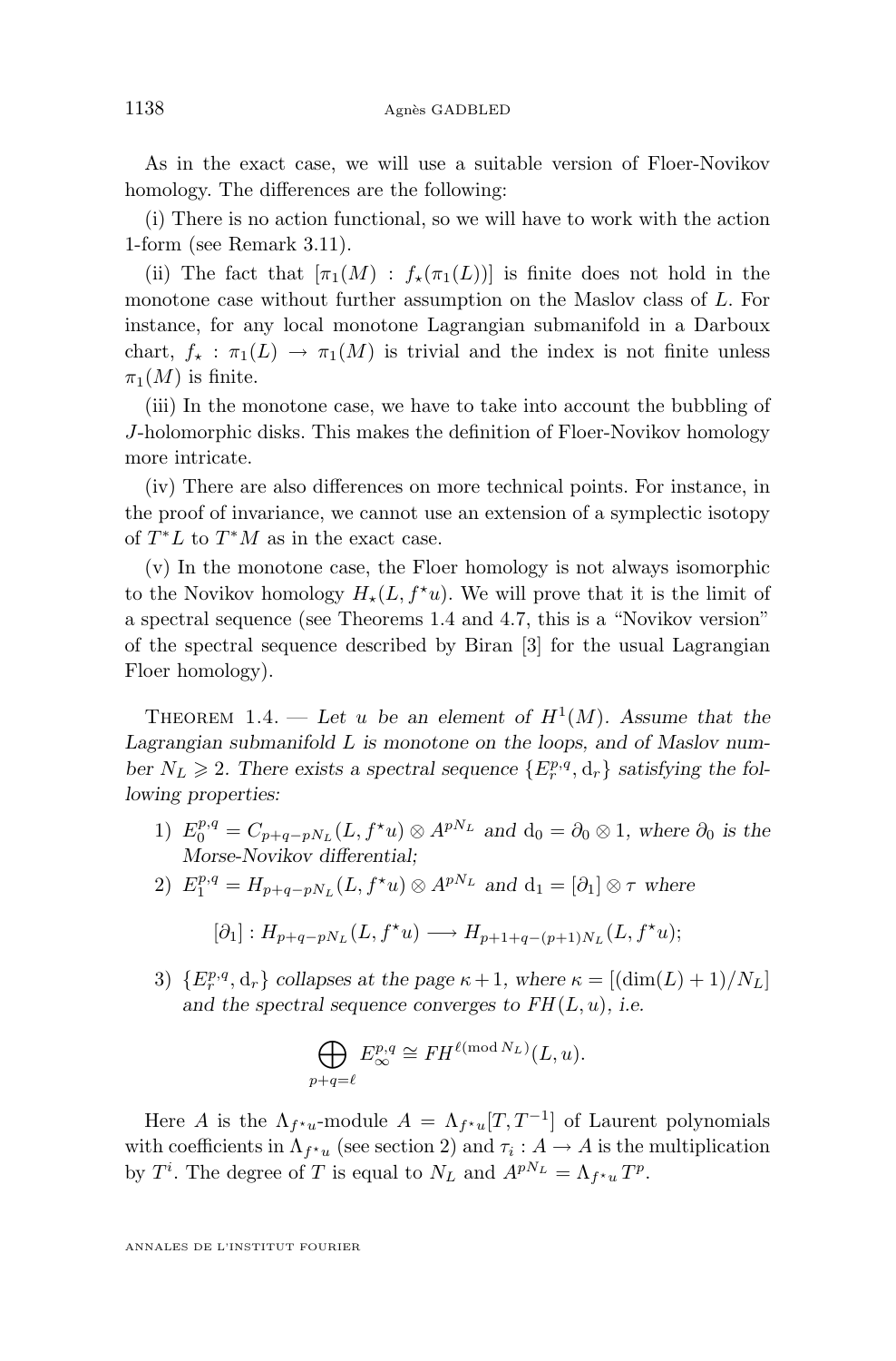<span id="page-5-0"></span>In particular, when  $N_L \geq \dim(M) + 2$ , the spectral sequence above collapses at the first page and the Floer-Novikov homology is equal to the Novikov homology  $H(L, f^*u)$ .

Using the techniques of Damian, we prove:

THEOREM 1.5. — Let M be a closed manifold which is the total space of *a* fibration  $p : M \to \mathbb{S}^1$  on the circle. Let L be a Lagrangian submanifold of  $T^*M$  which is monotone on the loops. Assume either that  $N_L \geqslant \dim(M) + 1$ *or*  $N_L = \dim(M)$  *and*  $[\pi_1(M) : \pi_1(L)]$  *is finite. We have:* 

(i) *If*  $\langle g_1, g_2, \ldots, g_p | r_1, r_2, \ldots, r_q \rangle$  *is a finite presentation of*  $\pi_1(L)$ *, then* 

$$
p - q \leqslant 1.
$$

(ii) The fundamental group  $\pi_1(L)$  is not isomorphic to a free product  $G_1 \star G_2$  *of two non trivial groups.* 

This theorem will be proved in Section [4.](#page-26-0)

ACKNOWLEDGEMENTS.  $- I$  would like to thank Michèle Audin and Mi*hai Damian for suggesting me to work on this extension of Floer homology, for valuable discussions around this subject and for their careful reading. I would also like to thank Jean-Claude Sikorav for his numerous remarks on the work which has given rise to this article.*

#### **2. Novikov theory**

Let us recall the definition of Novikov homology (see [\[15\]](#page-41-0); for a more detailed study, see [\[22\]](#page-41-0)) and the results of Damian [\[5\]](#page-40-0).

Let L be a closed manifold and  $u \in H^1(L, \mathbb{R})$ . Denote by  $\Lambda$  the ring  $\mathbb{Z}/2[\pi_1(L)]$  and by  $\widehat{\Lambda} = \mathbb{Z}/2[[\pi_1(L)]]$  the group of formal series. Let  $\Lambda_u$  be the completed ring of series

$$
\Lambda_u = \left\{ \sum n_i g_i \in \widehat{\Lambda} \mid g_i \in \pi_1(L), \ n_i \in \mathbb{Z}/2, \ u(g_i) \to +\infty \right\}
$$

where  $u(g_i) \rightarrow +\infty$  means here that for all  $A > 0$ , the set

$$
\{g_i \mid n_i \neq 0 \text{ and } u(g_i) < A\}
$$

is finite.

DEFINITION 2.1. — Let  $C(\tilde{L})$  be the free  $\Lambda$ -complex spanned by fixed *lifts of the cells of a CW-decomposition of*  $L$  *to the universal cover*  $\overline{L}$  *of*  $L$ *and*

$$
C(L, u) = \Lambda_u \otimes_{\Lambda} C(L).
$$

The homology of this complex  $C(L, u)$  is the Novikov homology  $H(L, u)$ .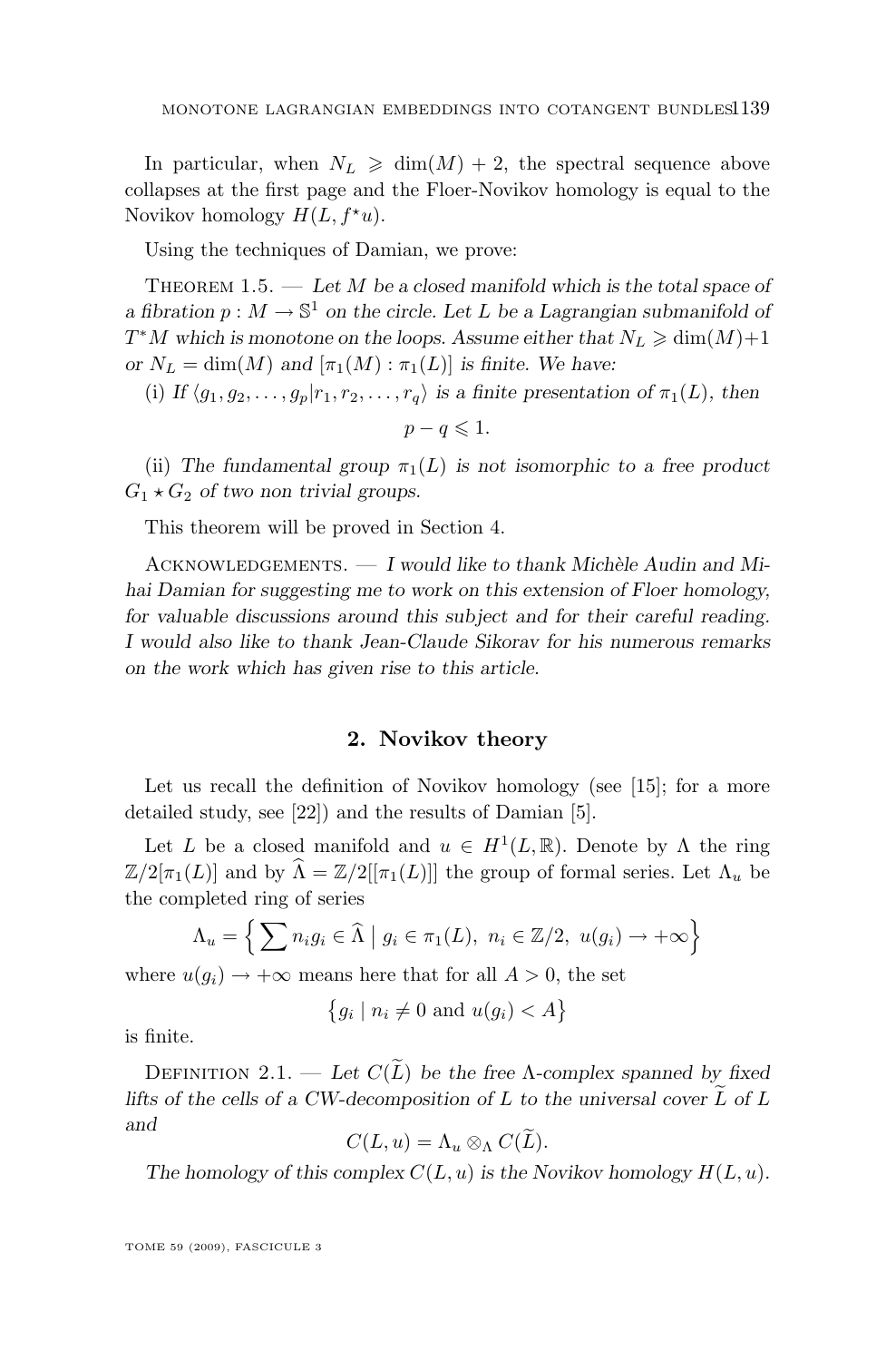<span id="page-6-0"></span>DEFINITION 2.2 (Morse-Novikov homology). — Let  $\alpha$  be a closed generic 1*form in the class of*  $u \in H^1(L, \mathbb{R})$  *and*  $\xi$  *be the gradient of*  $\alpha$  *with respect to some generic metric on* L. For every critical point c of  $\alpha$ , fix a lift  $\tilde{c}$  of c *in the universal cover*  $\overline{L}$ *.* 

Let  $C(\alpha, \xi)$  be the  $\Lambda_u$ -complex spanned by the zeros of  $\alpha$  and whose *differential is such that if* c *and* d *are zeros of index difference equal to* 1 *then their incidence number is the algebraic number of flow lines that joins* c *to d* and lifts to a path in  $\widetilde{L}$  from  $q_i \widetilde{c}$  to  $\widetilde{d}$ .

By generic, we mean here that  $\alpha$  has Morse-type singularities and  $\xi$ satisfies the Morse-Smale condition.

Theorem 2.3 (see Novikov [\[15\]](#page-41-0), Latour [\[11\]](#page-40-0), see also Pazhitnov [\[19\]](#page-41-0)). *For any generic pair*  $(\alpha, \xi)$ *, the homology of this complex is isomorphic* to  $H(L, u)$ .

Remark 2.4. — *In these two descriptions of the Novikov homology,* one could replace  $\tilde{L}$  by any integration covering  $\overline{L}$  of  $L$  (i.e. such that the *pull-back of* u *is zero). We will use this in our comparison between the Floer-Novikov homology and the Novikov homology of* L *in Section [4.](#page-26-0)*

Let us end this section by recalling results proved in [\[5\]](#page-40-0):

Proposition 2.5 (Damian [\[5\]](#page-40-0), Sikorav [\[22\]](#page-41-0)). — *Let* L *be a closed manifold and*  $u \in H^1(L, \mathbb{R})$ *.* 

a) Let  $\langle g_1, g_2, \ldots, g_p | r_1, r_2, \ldots, r_q \rangle$  be a presentation of the fundamental *group*  $\pi_1(L)$  *which satisfies*  $p - q \ge 2$ *. If*  $u \ne 0$ *, then*  $H_1(L, u) \ne 0$ *.* 

b) *Suppose that*  $\pi_1(L) = G_1 * G_2$  *is a free product of two groups, none of them being trivial. If*  $u \neq 0$ *, then*  $H_1(L, u) \neq 0$ *.* 

#### **3. The Floer type complex**

Let  $i: L \hookrightarrow T^*M$  be a Lagrangian embedding of a closed manifold L. Assume that the image of L in  $T^*M$  is monotone on the loops. Let  $(\varphi_t)$ be a symplectic isotopy of  $T^*M$  and denote by  $L_t$  the image of L by  $(\varphi_t)$ .

Remark 3.1. — *As they are the images of* L *by symplectomorphisms,* the Lagrangian submanifolds  $L_t$  are not necessarily monotone on the loops *but they are monotone on the disks. We can therefore apply to them all the results concerning monotone* (*in the usual sense*) *Lagrangian submanifolds.*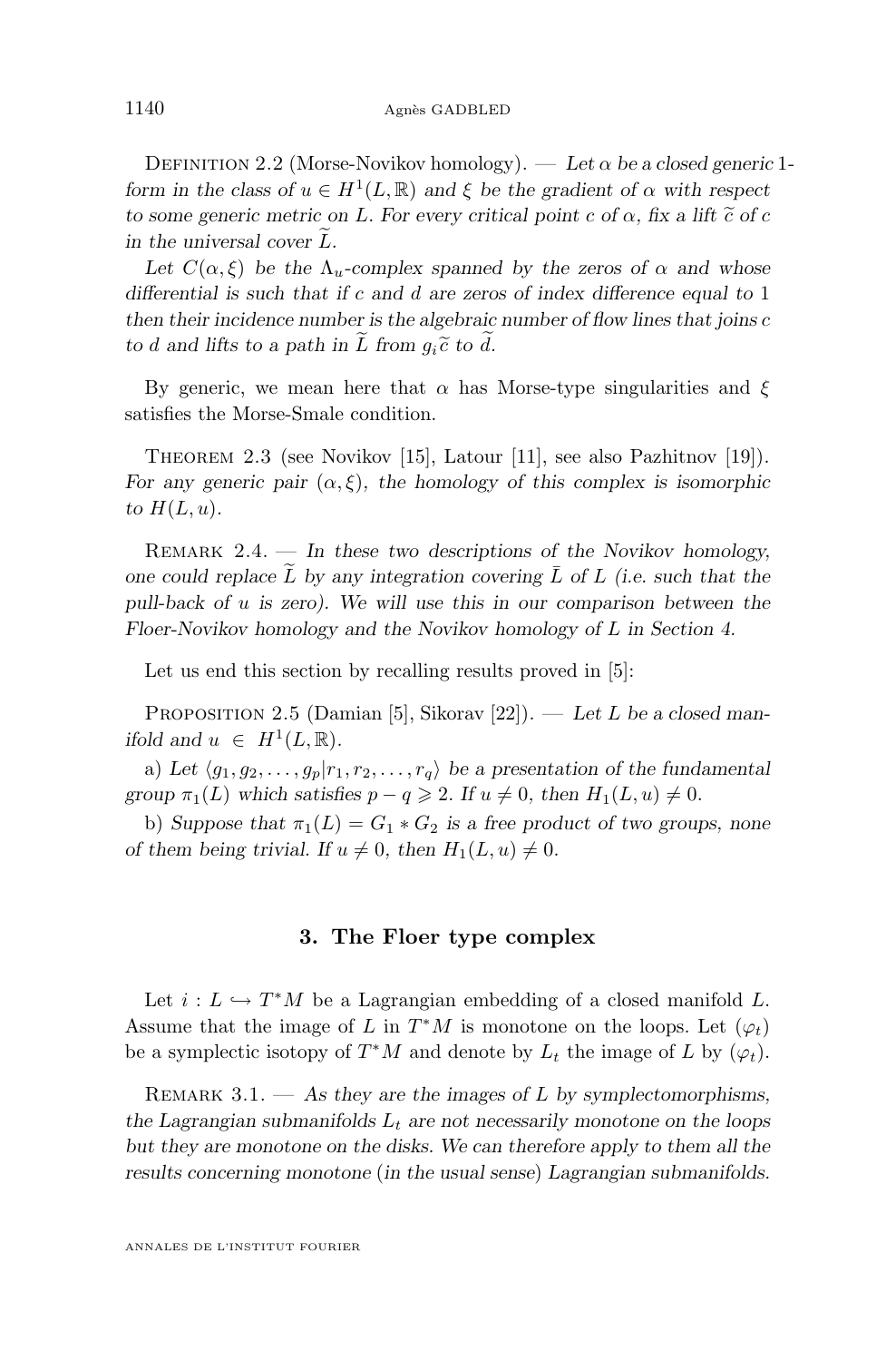<span id="page-7-0"></span>Let  $u \in H^1(M;\mathbb{R})$  denote the flux (or Calabi invariant) of  $(\varphi_t)$ , that is the class:

$$
\mathrm{Cal}(\varphi_t) = [\varphi_1^* \lambda_M - \lambda_M] \in H^1(T^*M, \mathbb{R}) \simeq H^1(M, \mathbb{R}).
$$

The results proved in Sections 3.1 to [3.5](#page-16-0) are used in Section [3.5](#page-16-0) to define a  $\Lambda_u$ -complex  $C(\bar{L}_0, \bar{L}_1)$  spanned by the intersection points of  $L_0 = \varphi_0(L)$ and  $L_1 = \varphi_1(L)$ . We prove in Section [3.6](#page-21-0) that this complex depends only on L and  $u = \text{Cal}(\varphi_t)$ . We then explain in Section [3.7](#page-26-0) that these results can be used to define a free complex over the Novikov ring  $\Lambda_{f^{\star}u}$  spanned by  $L \cap \varphi_1(L)$  whose homology only depend on L and u.

#### **3.1. Preliminary results**

Let us first notice that it is possible to restrict our symplectic isotopies to isotopies of the following type:

LEMMA 3.2. — *There exists a symplectic isotopy*  $(\psi_t)$  on  $T^*M$  such *that*  $\psi_{1|L} = \varphi_{1|L}$  *which is spanned by*  $\alpha + dH_t$ *, where*  $\alpha$  *is a closed* 1-form *in* u and  $H: T^*M \times [0,1] \to \mathbb{R}$  has compact support.

*Proof. —* As in the proof of [\[5,](#page-40-0) Lemma 3.2] (which does not use the exactness assumption on L), consider a family of 1-forms  $\alpha_t$  on M in the class of  $\varphi_t^* \lambda_M - \lambda_M$ . Note that the composition of  $(\varphi_t)$  and of the symplectic isotopy spanned by  $-\alpha_t$  is a compactly supported Hamiltonian isotopy  $\chi_t$ . The isotopy  $(\psi_t)$  can then be defined as the composition of  $\chi_t$  with the symplectic isotopy spanned by  $\alpha_1$ .

We will also require in the construction and applications that the induced map  $f_* : \pi_1(L) \to \pi_1(M)$  is surjective. It is enough to suppose that the index  $[\pi_1(M) : f_*(\pi_1(L))]$  is finite.

REMARK 3.3. — If  $f_{\star} : \pi_1(L) \to \pi_1(M)$  is not surjective, let  $M_1$  be the *covering of* M *induced by the subgroup*  $f_{\star}(\pi_1(L))$  *of*  $\pi_1(M)$ *. The manifold* L *can be lifted as a Lagrangian submanifold of* T <sup>∗</sup>M<sup>1</sup> *which is monotone on the loops (and which has the same Maslov class).*

*If*  $[\pi_1(M) : f_*(\pi_1(L))]$  *is finite, then*  $M_1$  *is closed and the conclusion of Theorem* [1.5](#page-5-0) *in* T <sup>∗</sup>M *is then just a consequence of the same theorem* for  $T^*M_1$  where the surjectivity condition is satisfied.

Although the index  $[\pi_1(M) : f_*(\pi_1(L))]$  is always finite in the exact case (Lalonde and Sikorav, [\[10,](#page-40-0) Theorem 1, a)]), this assumption is not always fulfilled in the monotone case. However, the index is necessarily finite for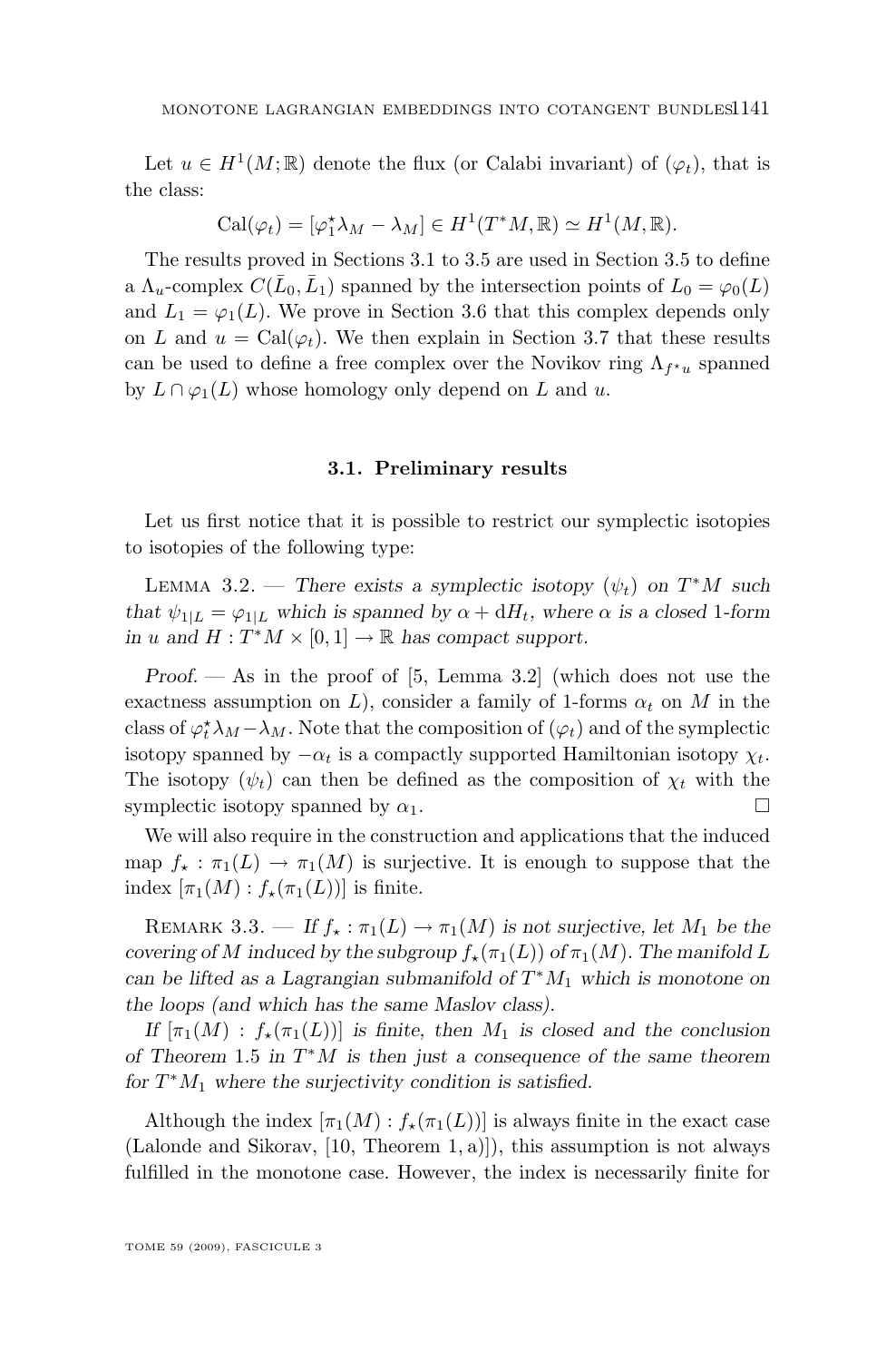<span id="page-8-0"></span>monotone Lagrangian submanifolds if the Maslov number of  $L$  is large enough:

PROPOSITION 3.4. — Let L be a Lagrangian submanifold of  $T^*M$  which *is monotone* (*on the disks*). If  $N_L \geq \dim(M) + 1$ , then the index of  $\pi_1(L)$ *in*  $\pi_1(M)$  *is finite.* 

*Proof.* — If  $\pi_1(L) \to \pi_1(M)$  is not surjective, consider again the covering M<sub>1</sub> of M induced by the subgroup  $f_{\star}(\pi_1(L))$  of  $\pi_1(M)$  and the lift of L into  $T^*M_1$ .

If the covering group of  $M_1 \to M$  is infinite, then  $M_1$  is open and the Lagrangian submanifold  $L$  can be displaced from itself by a Hamiltonian isotopy (see [\[10,](#page-40-0) Proposition 1]) so that the usual Floer homology  $HF(L, L)$ (with  $\mathbb{Z}/2$  coefficients) must be trivial. But if the Maslov number of L is greater than  $\dim(M) + 2$ , we know by Oh's [\[18,](#page-41-0) Theorem II, (i)] that this homology is isomorphic to the usual cohomology  $H^*(L,\mathbb{Z}/2)$  of L and this is in contradiction with the vanishing of  $HF(L, L)$ .

If  $N_L = \dim(M) + 1$ , then by [\[18,](#page-41-0) Theorem II, (ii)],

$$
HF(L, L) \approx \bigoplus_{i=0}^{\dim(M)} H^i(L, \mathbb{Z}/2) \quad \text{or} \quad \bigoplus_{i=1}^{\dim(M)-1} H^i(L, \mathbb{Z}/2)
$$

and this also leads to a contradiction unless L is a  $\mathbb{Z}/2$ -homology sphere.

However, if L is a  $\mathbb{Z}/2$ -homology sphere, then  $H^1(L,\mathbb{R}) = 0$  and in particular L is exact so that we can directly apply the result of Lalonde and Sikorav to see that the index is finite.

Remark 3.5. — *We cannot expect to remove in Proposition* 3.4 *the* assumption  $N_L \geq \dim(M) + 1$ . Indeed, Polterovich proved in [\[20\]](#page-41-0) (*see also Audin* [\[2\]](#page-40-0) *for the construction*) *that for every two integer*  $2 \leq k \leq n$ *, there* exists a compact manifold  $L_{n,k}$  which admits a monotone Lagrangian embedding in  $\mathbb{C}^n$  (and consequently "local" monotone Lagrangian submani*folds in any cotangent bundle*) *with Maslov number equal to* k *such that:*

(a)  $L_{n,n} = \mathbb{S}^{n-1} \times \mathbb{S}^1/\tau_{n-1} \times \tau_1$  where  $\tau_j : \mathbb{S}^j \to \mathbb{S}^j$  is the antipodal *involution;*

(b)  $L_{n,k} = L_{k,k} \times \mathbb{S}^{n-k}$  where  $k < n$ .

Remark 3.6. — *Thanks to Remark* [3.3](#page-7-0) *and Proposition* 3.4*, it is enough to prove Theorem* [1.5](#page-5-0) *when the induced map*

$$
f_{\star} : \pi_1(L) \longrightarrow \pi_1(M)
$$

*is surjective. From now on, we will always suppose that*  $f_{\star}$  *is surjective.*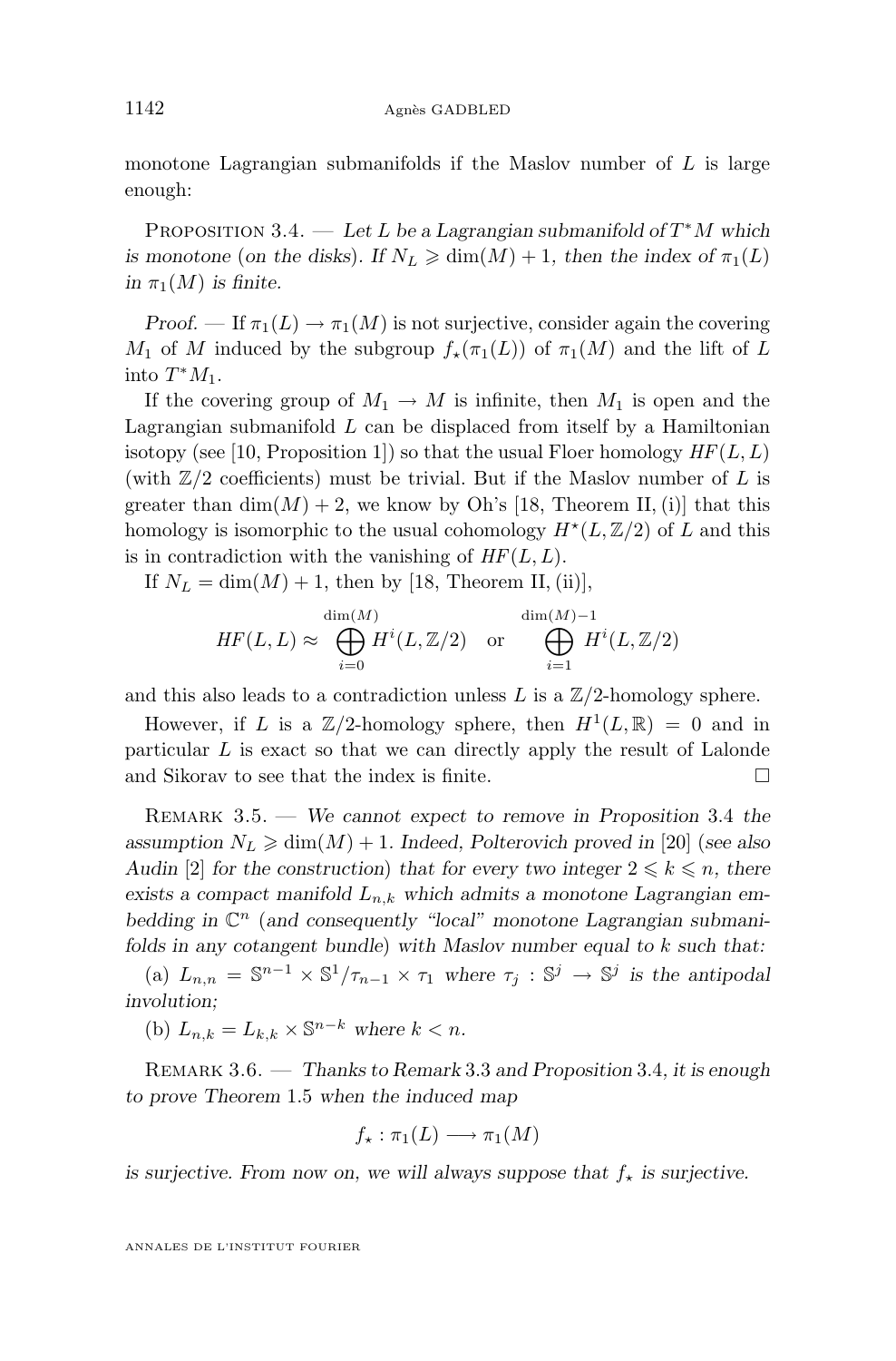<span id="page-9-0"></span>Thanks to the surjectivity assumption on  $f_{\star}$ , we can consider a connected covering of the Lagrangian submanifold  $L$  in the cotangent bundle of the universal cover of M:

LEMMA 3.7. — Let  $\widetilde{M} \to M$  be the universal covering of M and  $\widetilde{p}$ :  $T^*\tilde{M} \to T^*M$  be the induced covering on the cotangent bundles. Denote  $by y \mapsto y^g$  the right action of  $\pi_1(M)$  on  $T^*\widetilde{M}$ *. Let*  $\overline{L} \to L$  *be the pull-back of the covering*  $T^*M \to T^*M$  *by the embedding*  $i: L \to T^*M$ . Then:

(i)  $\overline{L}$  *is path-connected if and only if the map*  $f_* : \pi_1(L) \to \pi_1(M)$  *is surjective.*

(ii) The covering  $\bar{L} \rightarrow L$  corresponds to the covering of L associated with *the subgroup*  $K = \ker(f_{\star})$  *of*  $\pi_1(L)$ *.* 

(iii) The map  $\tilde{i}: \bar{L} \to T^*\widetilde{M}$  is a monotone Lagrangian embedding and  $\tilde{i}: \bar{L} \to \bar{i}$ *for all*  $g \in \pi_1(M)$ ,  $\tilde{x} \in \bar{L}$ ,

$$
\widetilde{\iota}(\widetilde{x}^g) = (\widetilde{\iota}(\widetilde{x}))^g.
$$

The proof of this lemma uses only basic algebraic topology and can be found in the Appendix.

LEMMA 3.8. — Let  $(\varphi_t)$  be the symplectic isotopy generated by  $\alpha + dH_t$ . *Then this isotopy lifts to a Hamiltonian isotopy*  $(\tilde{\varphi}_t)$  *on*  $T^*M$ *. Moreover, if*  $L_t = \varphi_t(L)$  and  $\bar{L}_t = \widetilde{\varphi}_t(\bar{L})$ , then

$$
\bar{L} \cap \bar{L}_1 = \bigcup_{x \in L \cap L_1} \widetilde{p}^{-1}(x).
$$

*Proof.* — As in the proof of [\[5,](#page-40-0) Lemma 3.6], which does not involve any assumption on the exactness or monotonicity of  $L$ , we can define the isotopy  $(\widetilde{\varphi}_t)$  as the isotopy spanned by the pullback of  $\alpha + dH_t$  to  $T^*\widetilde{M}$ .

#### **3.2. The action 1-form**

In this section, L is assumed to be a closed Lagrangian submanifold of  $T^*M$ . It is also assumed that L is monotone on the loops and that  $f_* : \pi_1(L) \to \pi_1(M)$  is surjective.

Let  $(\varphi_t)$  be a symplectic isotopy as in Lemma [3.2](#page-7-0) and denote by  $u \in$  $H^1(M;\mathbb{R})$  its flux.

If  $L_t = \varphi_t(L)$ , let  $\Omega(L_0, L_1)$  be the space of paths from  $L_0$  to  $L_1$ :

$$
\Omega(L_0, L_1) = \{ z \in C^{\infty}([0, 1]; T^*M) \mid z(i) \in L_i, i = 0, 1 \}.
$$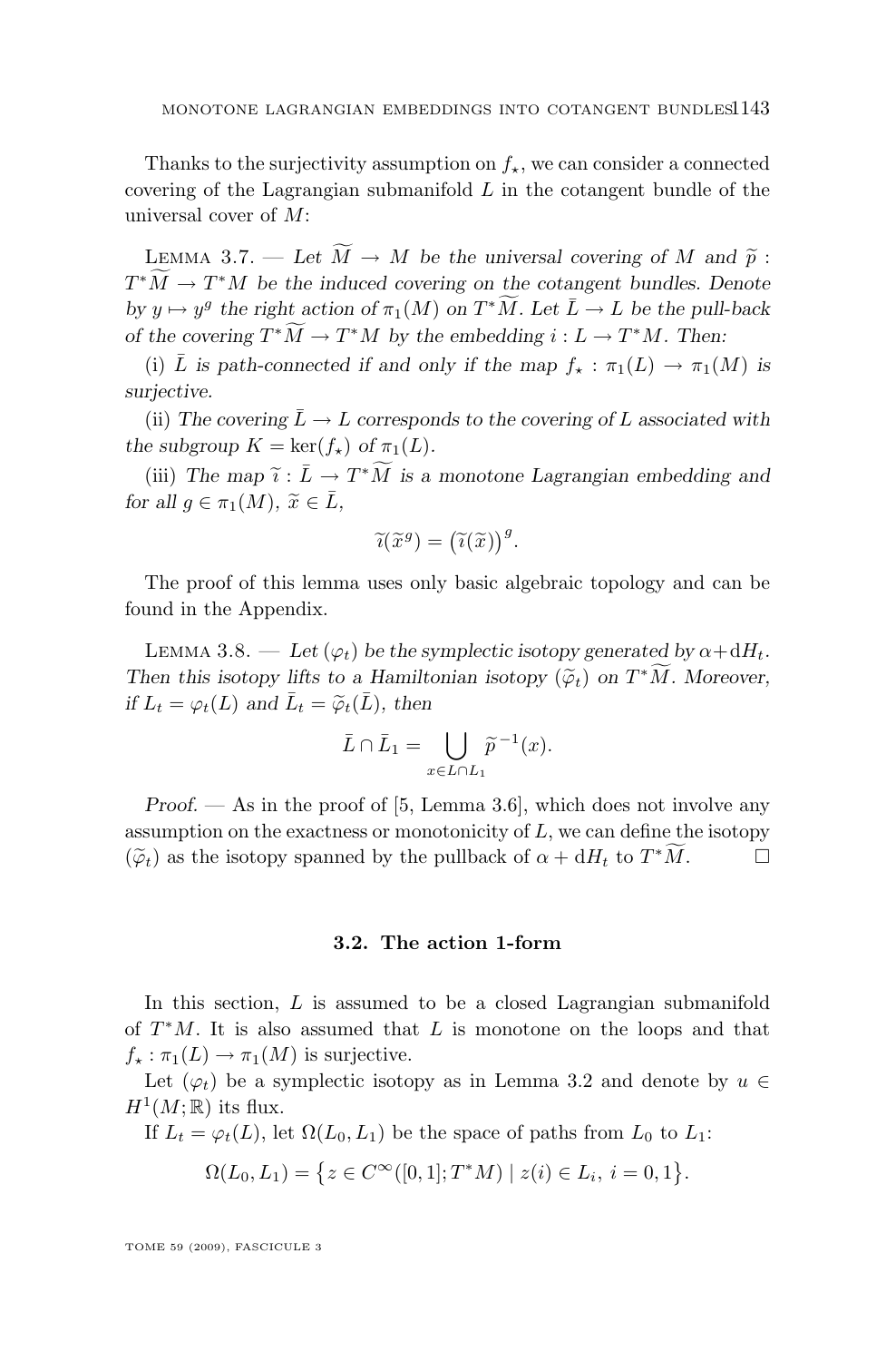We define a 1-form on  $\Omega(L_0, L_1)$  by

$$
\nu_z(V) = \int_0^1 \omega_M(z'(t), V(t)) dt.
$$

The zeros of  $\nu$  are the constant maps, that is, the intersection points of  $L_0$ and  $L_1$ .

The integral of  $\nu$  on a loop involves the 1-form  $u$ , as in the exact case, but also the monotonicity constant  $k<sub>L</sub>$  of  $L$ :

PROPOSITION 3.9. — Let  $\gamma : \mathbb{S}^1 \to \Omega(L_0, L_1)$  be a loop. Then

(3.1) 
$$
\int_{\gamma} \nu = \lambda_M(\gamma_0) - \lambda_M(\varphi_1^{-1}(\gamma_1)) - u(\gamma_0)
$$

(3.2) 
$$
= k_L (\mu_{L_0}(\gamma_0) - \mu_{L_1}(\gamma_1)) - u(\gamma_0)
$$

*denoting*  $\gamma_i = \gamma(\mathbb{S}^1 \times \{i\})$  *for*  $i = 0, 1$ *.* 

*Proof.* — Considering the loop  $\gamma$  as a map  $\gamma : \mathbb{S}^1 \times [0, 1] \to T^*M$ , we get

$$
\int_{\gamma} \nu = \int_{\mathbb{S}^1} \nu \left( \frac{\partial \gamma}{\partial s} \right) ds = \int_{\mathbb{S}^1} \int_0^1 \omega_M \left( \frac{\partial \gamma}{\partial t}, \frac{\partial \gamma}{\partial s} \right) dt ds = - \int_{\gamma(\mathbb{S}^1 \times [0,1])} \omega_M.
$$

Then, by the Stokes formula,

$$
\int_{\gamma} \nu = \int_{\gamma(\mathbb{S}^1 \times \{0\})} \lambda_M - \int_{\gamma(\mathbb{S}^1 \times \{1\})} \lambda_M
$$
\n
$$
= \int_{\gamma(\mathbb{S}^1 \times \{0\})} \lambda_M - \int_{\varphi_1^{-1}(\gamma(\mathbb{S}^1 \times \{1\}))} \varphi_1^{\star} \lambda_M
$$
\n
$$
= \int_{\gamma(\mathbb{S}^1 \times \{0\})} \lambda_M - \int_{\varphi_1^{-1}(\gamma(\mathbb{S}^1 \times \{1\}))} \lambda_M - \int_{\varphi_1^{-1}(\gamma(\mathbb{S}^1 \times \{1\}))} (\varphi_1^{\star} \lambda_M - \lambda_M).
$$

As  $\varphi_1^* \lambda_M - \lambda_M$  is a closed 1-form in the cohomology class  $u = \text{Cal}(\varphi_t)$ , the third term is equal to

$$
u(\varphi_1^{-1}(\gamma(\mathbb{S}^1\times\{1\})))=u(\gamma(\mathbb{S}^1\times\{0\}))
$$

so that

$$
\int_{\gamma} \nu = \lambda_M(\gamma_0) - \lambda_M(\varphi_1^{-1}(\gamma_1)) - u(\gamma_0).
$$

We now use the monotonicity of  $L$  to write

$$
\int_{\gamma} \nu = k_L \left( \mu_L \left( \gamma_0 \right) - \mu_L \left( \varphi_1^{-1}(\gamma_1) \right) \right) - u \left( \gamma_0 \right) \n= k_L \left( \mu_{L_0} \left( \gamma_0 \right) - \mu_{L_1} \left( \gamma_1 \right) \right) - u \left( \gamma_0 \right)
$$

since  $\varphi_1$  is a symplectic isotopy.

Corollary 3.10. — *The action* 1*-form* ν *is closed.*

<span id="page-10-0"></span>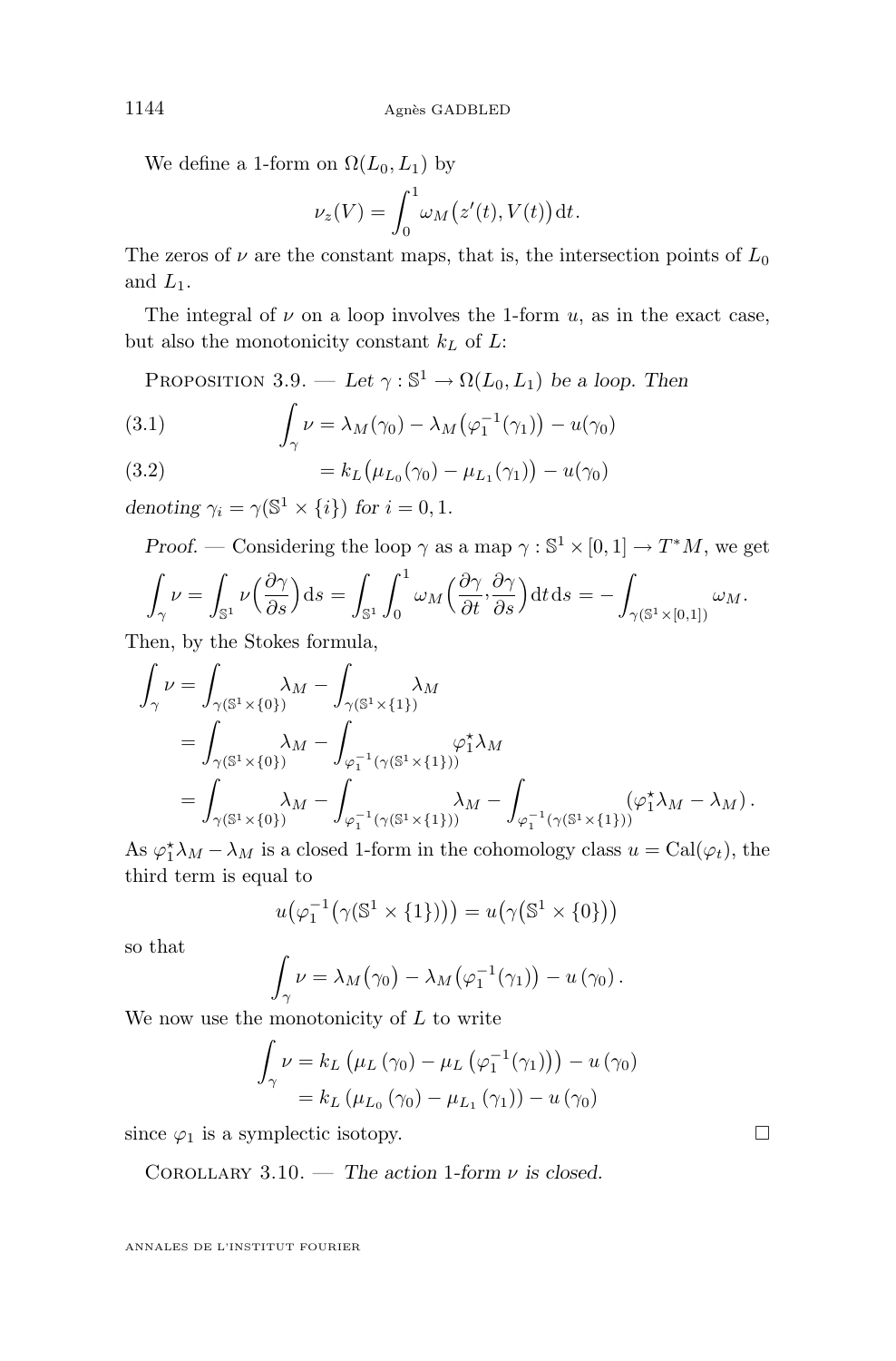<span id="page-11-0"></span>*Proof.* — The formula [\(3.1\)](#page-10-0) proves that  $\int_{\gamma} \nu$  depends only on the homotopy class of  $\gamma$  in  $\Omega(L_0, L_1)$ .

REMARK 3.11. — *We could also lift*  $\nu$  *to*  $\Omega(\bar{L}_0, \bar{L}_1)$  (*as in the exact case*, *see* [\[5\]](#page-40-0)) *but the* 1*-form is not necessarily exact on this space. Nevertheless, we will be able to carry out the construction of the complex without needing a primitive of* ν*.*

*Alternative setting.* — We can also define a 1-form on  $\Omega(L, L)$ . This setting will be useful in the proof of Hamiltonian invariance (Section [3.6\)](#page-21-0).

Let  $X_t^{\alpha + dH_t}$  be the symplectic dual of  $\alpha + dH_t$ , defined by

$$
\omega_M(\,.\,,X_t^{\alpha+\mathrm{d}H_t})=(\alpha+\mathrm{d}H_t)(\,.\,).
$$

Denote by  $(\varphi_t)$  the isotopy spanned by  $X_t^{\alpha + dH_t}$ .

We can define a 1-form  $\hat{\nu}$  on  $\Omega(L, L)$  by

$$
\widehat{\nu}_z(V) = \int_0^1 \omega_M(z'(t), V(t)) + (\alpha + dH_t)(V(t)) dt.
$$

The zeros of  $\hat{\nu}$  are the flow trajectories beginning on L (at time 0) and ending on  $L$  (at time 1).

If  $\gamma : \mathbb{S}^1 \to \Omega(L, L)$  is a loop in  $\Omega(L, L)$ , we have as in Proposition [3.9](#page-10-0)

$$
\int_{\gamma} \widehat{\nu} = -\int_{\mathbb{S}^1 \times [0,1]} \gamma^* \omega_M + \int_{\mathbb{S}^1} \int_0^1 (\alpha + \mathrm{d}H_t) \left(\frac{\partial \gamma}{\partial s}\right) \mathrm{d}t \, \mathrm{d}s
$$

with

$$
\int_{\mathbb{S}^1} \int_0^1 (\alpha + dH_t) \left( \frac{\partial \gamma}{\partial s} \right) dt ds = \int_{\mathbb{S}^1} \int_0^1 \alpha \left( \frac{\partial \gamma}{\partial s} \right) dt ds
$$

$$
= \int_0^1 \int_{\gamma(\cdot, t)} \alpha dt = \int_{\gamma(\cdot, 0)} \alpha = u(\gamma_0)
$$

since  $\int_{\gamma(+,t)} \alpha$  does not depend on t. Thus, we have

(3.3) 
$$
\int_{\gamma} \widehat{\nu} = \lambda_M(\gamma_0) - \lambda_M(\gamma_1) + u(\gamma_0)
$$

(3.4) 
$$
= k_L \big( \mu_L(\gamma_0) - \mu_L(\gamma_1) \big) + u(\gamma_0).
$$

REMARK 3.12. — *Note that these two settings are equivalent: if*  $\nu$ <sub>-</sub> *is the* 1*-form defined on*  $\Omega(L_0, \varphi^{-1}(L_0))$  *with the symplectic isotopy*  $(\varphi_t^{-1})$ *, then the map*  $\Gamma(z) = \varphi_t^{-1}(z)$  *is a* 1 *to* 1 *correspondence between*  $\Omega(L, L)$ and  $\Omega(L_0, \varphi^{-1}(L_0))$  *and we have* 

$$
\Gamma^{\star}\nu_{-}=\widehat{\nu}.
$$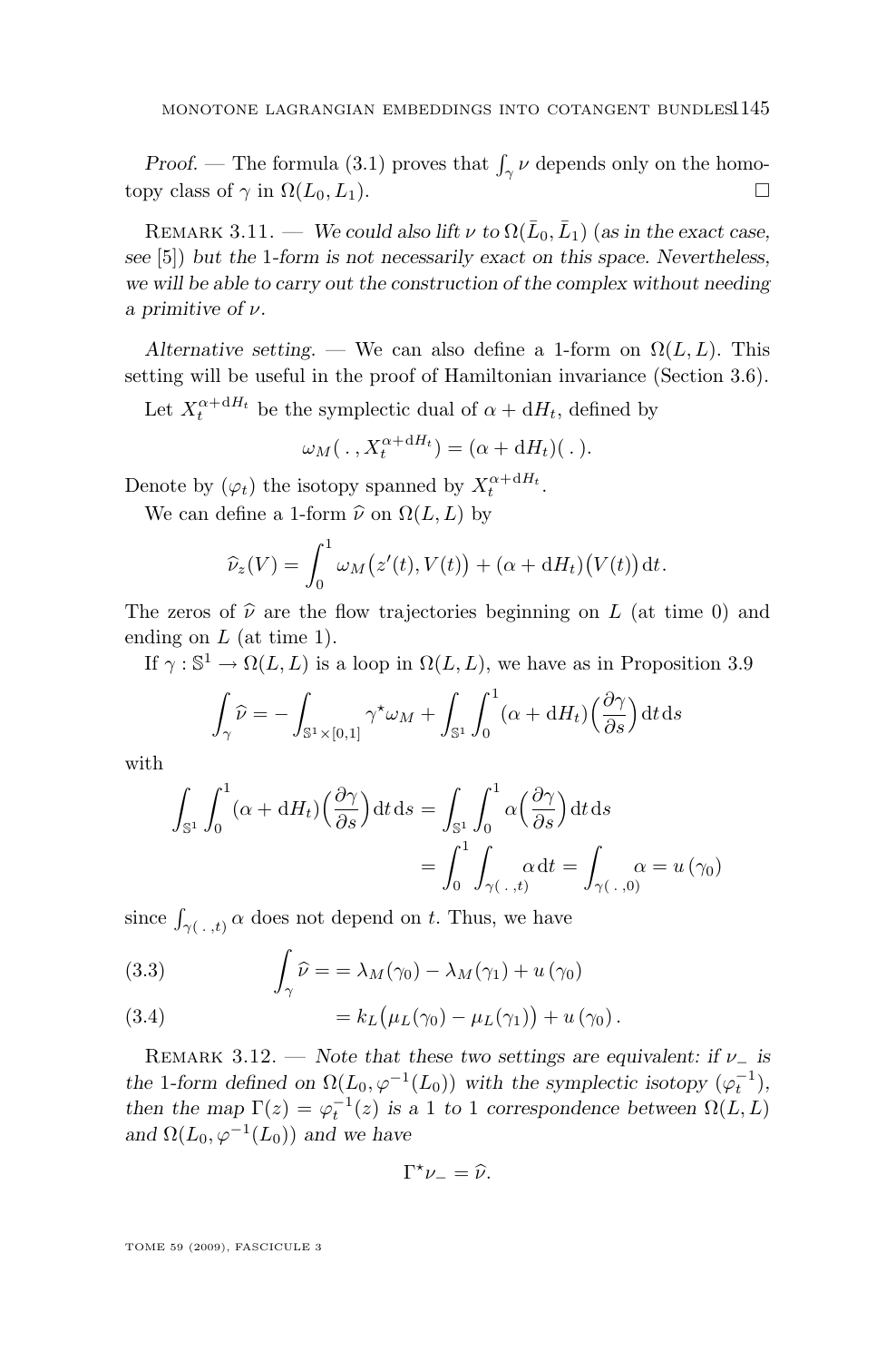<span id="page-12-0"></span>(*The fact that the correspondence uses*  $\varphi_t^{-1}$  *instead of*  $\varphi_t$  *explains the difference of signs between the relations* [\(3.1\)](#page-10-0)*,* [\(3.2\)](#page-10-0) *on the one hand, and* [\(3.3\)](#page-11-0)*,* [\(3.4\)](#page-11-0) *on the other hand.*)

#### **3.3. The gradient**

Let  $(J_t)$  be a family of almost complex structures on  $T^*M$  that are compatible with  $\omega_M$  and  $(g_t)$  be the family of associated Riemannian metrics on  $T^*M$ .

We consider the trajectories of the opposite of the gradient of the 1 form  $\nu$  with respect to the induced metric on  $\Omega(L_0, L_1)$ . These are, as maps of two variables, solutions of the Cauchy-Riemann equation.

We define for a solution  $v$  of the Cauchy-Riemann equation its energy

$$
E(v) = \int_{\mathbb{R} \times [0,1]} \left\| \frac{\partial v}{\partial s} \right\|^2 dt ds.
$$

Denote then by  $\mathcal{M}(L_0, L_1)$  the space

$$
\left\{ v \in \mathcal{C}^{\infty}(\mathbb{R} \times [0,1], T^*M) \middle| \begin{array}{c} \frac{\partial v}{\partial s} + J_t(v) \frac{\partial v}{\partial t} = 0 \\ v(s,0) \in L_0 \text{ and } v(s,1) \in L_1 \\ E(v) < \infty \end{array} \right\}.
$$

of trajectories of finite energy.

In particular, if  $v \in \mathcal{M}(L_0, L_1)$ , then as in Proposition [3.9,](#page-10-0)

$$
E(v) = \int_{\mathbb{R} \times [0,1]} v^* \omega_M = \int_{\mathbb{R} \times [0,1]} \omega_M \left( \frac{\partial v}{\partial s}, \frac{\partial v}{\partial t} \right) dt ds = - \int_v \nu.
$$

For  $x, y \in L_0 \cap L_1$ , denote by  $\mathcal{M}(x, y)$  the space

$$
\left\{ v \in \mathcal{C}^{\infty}(\mathbb{R} \times [0,1], T^*M) \middle| \begin{array}{c} \frac{\partial v}{\partial s} + J_t(v) \frac{\partial v}{\partial t} = 0 \\ \lim_{s \to -\infty} v(s, \cdot) = x \\ \lim_{s \to +\infty} v(s, \cdot) = y \end{array} \right\}
$$

of trajectories from  $x$  to  $y$  and

$$
\mathcal{M}^*(x, y) = \begin{cases} \mathcal{M}(x, y) & \text{for } x \neq y, \\ \mathcal{M}(x, x) \setminus \{x\} & \text{for } x = y. \end{cases}
$$

From  $[6]$  and  $[16]$ ,

Theorem 3.13. — *One has*

$$
\mathcal{M}(L_0, L_1) = \bigcup_{x, y \in L_0 \cap L_1} \mathcal{M}(x, y).
$$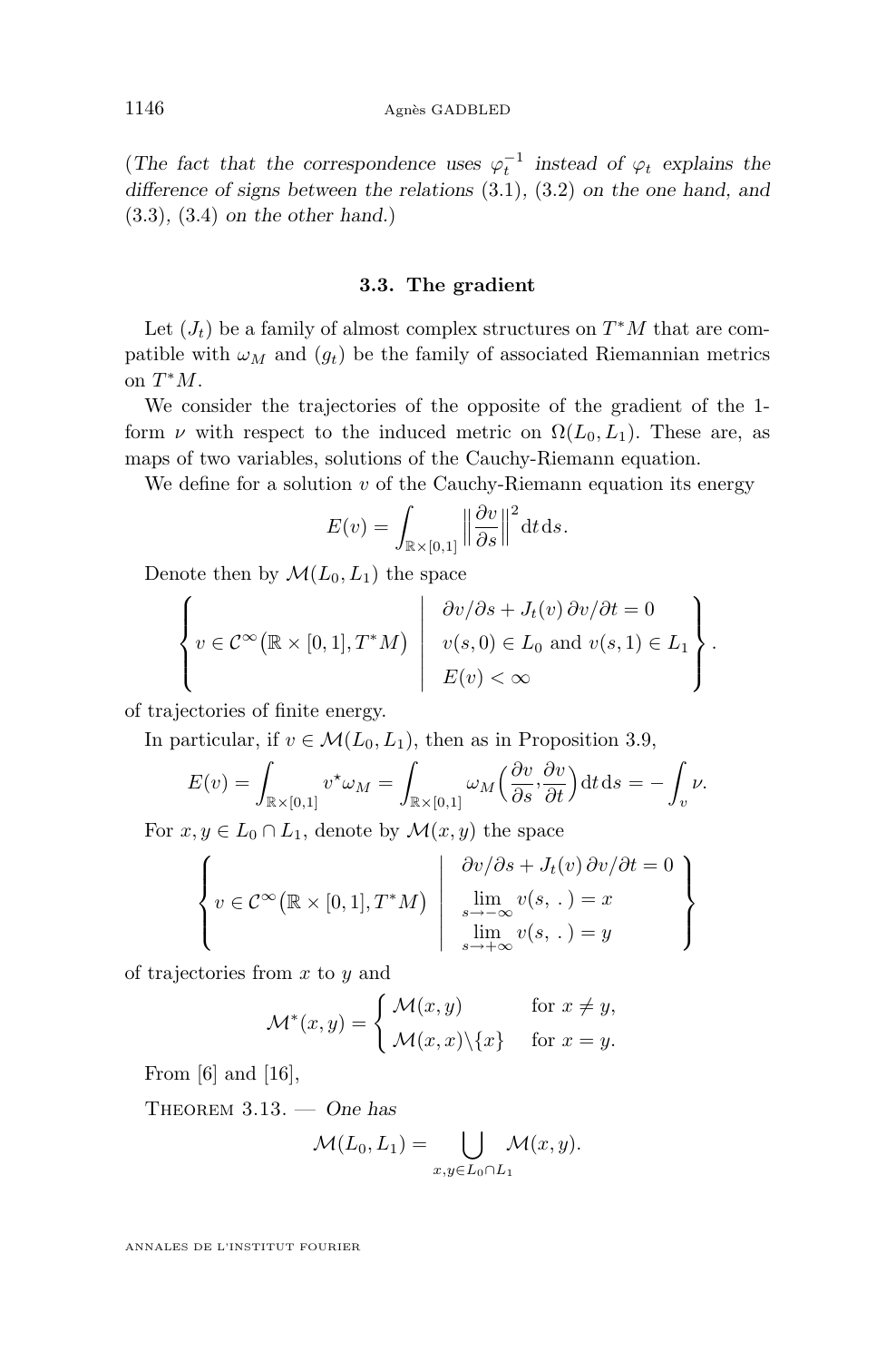<span id="page-13-0"></span>Let  $(\tilde{J}_t)$  be a family of almost complex structures on  $T^*\tilde{M}$  obtained by lifting the family  $(J_t)$  and let  $\widetilde{\mathcal{M}}(\bar{L}_0, \bar{L}_1), \widetilde{\mathcal{M}}(\widetilde{x}, \widetilde{y}),$  and  $\widetilde{\mathcal{M}}^*(\widetilde{x}, \widetilde{y})$  be the spaces of solutions in  $T^*M$  defined in a similar way as in  $T^*M$ . Then these spaces also satisfy Theorem [3.13](#page-12-0) and  $\tilde{p}$  maps  $\widetilde{\mathcal{M}}(\bar{L}_0, \bar{L}_1)$  onto  $\mathcal{M}(L_0, L_1)$ , so that a solution and its image by  $\tilde{p}$  have the same energy.

In the alternative setting, we consider the trajectories of the opposite of the gradient of the 1-form  $\hat{\nu}$  with respect to the metric defined on  $\Omega(L, L)$ by a family of compatible almost complex structures  $(\widehat{J}_t)$ . Denote

$$
\widehat{\mathcal{M}}(L,L) = \left\{ v \in \Upsilon \; \left| \; \begin{array}{l} \partial \widehat{v}/\partial s + \widehat{J}_t(\widehat{v}) \big( \partial \widehat{v}/\partial t - X_t^{\alpha + dH_t(\widehat{v})} \big) = 0 \\ v(s,0) \in L \text{ and } v(s,1) \in L \\ E(v) < \infty \end{array} \right\},\
$$

with the energy defined by the same formula as above.

If  $\hat{v} \in \mathcal{M}(L, L)$ , then again

$$
E(\widehat{v}) = \int_{\mathbb{R} \times [0,1]} \left\| \frac{\partial \widehat{v}}{\partial s} \right\|^2 dt ds = \int_{\mathbb{R} \times [0,1]} \omega_M \left( \frac{\partial \widehat{v}}{\partial s}, \widehat{J}_t(\widehat{v}) \frac{\partial \widehat{v}}{\partial s} \right) dt ds
$$
  
\n
$$
= \int_{\mathbb{R} \times [0,1]} \omega_M \left( \frac{\partial \widehat{v}}{\partial s}, \frac{\partial \widehat{v}}{\partial t} - X^{\alpha + \mathrm{d}H_t}(\widehat{v}) \right) dt ds
$$
  
\n
$$
= \int_{\mathbb{R} \times [0,1]} \omega_M \left( \frac{\partial \widehat{v}}{\partial s}, \frac{\partial \widehat{v}}{\partial t} \right) dt ds - \int_{\mathbb{R} \times [0,1]} (\alpha + \mathrm{d}H_t) \left( \frac{\partial \widehat{v}}{\partial s} \right) dt ds
$$
  
\n
$$
= - \int_{\widehat{v}} \widehat{\nu}
$$

and we define analogously the space of solutions  $\widehat{\mathcal{M}}(x, y)$  and  $\widehat{\mathcal{M}}^*(x, y)$ .

Remark 3.14. — *There is also a correspondence between the two settings for the gradient trajectories. For all*  $\hat{v} \in \widehat{\mathcal{M}}(L, L)$ *, we can associate the map* v *defined by*

$$
v(s,t) = \varphi_t^{-1}(\widehat{v}(s,t)).
$$

Let  $(J_t)$  and  $(\widehat{J}_t)$  be two families of compatible almost complex structures *on* T <sup>∗</sup>M *such that*

$$
\widehat{J}_t = (\varphi_t)_\star J_t(\varphi_t^{-1})_\star.
$$

*Then*

$$
\frac{\partial v}{\partial s} + J_t(v)\frac{\partial v}{\partial t} = (\varphi_t^{-1})_\star \left[\frac{\partial \widehat{v}}{\partial s} + \widehat{J}_t(\widehat{v})\left(\frac{\partial \widehat{v}}{\partial t} - X_t^{\alpha + dH_t(\widehat{v})}\right)\right],
$$

*and*  $E(\hat{v}) = E(v)$  *so that the map*  $\hat{v} \mapsto v$  *defines a bijection between*  $\widehat{\mathcal{M}}(L,L)$  and  $\mathcal{M}(L_0, \varphi_1^{-1}(L_0)).$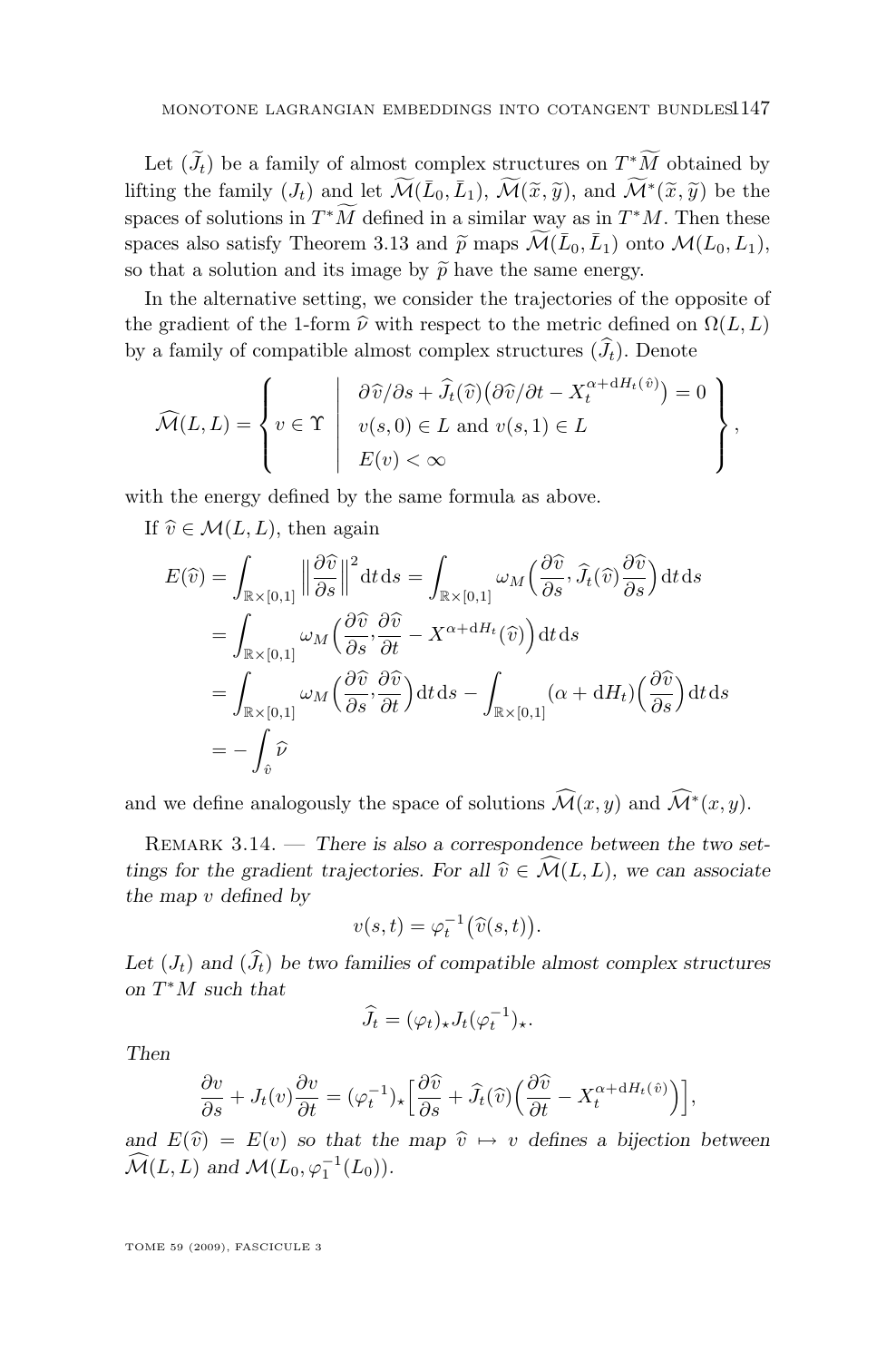#### **3.4. Transversality and compactness**

<span id="page-14-0"></span>In order to define our Floer-type homology, let us check now the transversality and compactness requirements.

#### 3.4.1. Transversality

We have a classical transversality result of Floer theory:

THEOREM 3.15.  $-$  *Assume that*  $L_0$  *et*  $L_1$  *are transverse. Then for a* generic choice of  $J_t$ , the spaces  $\mathcal{M}(x, y)$  are manifolds of finite dimension, *of local dimension at*  $v \in \mathcal{M}(x, y)$  *the Maslov-Viterbo index (see* [\[23\]](#page-41-0)) *of v*. The same result is true for  $\mathcal{M}(\tilde{x}, \tilde{y})$  and the map  $\tilde{p}$  induces a diffeomor*phism*

$$
\widetilde{p} : \widetilde{\mathcal{M}}(\widetilde{x}, \widetilde{y}) \longrightarrow \mathcal{M}(x, y)
$$

*for*  $\widetilde{p}(\widetilde{x}) = x$  *and*  $\widetilde{p}(\widetilde{y}) = y$ *.* 

*Proof.* — It is a transversality result analogous to [\[5,](#page-40-0) Theorem 3.12] and it can be proved as in [\[7\]](#page-40-0) (see also [\[16\]](#page-41-0)).

REMARK 3.16. — In the case of the alternative setting, a 1-form  $\alpha + dH_t$ *being given, there exists a generic Hamiltonian*  $h_t$  (with compact support) such that, if  $(\psi_t)$  is the symplectic isotopy spanned by  $\alpha + dH_t + dh_t$ , *then* L and  $\psi_1(L)$  are transverse.

*Using the correspondence* [3.14](#page-13-0)*, we are then able to deduce from Theorem* 3.15 *that the spaces*  $\mathcal{M}(x, y)$  *are submanifolds for a generic choice of family of compatible almost complex structure.*

#### 3.4.2. Compactness

Let x and y be two intersection points of  $L_0$  and  $L_1$  and let  $A > 0$ . Denote by

$$
\mathcal{M}_A^*(x, y) = \left\{ v \in \mathcal{M}^*(x, y) \mid E(v) \leq A \right\}
$$

the space of solutions of finite energy between  $x$  and  $y$ .

The translation in the s variable (defined by  $(\sigma \cdot v)(s, t) = v(\sigma + s, t)$ ) induces a free action of  $\mathbb R$  on  $\mathcal M^*(x,y)$ . Let  $\mathcal L(x,y) = \mathcal M^*(x,y)/\mathbb R$  denote the quotient.

Let us recall the result of convergence modulo bubbling of a sequence of elements of  $\mathcal{M}_{A}^{*}(x, y)$  (as stated in [\[16,](#page-41-0) Proposition 3.7]): if  $(v_n)$  is a sequence of elements of  $\mathcal{M}_A^*(x, y)$  with a fixed index equal to I, then there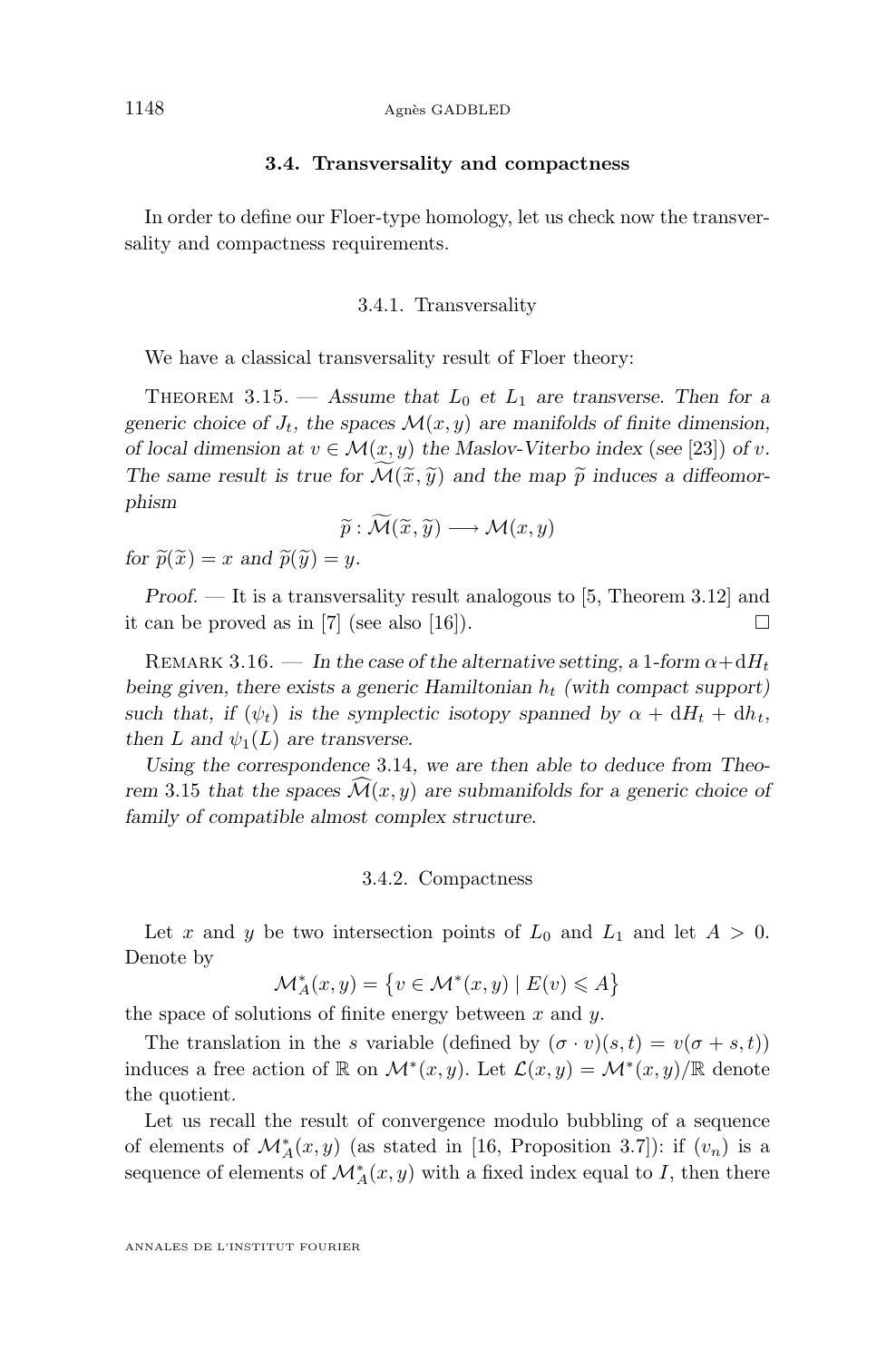<span id="page-15-0"></span>exists a subsequence converging (modulo translations, i.e. in the quotient  $\mathcal{L}(x, y)$  to a "cusp" curve  $(v, w, u)$  (where v is a finite collection of solutions  $v^i \in \mathcal{M}_A^*(z_i, z_{i+1}), \underline{w}$  is a finite collection of J-holomorphic disks  $w^j$  and  $\underline{u}$ is a finite collection of J-holomorphic spheres  $u^k$ ) such that

$$
\sum_{i} \int (v^{i})^{\star} \omega + \sum_{j} \int (w^{j})^{\star} \omega + \sum_{k} \int (u^{k})^{\star} \omega \leq A,
$$

$$
\sum_{i} \mu(v^{i}) + \sum_{j} \mu(w^{j}) + \sum_{k} 2c_{1}(u^{k}) = \mu_{0}.
$$

In our case, the ambient symplectic manifold is the cotangent bundle of the manifold  $M$  so that no bubbling of  $J$ -holomorphic spheres occurs.

Proposition 3.17. — *Let* L *be a monotone Lagrangian manifold of Maslov number*  $N_L \geq 3$ *. Then:* 

(i) For any sequence of elements  $(v_n)$  in the 1-dimensional component *of*  $\mathcal{M}_{A}^{*}(x, y)$ , there exists a sequence  $(\sigma_n)$  of real numbers, such that a *subsequence of*  $(\sigma_n \cdot v_n)$  *converges in*  $\mathcal{M}_A^*(x, y)$ *.* 

- (ii) *If*  $(v_n)$  *is a sequence of elements of*  $\mathcal{M}_{A}^{*}(x, z)$  *of index* 2*, then* 
	- $\triangleright$  either there exists a sequence  $(\sigma_n)$  of real numbers such that a sub*sequence of*  $(\sigma_n \cdot v_n)$  *converges to a solution* v *in*  $\mathcal{M}_A^*(x, z)$ *;*
	- $\rho$  or there exists a pair of sequences  $((\sigma_n^1),(\sigma_n^2))$  of real numbers and *a pair of solutions*  $(v^1, v^2) \in \mathcal{M}_A^*(x, y) \times \mathcal{M}_A^*(y, z)$ , for some inter*section point* y*, such that, for every*  $i \in \{1, 2\}$ *, a subsequence of*  $(\sigma_n^i \cdot v_n)$  converges to  $v^i$  (in this case one says that  $(v_n)$  converges to the broken orbit  $(v^1, v^2)$ .

Remark 3.18. — *Proposition* 3.17 *will be used in Section* [3.5](#page-16-0) *to prove the compactness of the space of trajectories. Note that statement* (i) *in Proposition* 3.17 *also holds in the case*  $N_L = 2$ . We will deal with the con*vergence of a sequence of elements of*  $\mathcal{M}^*_A(x,z)$  *of index*  $2$  *in the case*  $N_L=2$ *in the proof of Lemma* [3.21](#page-19-0)*.*

*Proof of Proposition* 3.17. — (i) If  $(v_n)$  is a sequence of elements of  $\mathcal{M}_A^*(x,y)$  of index 1, then there exists a subsequence that converges to a "cusp" curve  $(\underline{v}, \underline{w}, \emptyset)$  such that

(3.5) 
$$
\sum_{i} \int (v^{i})^{\star} \omega + \sum_{j} \int (w^{j})^{\star} \omega \leq A,
$$

(3.6) 
$$
\sum_{i} \mu(v^{i}) + \sum_{j} \mu(w^{j}) = 1.
$$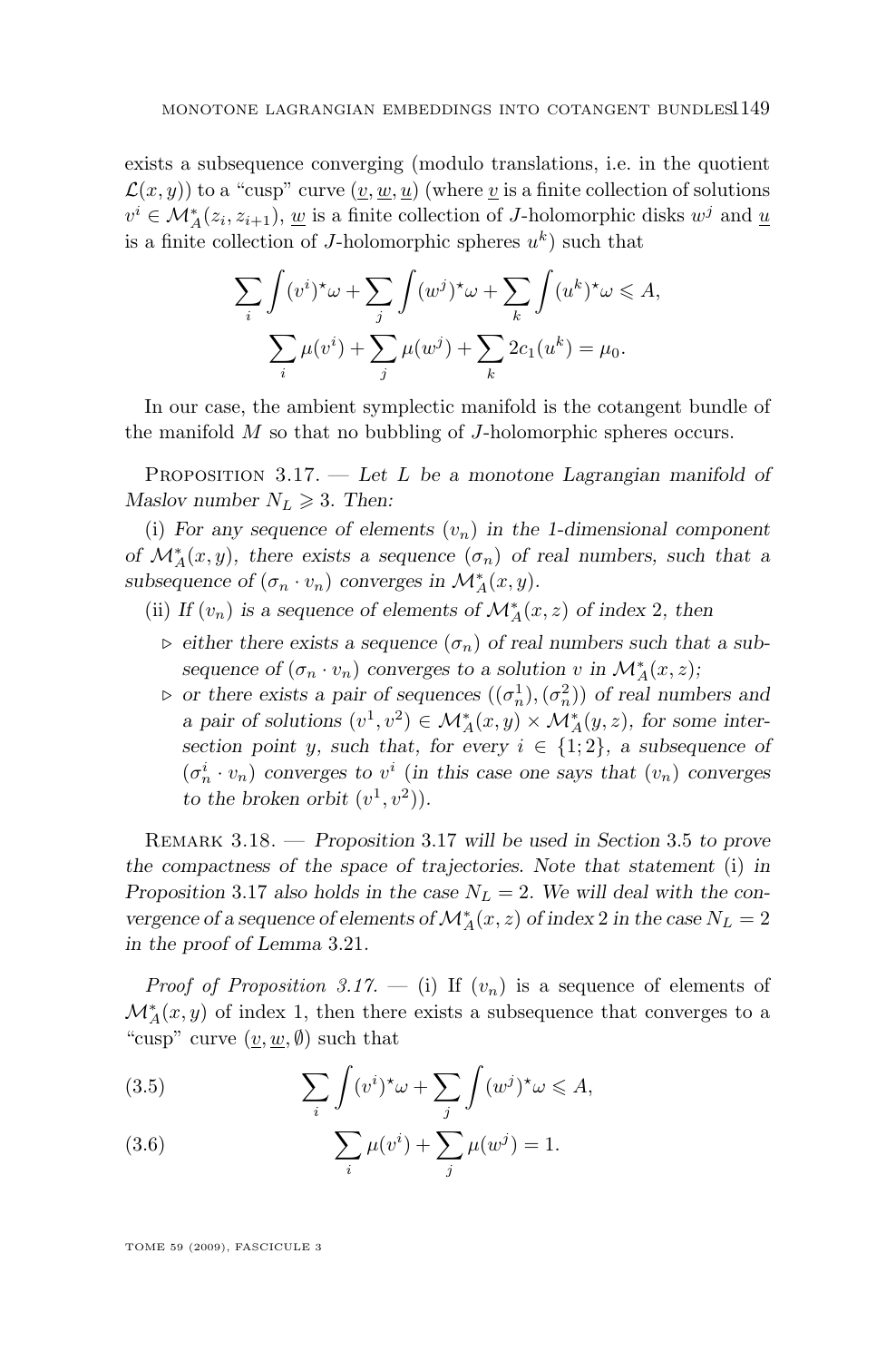<span id="page-16-0"></span>Since the area of a *J*-holomorphic disk  $w<sup>j</sup>$  is non-negative, the monotonicity assumption on  $L$  (the monotonicity on the disks is sufficient here) gives  $\mu(w^j) \geq 3$ . Because of [\(3.6\)](#page-15-0), there is no bubbling of *J*-holomorphic disk ( $\underline{w} = \emptyset$ ). Moreover, the dimension of  $\mathcal{M}^*(x, y)$  is at least 1 (because of the free action of  $\mathbb{R}$ ), so that the Maslov class of a solution  $v^i$  is at least 1. Hence, the collection  $v$  can only contain one element that belongs to  $v \in \mathcal{M}^*_A(x, y)$ .

(ii) As in (i), no bubbling of J-holomorphic disks can occur. As a consequence, there is a subsequence converging to a broken orbit  $v$  such that

$$
\sum_i \mu(v^i) = 2
$$

and hence  $v$  admits at most two components.  $\Box$ 

For the construction of the complex we need a homotopy lemma:

LEMMA 3.19. — Let  $(v_n)$  be a sequence of elements of  $\mathcal{M}_{A}^{*}(x, y)$  of *index either* 1 *or* 2 *having a subsequence converging either to*  $\underline{v} = v^1 \in$  $\mathcal{M}_{A}^{*}(x,y)$  or to  $\underline{v} = \{v^{1},v^{2}\}\$  with  $(v^{1},v^{2}) \in \mathcal{M}_{A}^{*}(x,y) \times \mathcal{M}_{A}^{*}(y,z)$ . Let  $\gamma_n : [-\infty, +\infty] \to L_0$  *be the path defined by*  $\gamma_n(s) = v_n(s, 0)$  (extended *at*  $s = -\infty$  *by* x and at  $s = +\infty$  *by* y)*.* Let  $\gamma^i : [-\infty; +\infty] \to L_0$  *be the* paths defined analogously for the  $v^i$ .

*Then, for n large enough,*  $\gamma_n$  *is homotopic to either*  $\gamma^1$  (*when*  $\underline{v} = v^1$ ) *as a path from x to y, or to the concatenation of paths*  $\gamma^1 \star \gamma^2$  (when  $\underline{v} = \{v^1, v^2\}$  as a path from x to z.

*Proof.* — The proof is similar to [\[5,](#page-40-0) Lemma 3.16] if we add the assumption on the index ensuring that no bubbling of J-holomorphic disks can  $\overline{\phantom{a}}$ occur.

#### **3.5. The differential of the Floer complex**

Let x and y be two intersection points of  $L_0$  and  $L_1$ . In this section, we define an incidence number  $[x, y]$ .

Let  $\mathcal{L}^0(x, y)$  be the zero-dimensional component of  $\mathcal{L}(x, y)$ . For all  $z \in$  $L_0 \cap L_1$ , fix a lift  $\widetilde{z} \in T^*M$ . For  $g \in \pi_1(M)$ , denote by  $\mathcal{L}_g^0(x, y) \subset \mathcal{L}^0(x, y)$ the subset of trajectories that lift to  $\mathcal{L}(\tilde{x}^g, \tilde{y})$  (with the same notation for<br>the action of  $\pi(M)$  as in Lamma 2.7) the action of  $\pi_1(M)$  as in Lemma [3.7\)](#page-9-0).

Let us state and prove a lemma that will replace [\[5,](#page-40-0) Lemma 3.16] in our construction.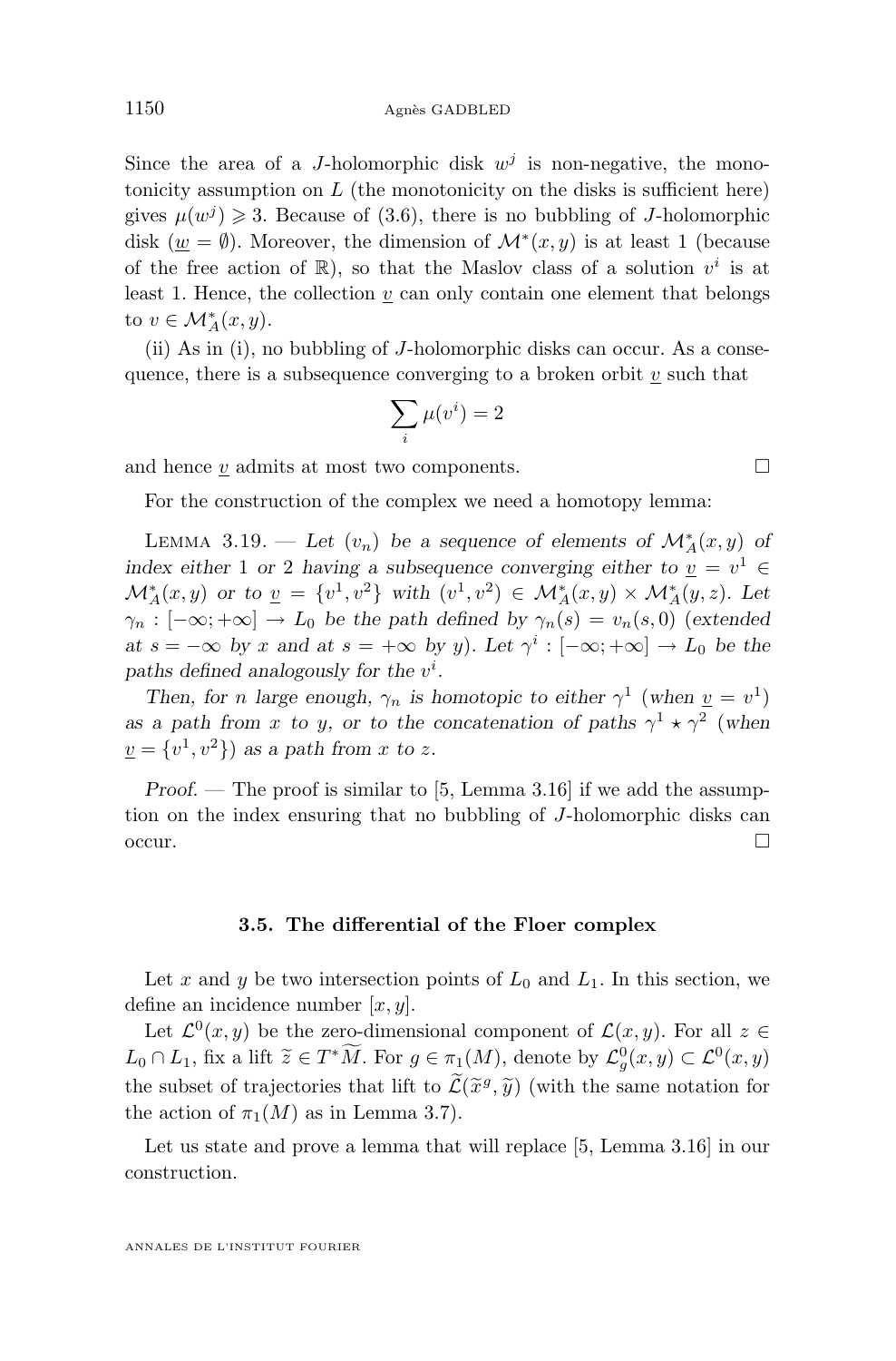LEMMA 3.20. — Assume that  $N_L \ge 2$ . For all x, y in  $L_0 \cap L_1$  and all g *in*  $\pi_1(M)$ *, the set*  $\mathcal{L}^0_g(x, y)$  *is finite. If*  $n_g$  *denotes the cardinal modulo*  $\mathbb{Z}/2$ *, the number*  $\sum n_q g$  *belongs to the Novikov ring*  $\Lambda_{-u}$ *.* 

*Proof.* — The elements of  $\mathcal{L}^0_g(x, y)$  are classes of solutions v which belong to the 1-dimensional component of  $\mathcal{M}^*(x, y)$ . We prove that these solutions all have the same energy. For that purpose, we prove that two solutions from  $x$  to  $y$ , which have the same index, and which can be both lifted to trajectories from  $\tilde{x}^g$  to  $\tilde{y}$ , have the same energy.<br>We consider a solution

We consider a solution

$$
v : [-\infty, +\infty] \times [0, 1] \longrightarrow T^*M
$$

in  $\mathcal{M}(x, y)$  as a path in  $\Omega(L_0, L_1)$  from x to y. If v is such a path, let

$$
\overline{v}:[-\infty,+\infty]\times [0,1]\longrightarrow T^*M
$$

be the "inverse" path defined by

$$
\overline{v}(s,t) = v(-s,t).
$$

Let  $v_1$  and  $v_2$  be two elements of  $\mathcal{M}(x, y)$  satisfying  $\mu(v_1) = \mu(v_2)$ . If we denote by  $\gamma = v_2 \# \overline{v}_1$  the concatenation of the paths  $v_2$  and  $\overline{v}_1$  (in this order), then  $\gamma$  is a loop in  $\Omega(L_0, L_1)$  based in x (see Figure 3.1). Note that here, we use the notation  $\Omega(L_0, L_1)$  for the space of paths from  $L_0$  to  $L_1$ which are piecewise smooth instead of just smooth as in Section [3.2.](#page-9-0)



*Figure 3.1. The loop*  $\gamma$ 

Then

$$
\int_{\gamma} \nu = -\int \gamma^* \omega_M = -\int v_2^* \omega_M + \int v_1^* \omega_M = E(v_1) - E(v_2).
$$

and thanks to the monotonicity on the loops, by Proposition [3.9,](#page-10-0)

$$
\int_{\gamma} \nu = k_L (\mu_{L_0}(\gamma_0) - \mu_{L_1}(\gamma_1)) - u(\gamma_0)
$$

with  $\mu_{L_0}(\gamma_0) - \mu_{L_1}(\gamma_1) = \mu(v_2) - \mu(v_1) = 0.$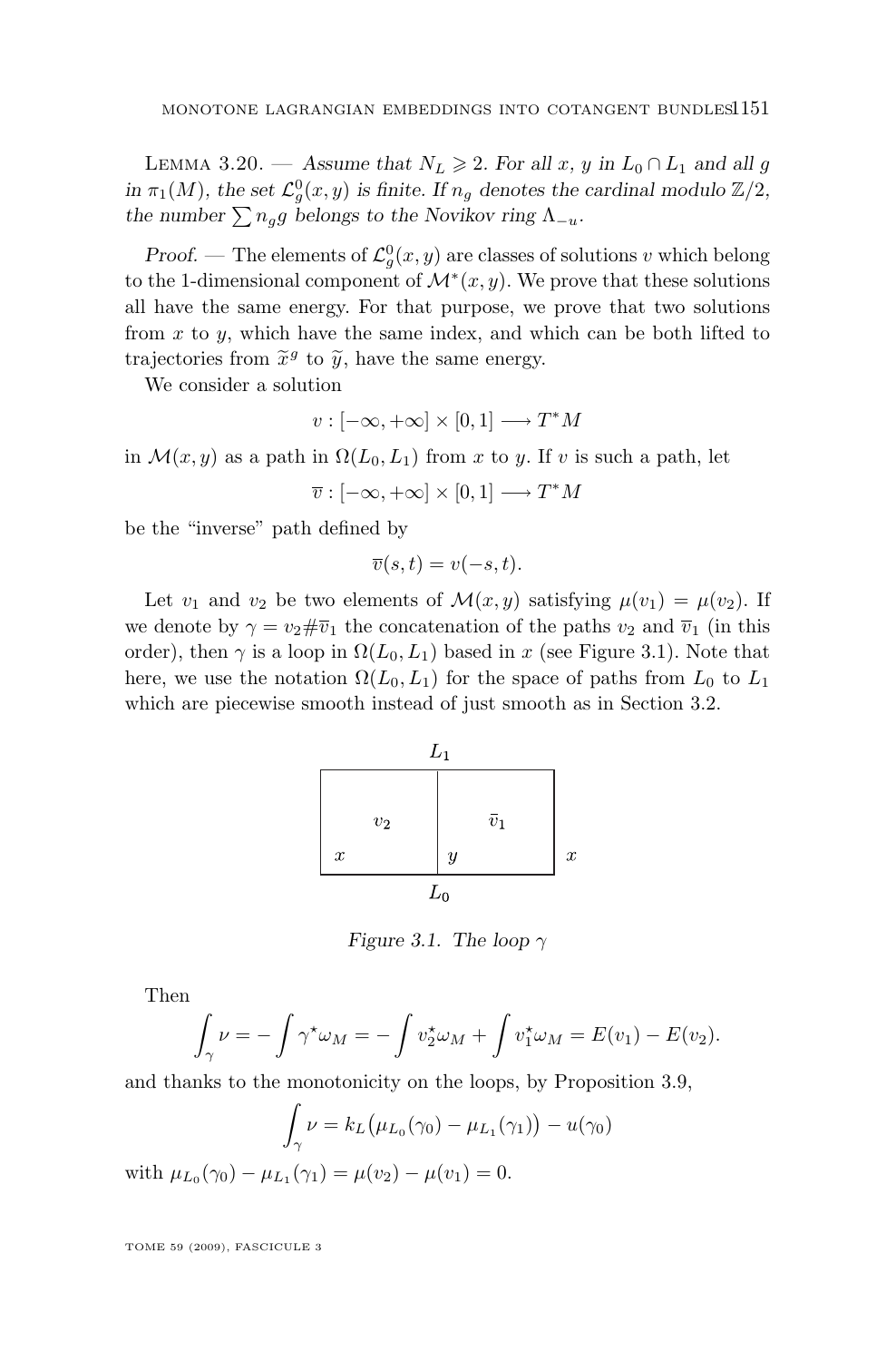Moreover, if the lifts of  $v_1$  and  $v_2$  are trajectories from  $\tilde{x}^g$  to  $\tilde{y}$ ,  $\gamma_0$  can<br>lifted to a loop based in  $\tilde{x}^g$ . Therefore,  $\alpha$ , is happening to the constant be lifted to a loop based in  $\tilde{x}^g$ . Therefore,  $\gamma_0$  is homotopic to the constant<br>loop in  $T^*M$  and this implies that  $u(x) = 0$  and  $f, u = 0$ . We have thus loop in  $T^*M$  and this implies that  $u(\gamma_0) = 0$  and  $\int_{\gamma} \nu = 0$ . We have thus proved that  $v_1$  and  $v_2$  have the same energy.

Assume that  $N_L \ge 2$ . We can then apply Proposition [3.17](#page-15-0) and Re-mark [3.18:](#page-15-0) a sequence of solutions  $(v_n)$  between x and y of Maslov index 1 has a subsequence converging to a solution of  $\mathcal{M}^*(x, y)$ . Thanks to Lemma [3.19,](#page-16-0) this solution can be lifted to a trajectory from  $\tilde{x}^g$  to  $\tilde{y}$ . This means that the space  $\mathcal{L}_{g}^{0}(x, y)$  is a compact space of dimension zero and hence it has only a finite number of elements.

For the second part of the lemma, it is enough to show that for  $C > 0$ , the set

$$
\bigcup_{-u(g)\leqslant C}\mathcal{L}_g^0(x,y)
$$

is compact (so that it is finite). A sequence  $(\underline{v}_n)$  in this space can be lifted to a sequence  $(v_n)$  in the 1-dimensional component of  $\mathcal{M}^*(x, y)$ . But if  $v_1$ and  $v_2$  are two solutions from  $x$  to  $y$  with same Maslov class, we have

$$
E(v_1) - E(v_2) = k_L(\mu(v_2) - \mu(v_1)) - u(\gamma_0) = -u(\gamma_0),
$$

where  $\gamma$  denotes the concatenation  $v_2 \# \overline{v}_1$  as above.

If  $v_1$  can be lifted to a trajectory from  $\tilde{x}^{g_1}$  to  $\tilde{y}$  and  $v_2$  to a trajectory from  $\tilde{x}^{g_2}$  to  $\tilde{y}$ ,  $\gamma$  can be lifted as a path from  $\tilde{x}^{g_2}$  to  $\tilde{x}^{g_1}$  so that  $u(\gamma_0) =$ <br> $u(e^{-1}a)$  and  $u(g_2^{-1}g_1)$  and

$$
E(v_1) - E(v_2) = u(g_2) - u(g_1).
$$

As a consequence, if we consider a sequence of solutions  $(v_n)$ , each  $v_n$  being lifted as a trajectory from  $\tilde{x}^{g_n}$  to  $\tilde{y}$  with  $-u(g_n) \leq C$ , then

$$
E(v_n) = E(v_0) - u(g_n) + u(g_0) \leq C + E(v_0) + u(g_0).
$$

The energy of the elements of this sequence is bounded and we can apply Proposition [3.17:](#page-15-0)  $(v_n)$  has a converging subsequence and the limit of this subsequence can be lifted to a path from  $\tilde{x}^{g_{\infty}}$  to  $\tilde{y}$  which satisfy

$$
-u(g_{\infty}) = E(v_{\infty}) - E(v_0) + u(g_0) \leqslant C.
$$

This means that  $(\underline{v}_n)$  has a converging subsequence in  $\bigcup_{-u(g)\leqslant C} \mathcal{L}_g^0(x, y)$ which is therefore compact.

We can now define the incidence number

$$
[x, y] = \sum_{g \in \pi_1(M)} n_g(x, y)g,
$$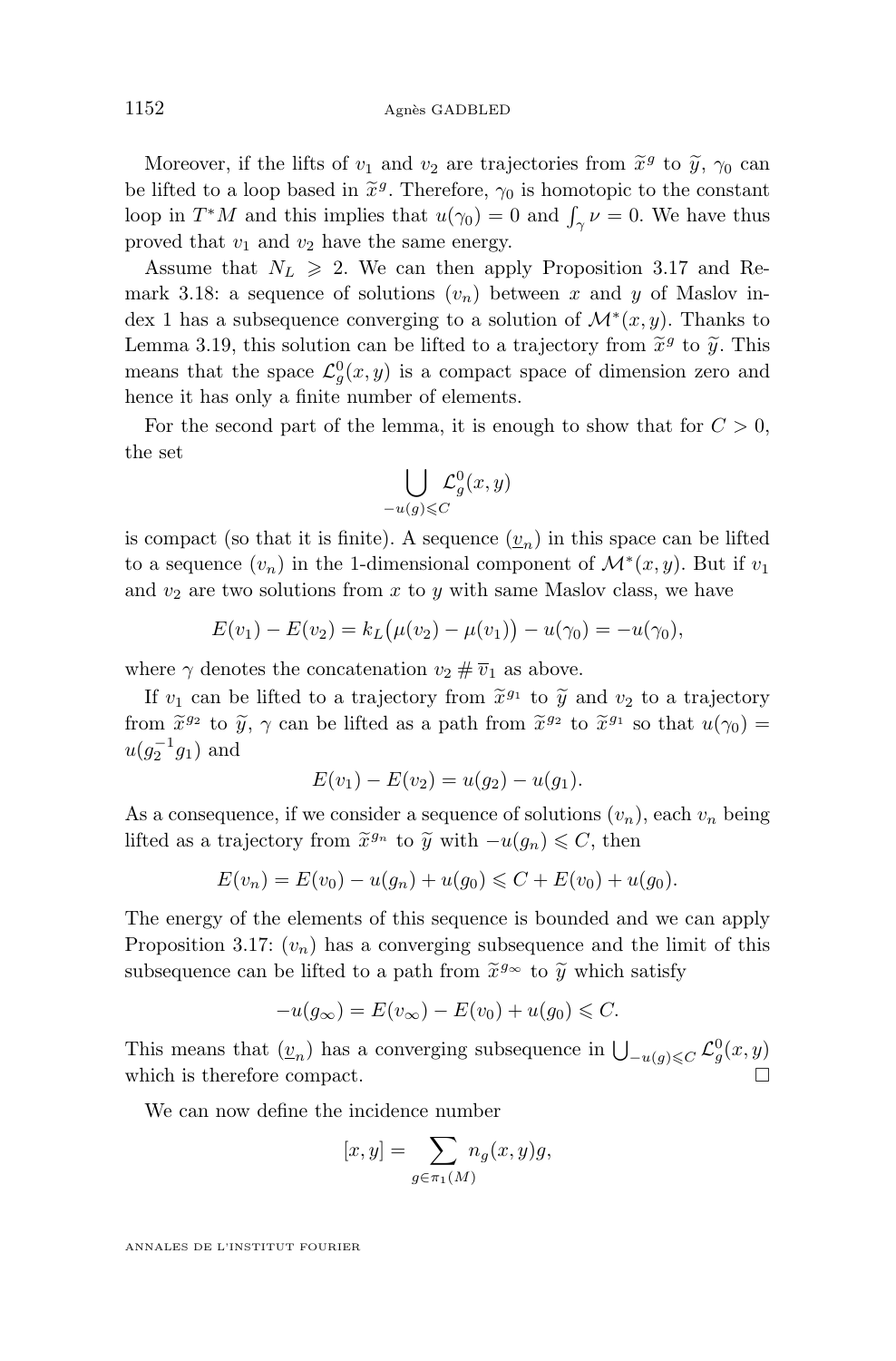<span id="page-19-0"></span>where  $n_g(x, y)$  is the cardinality of  $\mathcal{L}^0_g(x, y)$ . We define the complex

$$
C_{\star}(\bar{L}_0,\bar{L}_1,J_t)
$$

as the  $\Lambda_u$ -vector space spanned by the intersection points of  $L_0$  and  $L_1$ endowed with the differential

$$
\partial x = \sum_{\substack{g \in \pi_1(M) \\ y \in L_0 \cap L_1}} n_g(x, y) gy.
$$

LEMMA 3.21. — *If*  $N_L \geq 2$ , one has  $\partial \circ \partial = 0$ .

*Proof.* — In order to prove the relation  $\partial^2 = 0$ , one has to prove that for all  $g \in \pi_1(M)$  and all  $x, z \in L_0 \cap L_1$ , we have

(3.7) 
$$
\sum_{\substack{y \in L_0 \cup L_1 \\ g', g'' \in \pi_1(M), g'g'' = g}} n_{g'}(x, y) n_{g''}(y, z) = 0.
$$

When  $N_L \geq 3$ , this is, using Proposition [3.17](#page-15-0) as in [\[5,](#page-40-0) Lemma 3.18], a consequence of the compactification of the 1-dimensional component of  $\mathcal{L}_q(x, y)$  with broken trajectories (see Figure 3.2). This compactification is a compact 1-dimensional manifold whose boundary is

$$
\bigcup_{\substack{y \in L_0 \cup L_1 \\ g', g'' \in \pi_1(M), g'g'' = g}} \mathcal{L}_{g'}^0(x, y) \times \mathcal{L}_{g''}^{0}(y, z).
$$



*Figure 3.2. The compactification with broken trajectories*

Let us consider now the case  $N_L = 2$ . Oh [\[17\]](#page-41-0) noticed that his extension of the Floer complex to the monotone case is possible under this assumption. This is also possible for the Floer-Novikov complex. Indeed, in the proof that the zero-dimensional component of  $\mathcal{L}_q(x, y)$  is compact, one only needs that  $N_L \geq 2$  and it is then possible to define the Floer differential.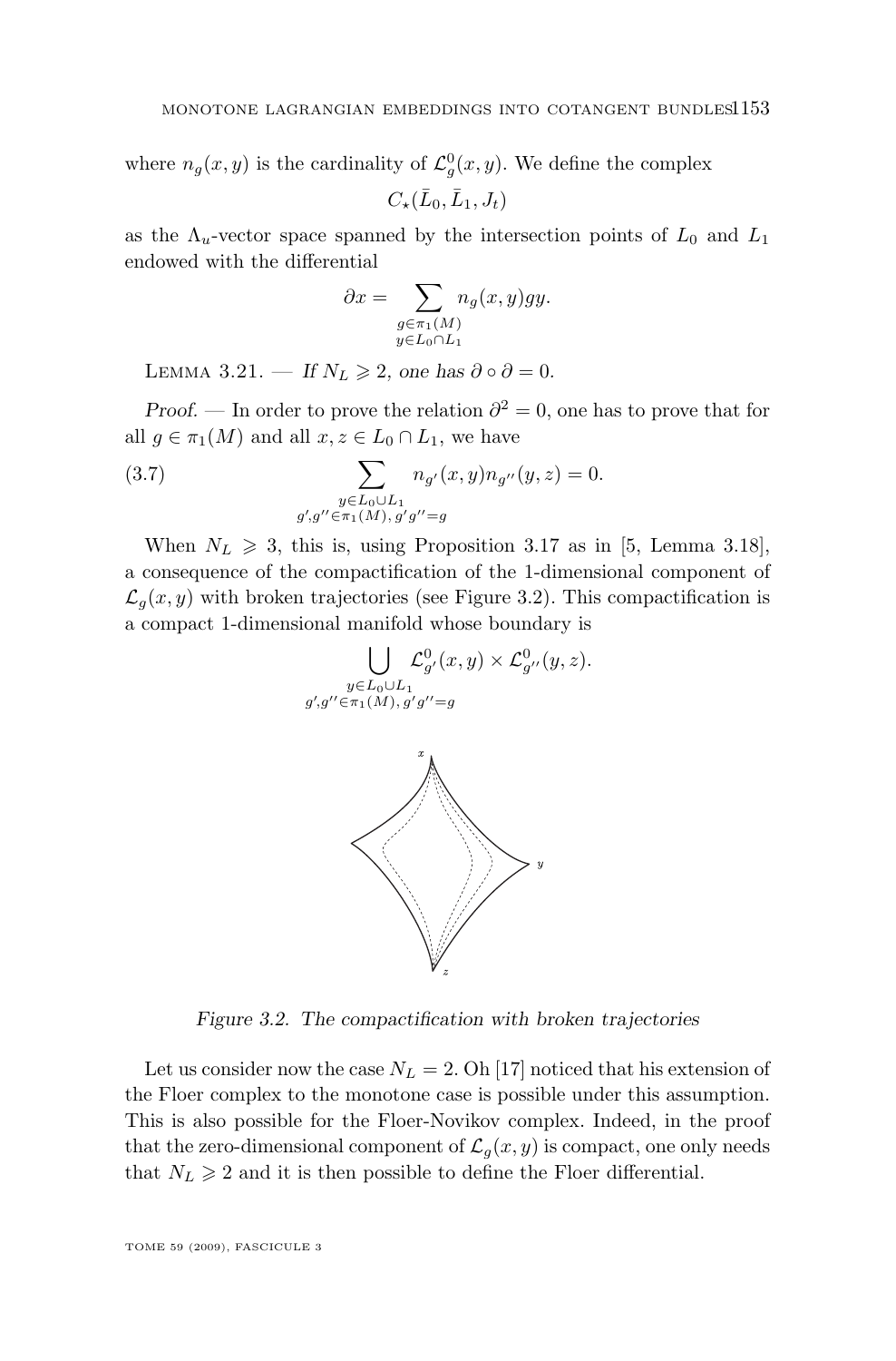

*Figure 3.3. The compactification with disks* (*the plain lines correspond to boundaries on*  $L_0$ *, the dashed lines to boundaries on*  $L_1$ *)* 

The condition  $N_L \geq 3$  is used to avoid bubbling in the convergence of a sequence of solutions of index 2 and prove that the square of the differential is zero. Let us prove that this is also true for  $N_L = 2$ .

The only sequences for which the bubbling of a J-holomorphic disk can occur are sequences of solutions from an intersection point  $x$  to itself that have Maslov index 2. Then the "bubble" also has Maslov index 2.

In this case, it is possible to compactify the 1-dimensional component of  $\mathcal{L}_g(x, x)$  by adding to the broken trajectories the pairs formed by a constant trajectory and a J-holomorphic disk with boundary either on  $L_0$  or  $L_1$  (this is similar to [\[17\]](#page-41-0)).

Note also that only a sequence of solutions that can be lifted to paths from  $\tilde{x}$  to  $\tilde{x}$  can converge to a *J*-holomorphic disk, so that this type of compactification is only needed for  $\mathcal{L}_e(x, x)$ , where e is the identity element of  $\pi_1(M)$ . Hence [\(3.7\)](#page-19-0) holds also for  $g \neq e$  with the previous type of compactification.

When  $g = e$ , we have as in [\[17\]](#page-41-0),

$$
\sum_{\substack{y \in L_0 \cup L_1 \\ g', g'' \in \pi_1(M), g'g'' = g}} n_{g'}(x, y) n_{g''}(y, z) = \Phi_{L_0}(x) + \Phi_{L_1}(x)
$$

where  $\Phi_{L_i}(x)$  is the number (modulo 2) of *J*-holomorphic disks with Maslov index 2 with boundary on  $L_i$  and that pass through the point x. Here we use that  $\Phi_{L_i}(x)$  is preserved under symplectic isotopies (Oh [\[17\]](#page-41-0) uses only Hamiltonian isotopies but the proof is similar with symplectic isotopies)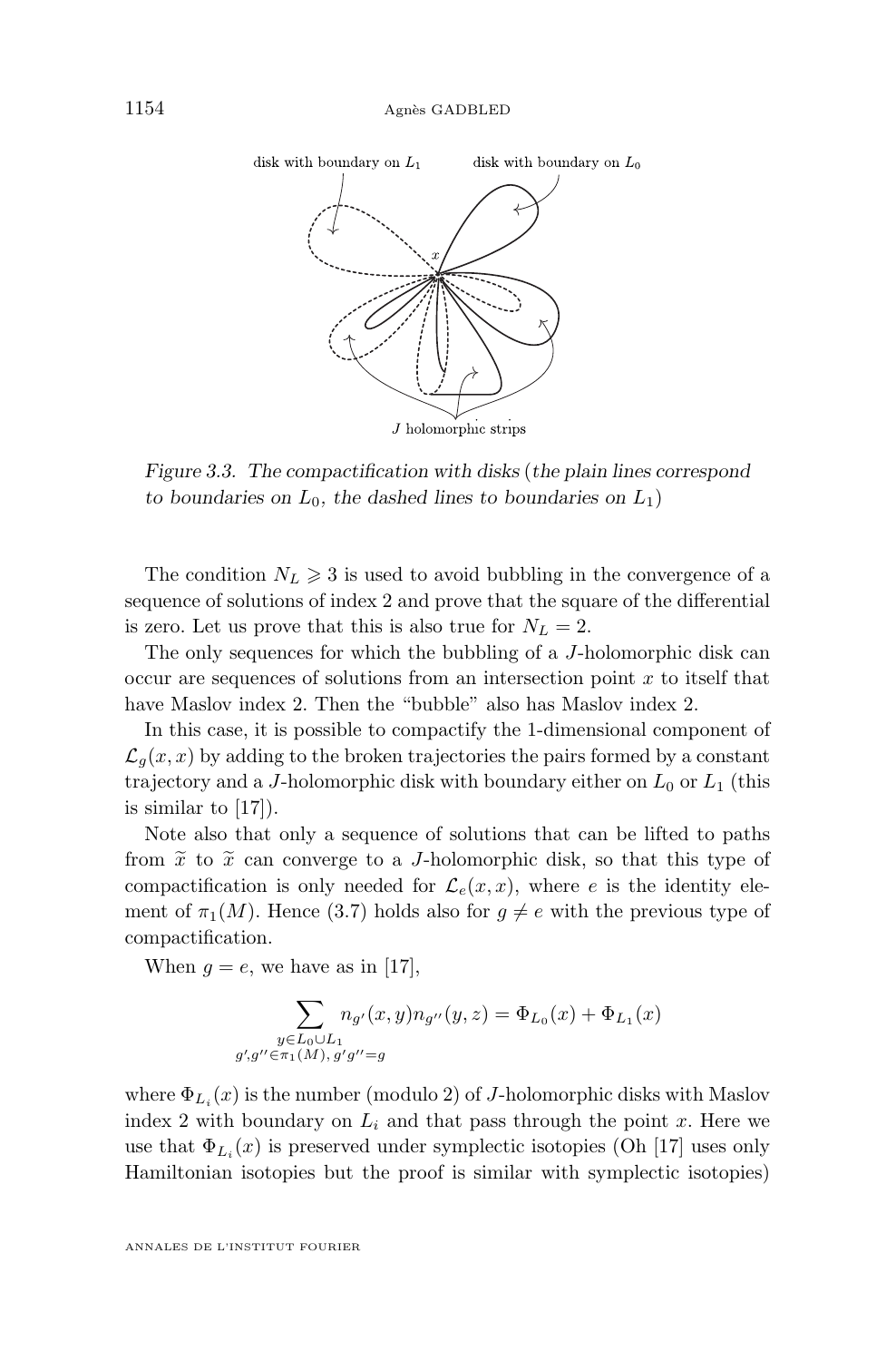<span id="page-21-0"></span>to see that  $\Phi_{L_0}(x) + \Phi_{L_i}(x) = 0 \mod 2$ . Therefore,  $\partial \circ \partial = 0$  even in the case  $N_L = 2$ .

REMARK 3.22. — One can define the same way a complex  $C_{\star}(\bar{L}, \varphi_t, \hat{J}_t)$ *spanned by the zeros of the* 1*-form*  $\hat{\nu}$  *and define a differential using the spaces*  $\widehat{\mathcal{M}}(x, y)$ *. By correspondence* [3.14](#page-13-0)*, the*  $\Lambda_u$ -complexes  $C_{\star}(\overline{L}, \varphi_t, \widehat{J}_t)$ and  $C_{\star}(\bar{L}_0, \tilde{\varphi}_1^{-1}(\bar{L}_0), J_t)$  are isomorphic.

#### **3.6. Hamiltonian invariance**

Denote  $H_{\star}(\bar{L}_0, \bar{L}_1, J_t)$  the homology of the complex  $C_{\star}(\bar{L}_0, \bar{L}_1, J_t)$  de-fined in Section [3.5.](#page-16-0) We have assumed that  $L_1 = \varphi_1(L_0)$  where the isotopy  $(\varphi_t)$  is supposed to be spanned by  $\alpha + dH_t$  with  $\alpha$  a closed 1-form on M and H a Hamiltonian with compact support on  $T^*M \times [0,1]$ .

We now prove that this homology does not depend on the generic choice of the pair  $(J_t, H_t)$ . For that purpose, we will use the "alternative" setting and the complex  $C_{\star}(\bar{L}, \varphi_t, J_t)$ . We denote by  $H_{\star}(\bar{L}, \varphi_t^{\alpha + dH_t}, J_t)$  its homology.

THEOREM 3.23. — *For any two generic pairs*  $(H_t, J_t)$  and  $(H'_t, J'_t)$ , there *exists an isomorphism*

$$
\Psi: H_{\star}(\bar{L}, \varphi_t^{\alpha + dH_t}, J_t) \longrightarrow H_{\star}(\bar{L}, \varphi_t^{\alpha + dH'_t}, J'_t).
$$

*Proof.* As in the proof of [\[5\]](#page-40-0), define a morphism of  $\Lambda_u$ -complexes

$$
\Psi_{\star}: C_{\star}(\bar{L}, \varphi_t^{\alpha + \mathrm{d}H_t}, J_t) \longrightarrow C_{\star}(\bar{L}, \varphi_t^{\alpha + \mathrm{d}H'_t}, J'_t)
$$

associated to a family of functions  $H_{s,t}: T^*M \to \mathbb{R}$  and a family of compatible almost complex structures  $J_{s,t}$  continuous in  $(s,t) \in \mathbb{R}^2$  and satisfying

$$
(H_{(s,t)}, J_{(s,t)}) = \begin{cases} (H_t, J_t) & \text{for } s < -R, \\ (H'_t, J'_t) & \text{for } s > R. \end{cases}
$$

Consider the space

$$
\mathcal{M}_{H_{(s,t)},J_{(s,t)}}(L) = \left\{ \begin{array}{c} \mathbb{R} \times [0,1] \\ v \downarrow \\ T^*M \end{array} \middle| \begin{array}{c} \frac{\partial v}{\partial s} + J_{s,t}(\frac{\partial v}{\partial t} - X_{s,t}^{\alpha + \mathrm{d}H_{s,t}}) \\ v(s,i) \in L \text{ pour } i = 0,1, s \in \mathbb{R} \\ E(v) < \infty \end{array} \right\}.
$$

An element v of this space converges to a zero x of the 1-form  $\hat{\nu}$  when s goes to  $-\infty$  and to a zero y of the 1-form  $\hat{\nu}'$  (which corresponds to the Hamiltonian  $H'$ ) when a goog to Lee As in Theorem 2.12, we have Hamiltonian  $H'_t$ ) when s goes to  $+\infty$ . As in Theorem [3.13,](#page-12-0) we have

$$
\mathcal{M}_{H_{(s,t)},J_{(s,t)}}(L) = \bigcup_{x,y} \mathcal{M}_{H_{(s,t)},J_{(s,t)}}(x,y)
$$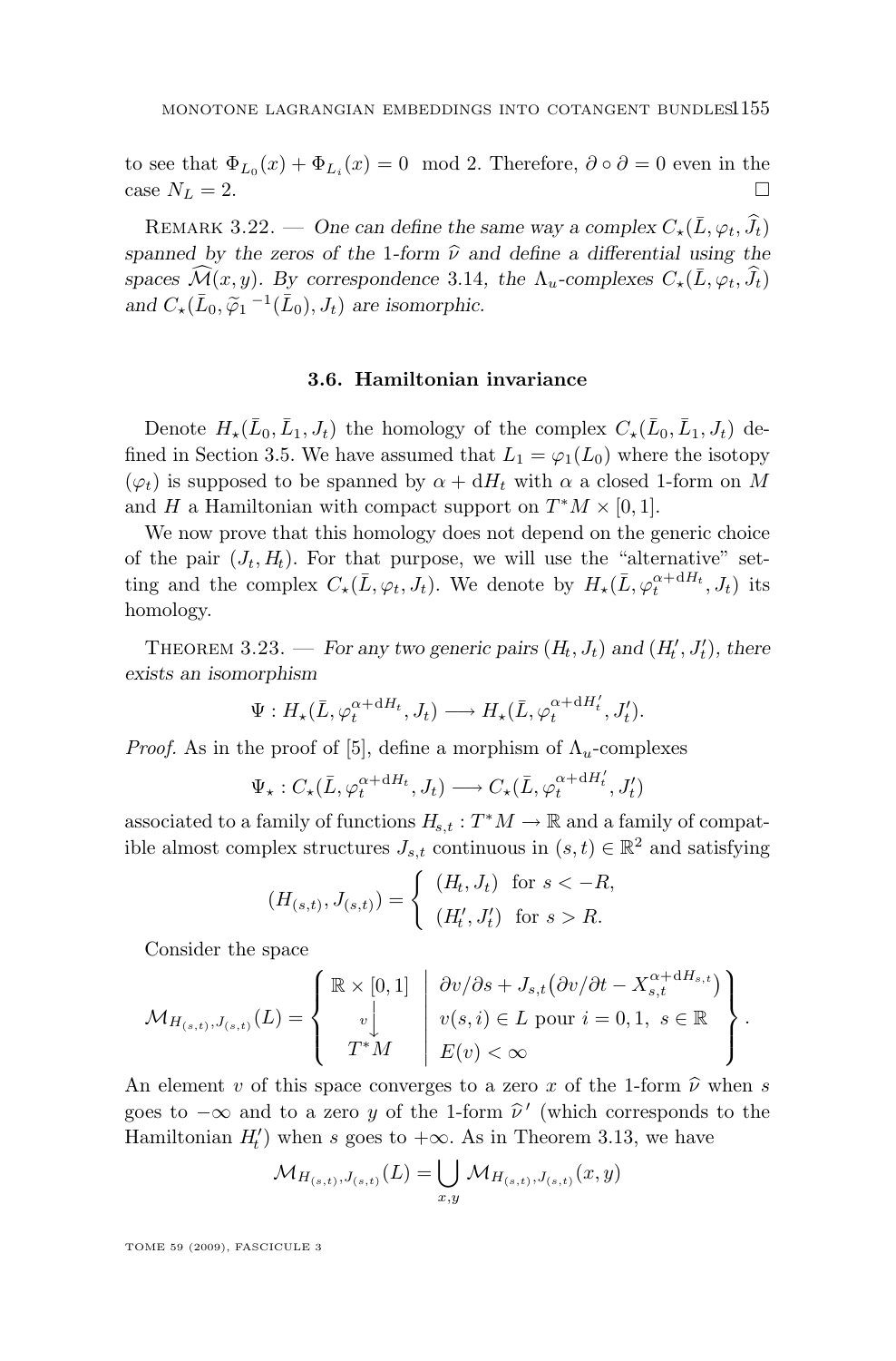with

$$
\mathcal{M}_{H_{(s,t)},J_{(s,t)}}(x,y) = \left\{ \begin{array}{c} \mathbb{R} \times [0,1] \\ \mathbb{R} \times [0,1] \\ \downarrow \\ T^*M \end{array} \middle| \begin{array}{c} \frac{\partial v}{\partial s} + J_{s,t}(\frac{\partial v}{\partial t} - X_{s,t}^{\alpha + \mathrm{d}H_{s,t}}) \\ v(s,i) \in L \text{ for } i = 0,1, s \in \mathbb{R} \\ \lim_{s \to -\infty} v(s,t) = x(t) \\ \lim_{s \to +\infty} v(s,t) = y(t) \end{array} \right\},
$$

where x (respectively y) are the zeros of the 1-form  $\hat{\nu}$  (respectively  $\hat{\nu}'$ ).

We also have a transversality result for these spaces: for a generic choice of the pair  $(H_{s,t}, J_{s,t})$ , the spaces  $\mathcal{M}_{H_{(s,t)}, J_{(s,t)}}(x, y)$  are manifolds of local dimension given by the Maslov index of a solution.

We also need a compactness result:

Lemma 3.24. — *For all* A > 0*, the zero-dimensional component of*

$$
\mathcal{M}_{H_{(s,t)},J_{(s,t)}}(x,y;A) = \{ v \in \mathcal{M}_{H_{(s,t)},J_{(s,t)}}(x,y) \mid E(v) \leqslant A \}
$$

*is finite.*

*Proof.* — The proof is standard since no bubbling occurs in dimension 0 (see e.g. [\[5,](#page-40-0) Lemma 3.22]).

As before, we fix a lift  $\tilde{x}$  in  $T^*\tilde{M}$  for every zero x of the 1-form  $\hat{\nu}$  and a lift<br>for every zero  $\tilde{u}$  of the 1-form  $\hat{u}'$  (remember that the zeros of  $\hat{u}$  are flow  $\widetilde{y}$  for every zero y of the 1-form  $\widehat{\nu}'$  (remember that the zeros of  $\widehat{\nu}$  are flow<br>trainetories beginning on L and ording on L). Consider for all a of  $\pi$  (M) trajectories beginning on L and ending on L). Consider for all g of  $\pi_1(M)$ and all zeros x and y of  $\hat{\nu}$  and  $\hat{\nu}'$  respectively, the space  $\mathcal{M}_{g,s}(x, y) \subset$  $\mathcal{M}_{H(s,t),J(s,t)}(x,y)$  of solutions that can be lifted to  $T^*M$  in paths from  $\tilde{x}^g$ <br>to  $\tilde{x}^s$ . We show that to  $\widetilde{y}$ . We show that:

Proposition 3.25. — *For any fixed index* I*, let*

$$
\mathcal{M}_{g,s}^I(x,y) = \mathcal{M}_{g,s}(x,y) \cap \mathcal{M}_{H_{(s,t)},J_{(s,t)}}^I(x,y)
$$

*be the space of elements of index* I in  $\mathcal{M}_{q,s}(x, y)$ . The energy of any element *of*  $\mathcal{M}_{g,s}^I(x, y)$  *is bounded from above by some positive constant* A, that is

$$
\mathcal{M}_{g,s}^I(x,y) \subset \mathcal{M}_{H_{(s,t)},J_{(s,t)}}(x,y;A).
$$

COROLLARY 3.26. — The space  $\mathcal{M}_{g,s}^0(x,y)$  is finite.

*Proof of Proposition 3.25.* — Here again, we adapt the proof of [\[5\]](#page-40-0) (see also [\[12\]](#page-40-0)). We do not have a primitive of  $\hat{\nu}$  but it is possible to bound from above the difference of the energy of two solutions by a constant independent of the solutions.

<span id="page-22-0"></span>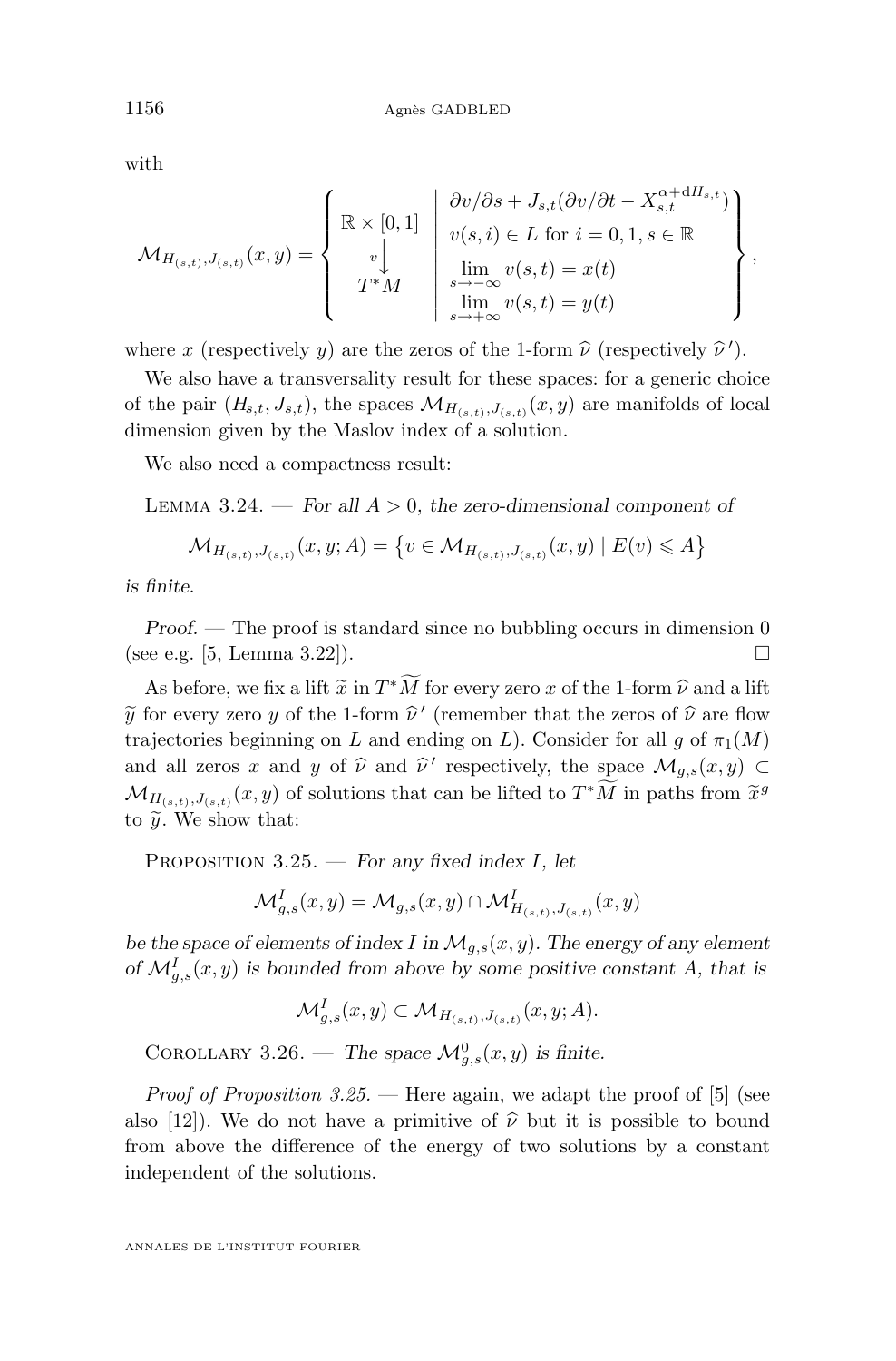<span id="page-23-0"></span>Consider the norm defined by the compatible metric  $\omega_M(\cdot, J_{(s,t)}, \cdot)$ . The energy of a solution v of  $\mathcal{M}_{H_{(s,t)}, J_{(s,t)}}(L)$  can be written

$$
E(v) = \int_{\mathbb{R} \times [0,1]} \left\| \frac{\partial v}{\partial s} \right\|^2 dt ds
$$
  
= 
$$
\int_{\mathbb{R} \times [0,1]} \omega_M \left( \frac{\partial v}{\partial s}, J_{s,t} \frac{\partial v}{\partial s} \right) dt ds
$$
  
= 
$$
\int_{\mathbb{R} \times [0,1]} \omega_M \left( \frac{\partial v}{\partial s}, \frac{\partial v}{\partial t} - X_{s,t}^{\alpha + dH_{s,t}} \right) dt ds
$$
  
= 
$$
\int_v \omega_M - \int_{\mathbb{R} \times [0,1]} (\alpha + dH_{s,t}) \left( \frac{\partial v}{\partial s} \right) dt ds.
$$

Let  $z_0 \in \Omega(L, L)$  and let w be a fixed path in  $\Omega(L, L)$  that joins y to  $z_0$ .

We consider  $v : [-\infty, +\infty] \times [0, 1]$  as a path in  $\Omega(L, L)$  from x to y and we use the concatenation  $v \# w$  of v and w.



*Figure 3.4.* The path  $v \# w$ 

Suppose that  $w$  has been chosen in such a way that it can be lifted to a path joining  $\widetilde{y}$  and  $\widetilde{z}_0$ . We prove

(3.8) 
$$
\int_{v \neq w} \widehat{\nu} - \int_w \widehat{\nu}' = -E(v) + \int_{\mathbb{R} \times [0,1]} \frac{\partial H}{\partial s}(s,t,v) dt ds + C_1
$$

where

$$
C_1 = \int_{[0,1]} H_t(z_0) - H'_t(z_0) dt
$$

is independant of  $v$ . We have

$$
\int_{v\#w} \widehat{\nu} - \int_{w} \widehat{\nu}' = -\int_{v\#w} \omega_M + \int_{\mathbb{R} \times [0,1]} (\alpha + dH_t) \left(\frac{\partial v}{\partial s}\right) dt ds
$$

$$
+ \int_{\mathbb{R} \times [0,1]} (\alpha + dH_t) \left(\frac{\partial w}{\partial s}\right) dt ds
$$

$$
+ \int_{w} \omega_M - \int_{\mathbb{R} \times [0,1]} (\alpha + dH'_t) \left(\frac{\partial w}{\partial s}\right) dt ds
$$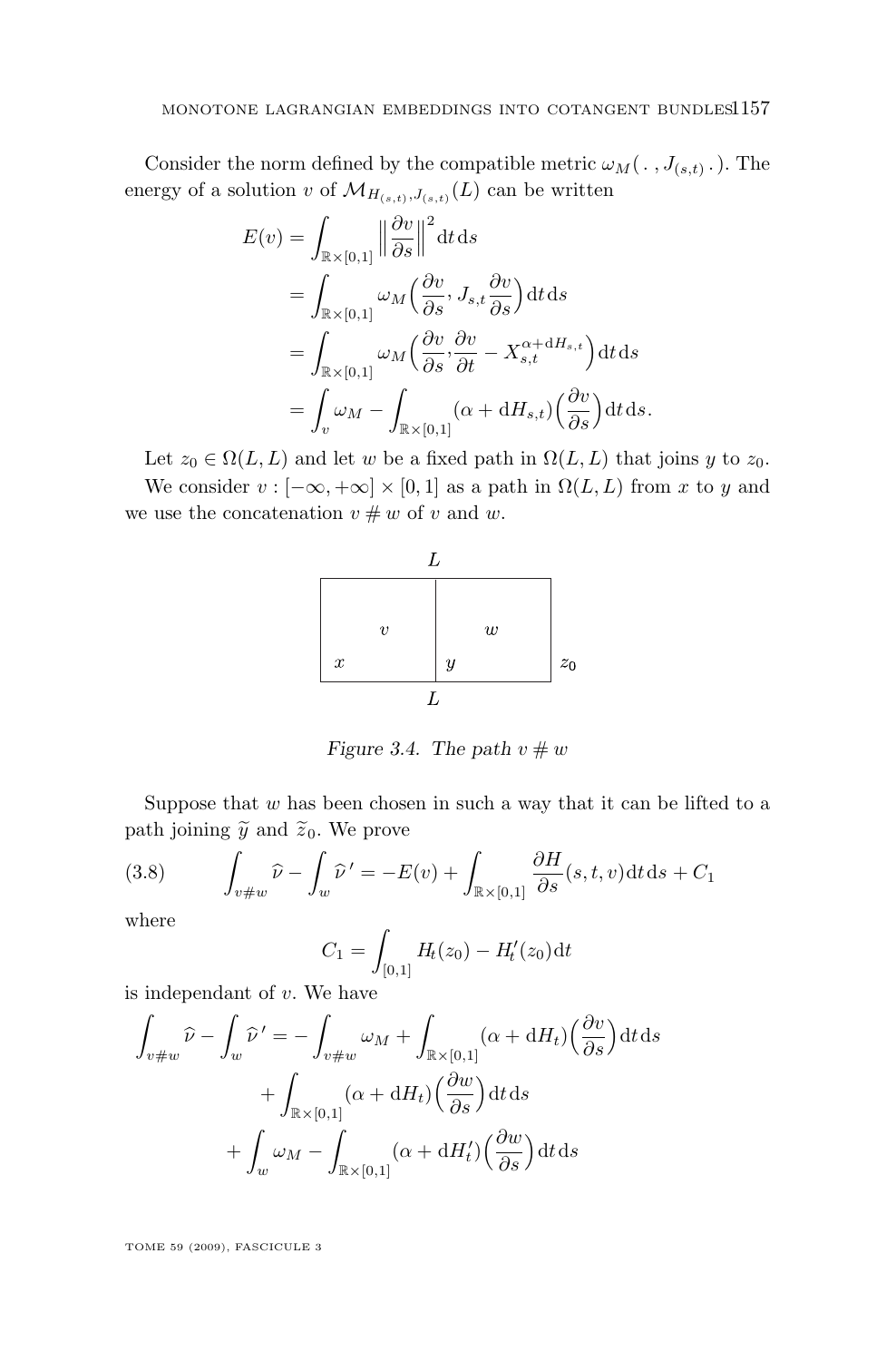1158 Agnès GADBLED

$$
= -\int_{v} \omega_M + \int_{\mathbb{R} \times [0,1]} \frac{\partial}{\partial s} \big( H_t(v) + H_t(w) - H'_t(w) \big) dt ds + \int_{\mathbb{R} \times [0,1]} \alpha \Big( \frac{\partial v}{\partial s} \Big),
$$

with

$$
\int_{\mathbb{R}\times[0,1]} \frac{\partial}{\partial s} \left( H_t(v) + H_t(w) - H'_t(w) \right) dt ds
$$
\n
$$
= \int_{[0,1]} H'_t(y) - H_t(x) dt + \int_{[0,1]} H_t(z_0) - H'_t(z_0) dt
$$
\n
$$
= \int_{\mathbb{R}\times[0,1]} \frac{\partial}{\partial s} H_{s,t}(v) dt ds + C_1
$$
\n
$$
= \int_{\mathbb{R}\times[0,1]} dH_{s,t} \left( \frac{\partial v}{\partial s} \right) dt ds + \int_{\mathbb{R}\times[0,1]} \frac{\partial H}{\partial s}(s,t,v) dt ds + C_1.
$$

Consequently

$$
\int_{v \neq w} \widehat{\nu} - \int_{w} \widehat{\nu}' = -\int_{v} \omega_{M} + \int_{\mathbb{R} \times [0,1]} (\alpha + dH_{s,t}) \left(\frac{\partial v}{\partial s}\right) dt ds
$$

$$
+ \int_{\mathbb{R} \times [0,1]} \frac{\partial H}{\partial s} (s, t, v) dt ds + C_{1}
$$
  
(3.9) 
$$
= -E(v) + \int_{\mathbb{R} \times [0,1]} \frac{\partial H}{\partial s} (s, t, v) dt ds + C_{1}.
$$

Now, let  $v_1$  and  $v_2$  be two elements of  $\mathcal{M}_{g,s}(x,y)$ . From [\(3.8\)](#page-23-0), we have

$$
E(v_1) - E(v_2) = -\int_{v_1 \# w} \hat{\nu} + \int_{v_2 \# w} \hat{\nu} + \int_{\mathbb{R} \times [0,1]} \frac{\partial H}{\partial s}(s,t,v_1) dt ds - \int_{\mathbb{R} \times [0,1]} \frac{\partial H}{\partial s}(s,t,v_2) dt ds.
$$

As  $\partial H/\partial s : \mathbb{R} \times T^*M \to \mathbb{R}$  has compact support, there exists a constant  $C_2 \geq 0$  that does not depend on the  $v_i$   $(i = 1, 2)$  such that

$$
\int_{\mathbb{R}\times[0,1]} \frac{\partial H}{\partial s}(s,t,v_1) dt ds - \int_{\mathbb{R}\times[0,1]} \frac{\partial H}{\partial s}(s,t,v_2) dt ds \leq C_2.
$$

Moreover, if  $\gamma$  is a loop (based in x) of  $\mathcal{M}(L, L)$  obtained by concatenation of the paths  $v_2 \# w$  and  $\overline{v_1 \# w}$ , then by the monotonicity condition (and Formula [\(3.4\)](#page-11-0))

$$
-\int_{v_1\#w}\widehat{\nu}+\int_{v_2\#w}\widehat{\nu}=\int_{\gamma}\widehat{\nu}=k_L\big(\mu_L(\gamma_0)-\mu_L(\gamma_1)\big)+u(\gamma_0)
$$

with  $\mu_L(\gamma_0) - \mu_L(\gamma_1) = \mu(v_2) - \mu(v_1) = 0.$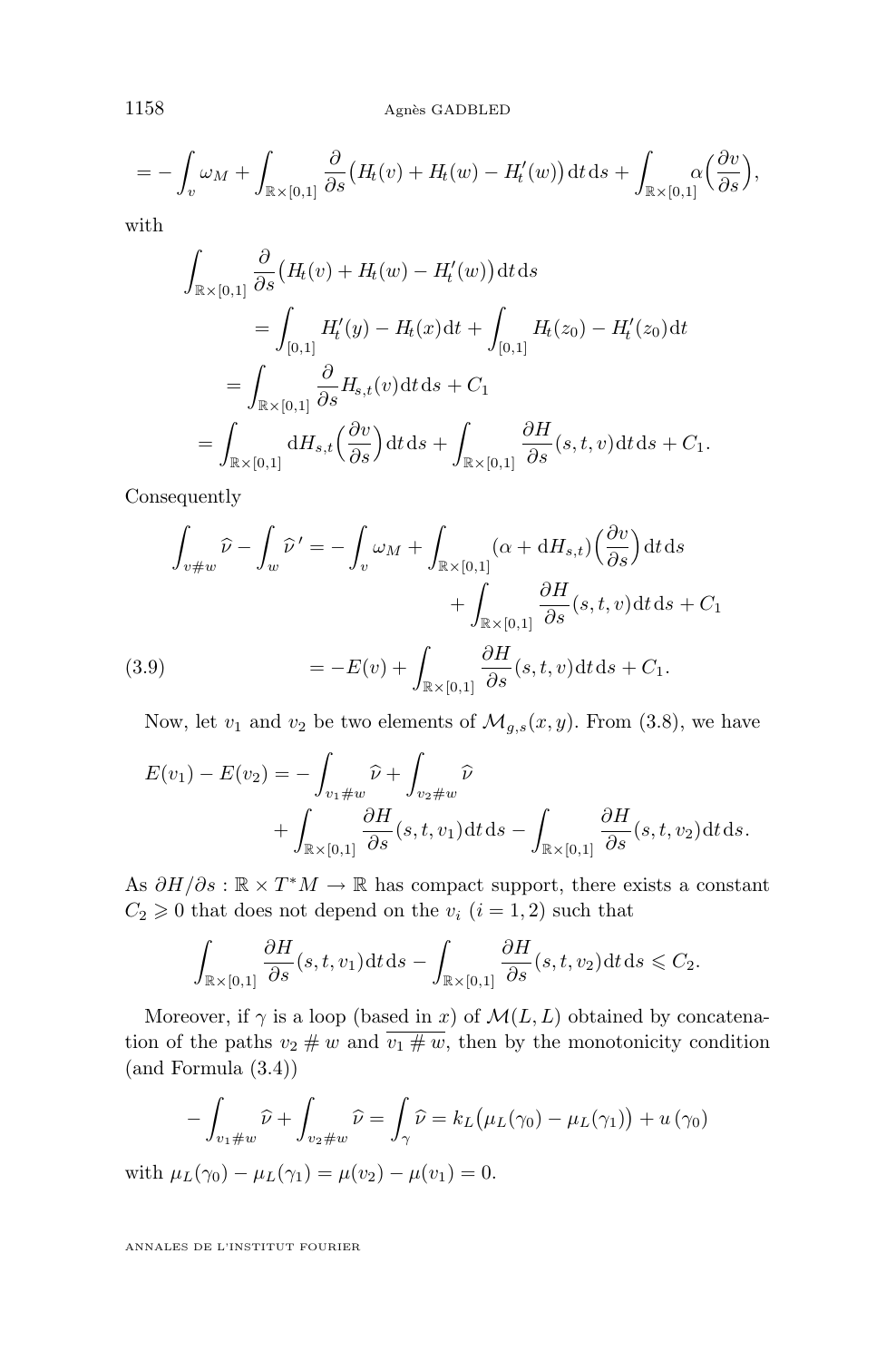The paths  $v_1$  and  $v_2$  belong to  $\mathcal{M}_{q,s}(x,y)$ , so that  $\gamma$  can be lifted to a path from  $\tilde{x}^g$  to  $\tilde{x}^g$ . The path  $\gamma_0$  is then homotopic to the constant path and we obtain the inequality and we obtain the inequality

$$
E(v_1) - E(v_2) \leqslant C_2.
$$

This proves that if we fix an element  $v_0$  in  $\mathcal{M}_{q,s}(x, y)$ , then

$$
E(v) \leqslant E(v_0) + K
$$

for all v in  $\mathcal{M}_{q,s}(x,y)$ , and consequently  $\mathcal{M}_{q,s}(x,y)$  is contained in  $\mathcal{M}_{H_{(s,t)},J_{(s,t)}}(x,y;A)$  for some positive constant A. This proves Proposi-tion [3.25.](#page-22-0)

The space  $\mathcal{M}_{g,s}^0(x,y)$  is thus finite and we can define the morphism of complexes

$$
\Psi_{\star}: C_{\star}(\bar{L}, \varphi_t^{\alpha + \mathrm{d}H_t}, J_t) \longrightarrow C_{\star}(\bar{L}, \varphi_t^{\alpha + \mathrm{d}H_t'}, J_t')
$$

by

$$
\Psi_{\star}(x) = \sum_{g \in \pi_1(M), y} m_g(x, y) gy
$$

where  $m_g(x, y)$  is the cardinality of  $\mathcal{M}_{g,s}^0(x, y)$  modulo 2.

In order to check that the coefficients belong to  $\Lambda_u$ , we use the com-putations in the proof of [3.25](#page-22-0) but this time with  $v_1$  in  $\mathcal{M}_{q_1,s}(x, y)$  and  $v_2$ in  $\mathcal{M}_{q_2,s}(x, y)$  for two elements  $q_1$  and  $q_2$  of  $\pi_1(M)$ . The loop  $\gamma$  can then be lifted to a path from  $\tilde{x}^{g_2}$  to  $\tilde{x}^{g_1}$  so that  $u(\gamma_0) = u(g_2^{-1}g_1) = -u(g_2) + u(g_1)$ and

$$
E(v_1) - E(v_2) \leq u(g_1) - u(g_2) + C_2.
$$

If  $v_0$  is a fixed element of  $\mathcal{M}_{g_0,s}(x,y)$ , we have for all v of  $\mathcal{M}_{g,s}(x,y)$  with  $u(g) < C$ ,

$$
E(v) \le E(v_0) + C - u(g_0) + C_2,
$$

and this implies that  $\bigcup_{u(g)< C} \mathcal{M}_{g,s}^0(x, y)$  is contained in

$$
\mathcal{M}^0_{H_{(s,t)},J_{(s,t)}}(x,y;A)
$$

for some positive constant  $A$ , so that this union is finite.

We use the usual methods of Floer theory to finish the proof of the theorem:

 $\triangleright$  The fact that  $\Psi_{\star}$  commutes with the differentials comes from the study of the compactification with the help of broken trajectories of the 1-dimensionnal component of  $\mathcal{M}_{H_{(s,t)},J_{(s,t)}}(x,y)$ .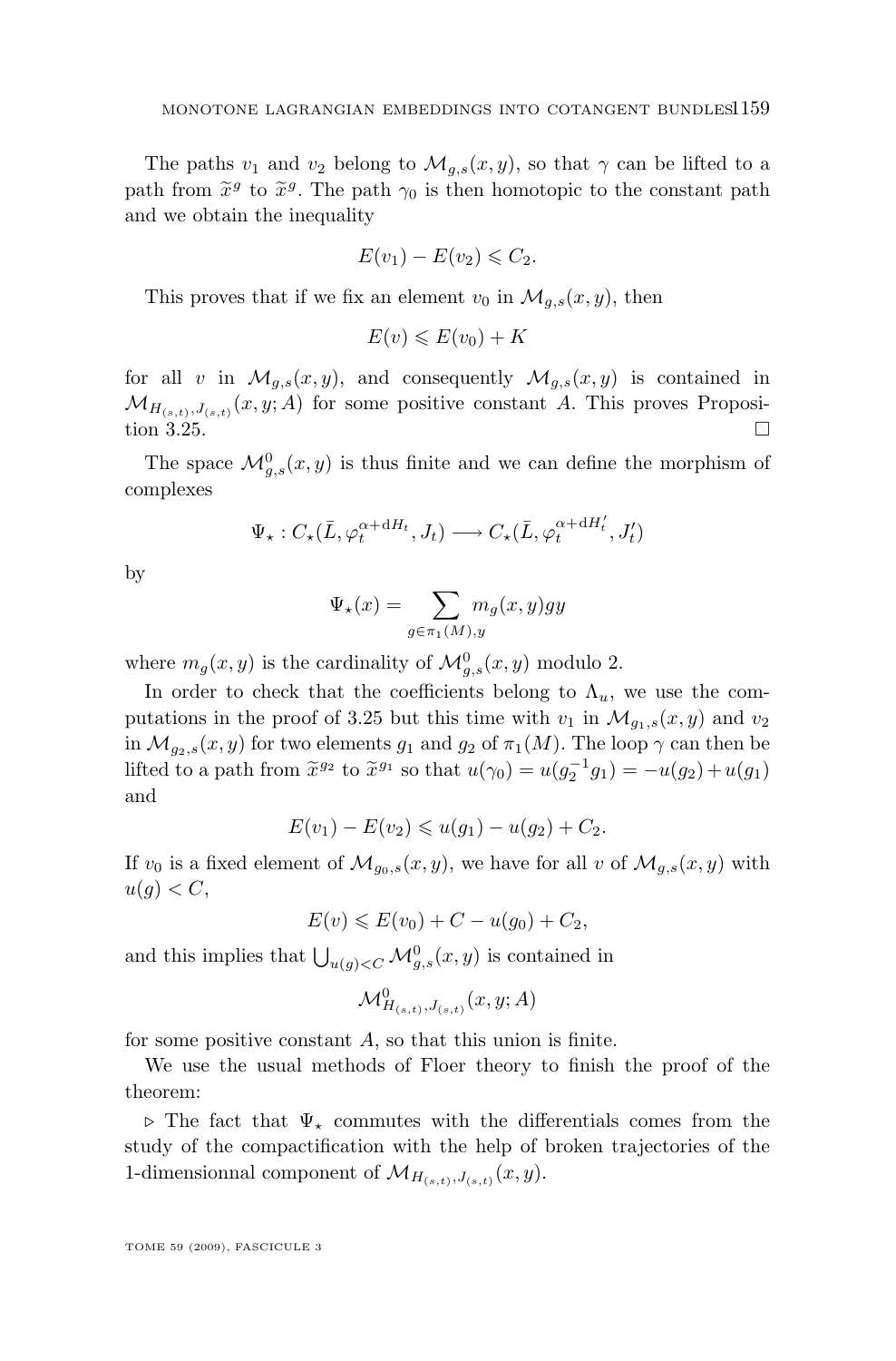$\triangleright$  The map  $\Psi_{\star}$  induces an isomorphism in homology: to prove this, it is enough to consider the morphism defined analogously between

$$
C_{\star}(\bar{L}, \varphi_t^{\alpha + dH_t'}, J_t') \text{ and } C_{\star}(\bar{L}, \varphi_t^{\alpha + dH_t}, J_t)
$$

and to show that the compositions of these morphisms are homotopic to the identity.  $\Box$ 

Notation 3.27. — *By Theorem* [3.23](#page-21-0)*, the homology of the complex*  $C_{\star}(\bar{L}, \varphi_t, J_t)$  only depends on the flux u of the symplectic isotopy  $(\varphi_t)$ *. Hence we will denote its homology by*  $FH(\bar{L}, u)$  *in the following.* 

#### **3.7. Floer-Novikov complex over**  $\Lambda_{f^{\star}u}$

Thanks to Lemmata [3.20,](#page-16-0) [3.21](#page-19-0) and [3.19,](#page-16-0) one can apply [\[5,](#page-40-0) Proposition 3.25] and define a  $\Lambda_{f^*u}$ -complex  $C_{\star}(L, \varphi_t, J_t)$  spanned by the intersection points of L and  $\varphi_1(L)$  such that  $f_* : \pi_1(L) \to \pi_1(M)$  induces a morphism from  $C_{\star}(\bar{L}, \varphi_t, J_t)$  to  $C_{\star}(\bar{L}, \varphi_t, J_t)$  via the ring morphism  $f : \Lambda_{f^{\star}u} \to \Lambda_u$ .

The differential of this complex is defined for x in  $L_0 \cap L_1$  by

$$
\partial x = \sum_{y \in L_0 \cap L_1} [x, y]^\sim y,
$$

with

$$
[x,y] \sim \sum_{h \in \pi_1(L)} \#_2 \widetilde{\mathcal{L}}_h(x,y) \ h,
$$

where for any  $h \in \pi_1(L)$ ,  $\#_2\widetilde{\mathcal{L}}_h(x, y)$  is the set of paths in L from x to y which lift to the universal covering  $\tilde{L}$  of  $L$  to paths from  $\tilde{x}^h$  to  $\tilde{y}$ . One can prove as in Section [3.6](#page-21-0) that the homology of this complex does not depend on the generic choice of the pair  $(J_t, H_t)$ . We will denote this homology  $FH(L, u)$ .

#### **4. Floer homology and Novikov theory**

In this section, we prove Theorem [1.4](#page-4-0) of the introduction. We deduce this theorem from an analogous result which relates  $FH(\overline{L}, u)$  and the Novikov homology  $H(\bar{L}, f^{\star}u)$  of L associated to  $f^{\star}u$  and the covering  $\bar{L} \to$ L (defined in Lemma [3.7](#page-9-0) as the pull-back of the covering  $T^*\tilde{M} \to T^*M$ , see also Remark [2.4\)](#page-6-0).

<span id="page-26-0"></span>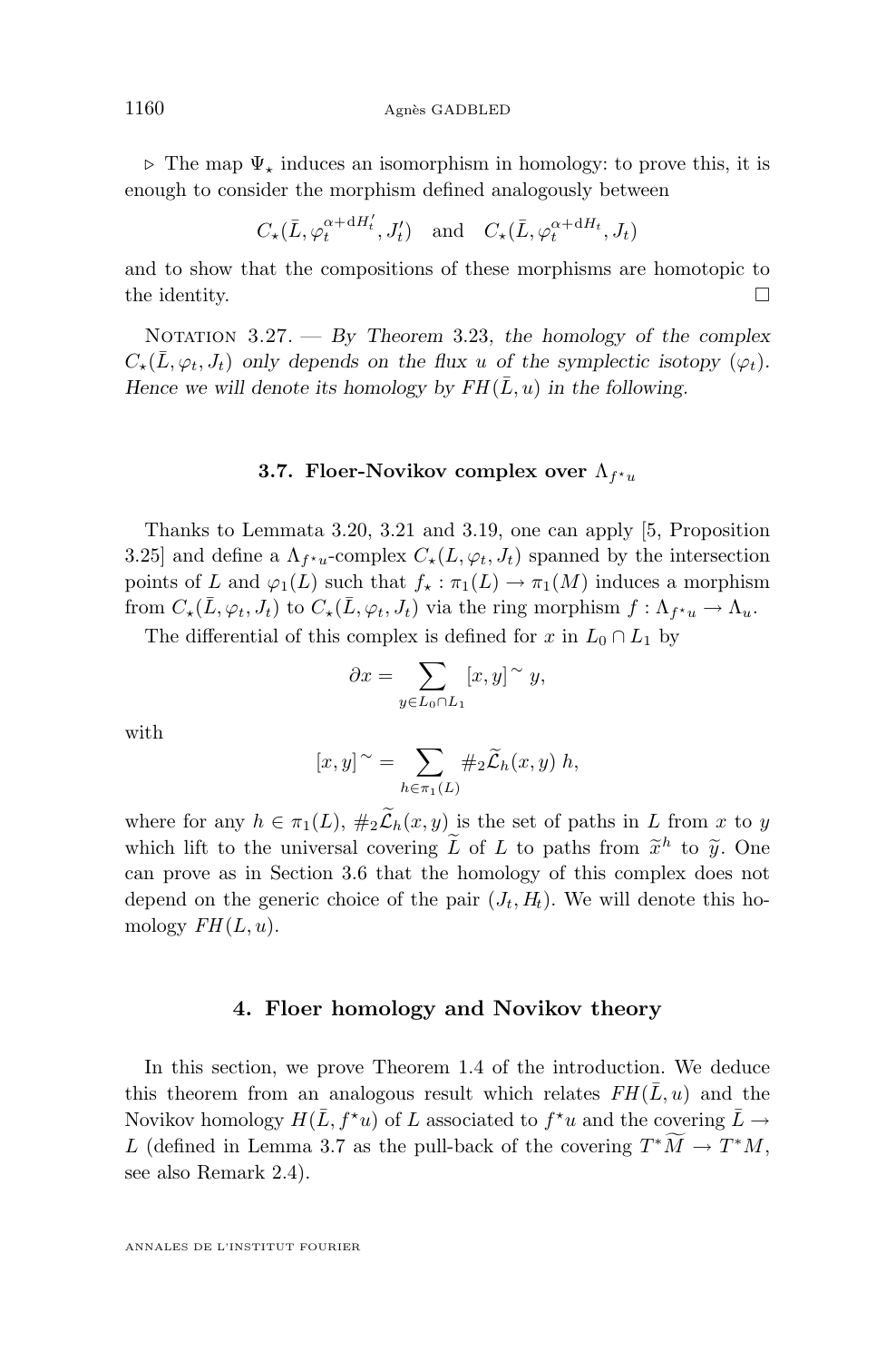#### **4.1. Relation between**  $FH(\overline{L}, u)$  and  $H(\overline{L}, f^*u)$

<span id="page-27-0"></span>We first prove that the Floer-Novikov homology  $FH(\overline{L}, u)$  is invariant by small rescaling of  $u$ :

PROPOSITION 4.1. — Let u be an element of  $H^1(M)$ . Assume that the *Lagrangian submanifold* L *is monotone on the loops with Maslov number*  $N_L \geq 2$ . Then there exists  $\varepsilon > 0$  *such that for every real number*  $\sigma$ *satisfying*  $|\sigma| < \varepsilon$ *,* 

$$
FH\left(\overline{L}, (1+\sigma)u\right) \simeq FH(\overline{L}, u).
$$

*Proof.* — In the exact case, Damian uses the symplectic isotopy of  $T^*L$ spanned by a 1-form in the class of  $f^{\star}u$ . Thanks to the exactness of L, he extends it to  $T^*M$ , so that the zeros of the associated 1-form are constant paths. This is particularly useful for the choice of a 1-form representing  $u$ in the definition of  $FH(\bar{L}, (1+\sigma)u)$ .

In the monotone case, we cannot use this result on the extension of symplectic isotopies of  $T^*L$  to  $T^*M$ . But, what we actually need for the proof (see [\[5\]](#page-40-0) and also [\[12\]](#page-40-0)) is a symplectic isotopy with the property that the projection of the flow trajectories on the base space  $M$  (and in particular the projection of the zeros of the 1-form  $\hat{\nu}$  associated to this isotopy) lie in "small" balls.

More precisely, let  $\alpha$  be a closed 1-form in the class of u and J be a fixed compatible almost complex structure. Assume that this almost complex structure induces a complete metric  $g_J$  on  $T^*M$ .

LEMMA 4.2. — *There exists a constant*  $c_1 > 0$  *such that, for every*  $\delta > 0$ *, there exists a Hamiltonian*

$$
H:[0,1]\times T^*M\to\mathbb{R}
$$

with compact support and a family of almost complex structures  $(J_t)$  sat*isfying*  $\|H_t\|_{\epsilon} < \delta$  *and*  $\|J_t - J\| < \delta$  *such that:* 

- (i) the pair  $(\alpha + dH_t, J_t)$  satisfies the transversality assumption;
- (ii) the canonical projection  $\pi$  of  $T^*M$  maps a zero x of the 1-form  $\hat{\nu}$ <br>exercisted to the symplectic isoteny spanned by  $\alpha + dH$ , into a hall associated to the symplectic isotopy spanned by  $\alpha + dH_t$  into a ball *in M* centered in  $\pi(x(0))$  with radius  $c_1\delta$ .

The norm  $\| \cdot \|_{\epsilon}$ , where  $\epsilon_k > 0$  is a sufficiently rapidly decreasing sequence, is the usual norm on the Hamiltonians used in transversality results (see [\[7\]](#page-40-0), [\[12\]](#page-40-0)):

$$
||h||_{\epsilon} = \sum_{k=0}^{\infty} \epsilon_k ||h||_{C^k([0,1] \times T^*M)}
$$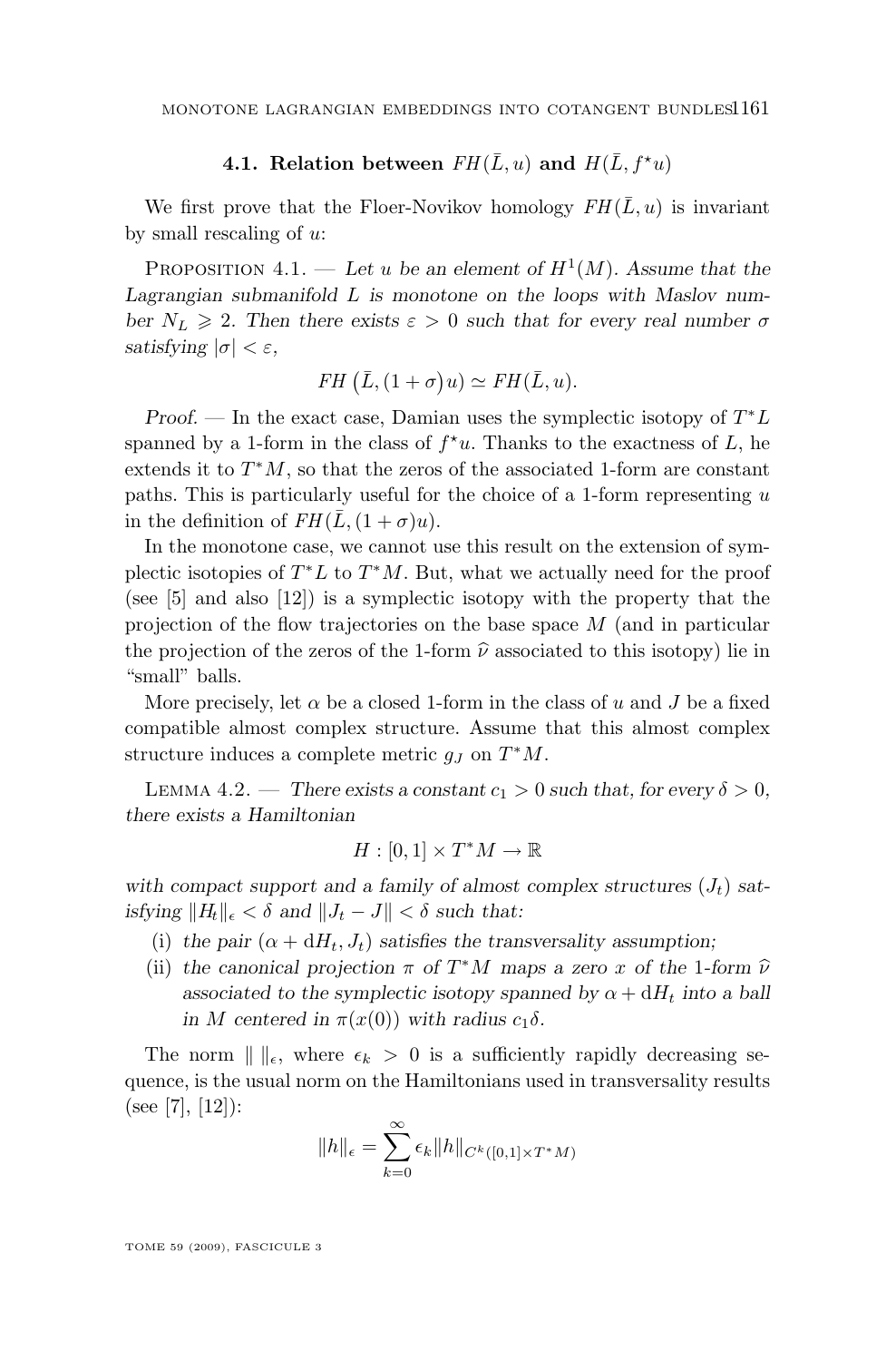*Proof.* — The symplectic isotopy  $\varphi_t^{\alpha}$  of  $T^*M$  spanned by the symplectic dual  $X^{\alpha}$  of  $\alpha$  can be written

$$
\varphi_t^{\alpha}(p,q) = (p + t\alpha_q, q).
$$

Note that the trajectory  $\varphi_t^{\alpha}(p_0, q_0)$  of  $X^{\alpha}$  in  $T^*M$  with initial condition the point  $(p_0, q_0)$  lies in the fiber of  $q_0 \in M$ .

Note also that  $\varphi^\alpha_t$  does not necessarily satisfy the transversality assumption between L and  $\varphi_1^{\alpha}(L)$  so that it may not be possible to use this isotopy for the description of  $FH(\overline{L}, u)$ .

Nevertheless, by the transversality theorem (Theorem [3.15\)](#page-14-0) and Re-mark [3.16,](#page-14-0) for every  $\delta > 0$ , there exists a Hamiltonian  $H : [0, 1] \times T^*M \to \mathbb{R}$ with compact support and a family of almost complex structures  $(J_t)$  satisfying  $||H_t||_{\epsilon} < \delta$  and  $||J_t - J|| < \delta$  and such that the pair  $(\alpha + dH_t, J_t)$ satisfies the transversality assumption.

Let  $\zeta(t)$  be the trajectory of  $X^{\alpha+dH_t}$  with initial condition the point  $(p_0, q_0)$  of  $T^*M$ . Denote by  $q(t)$  its image in M by the canonical projection  $\pi: T^*M \to M$  of the cotangent bundle. We have

$$
\frac{\mathrm{d}}{\mathrm{d}t}q(t) = T_{\zeta(t)}\pi\left(\frac{\mathrm{d}}{\mathrm{d}t}\zeta(t)\right) = T_{\zeta(t)}\pi\left(X^{\alpha}\big(\zeta(t)\big) + X^{\mathrm{d}H_t}\big(\zeta(t)\big)\right).
$$

Since the isotopy  $\varphi_t^{\alpha}$  spanned by  $X^{\alpha}$  satisfies  $\pi(\varphi_t^{\alpha})(p,q) = q$ ,

$$
T_{\zeta(t)}\pi\big(X^{\alpha}\big(\zeta(t)\big)\big) = 0,
$$

so that

$$
\frac{\mathrm{d}}{\mathrm{d}t}q_t = T_{\zeta(t)}\pi\big(X^{\mathrm{d}H_t}(\zeta(t)\big)\big).
$$

Moreover, for all  $z \in T^*M$ , we have

$$
||X^{dH_t}(z)||^2 = d_z H_t(-J(z)X^{dH_t}(z))
$$
  
\$\leq ||d\_z H\_t|| \cdot || - J(z)X^{dH\_t}(z)|| = ||d\_z H\_t|| \cdot ||X^{dH\_t}(z)||\$

for the norm associated to the scalar product  $g_J$ . Hence,

$$
||X^{dH_t}(z)|| \leq ||d_z H_t|| \leq \delta/\epsilon_1
$$

(where  $\epsilon_1$  is the first term of the sequence defining the norm  $\| \cdot \|_{\epsilon}$ ).

Notice that  $||T_{\zeta(t)}\pi||$  is bounded on  $T^*M$ : it is bounded on each trivialising open set for the cotangent bundle  $T^*M \to M$ ; the base space M being compact, it is bounded on the whole  $T^*M$ . Thus, there exists a constant  $c_1$ (which does not depend on  $H$ ) such that,

$$
\left\|\frac{\mathrm{d}}{\mathrm{d}t}q_t\right\| \leqslant \left\|T_{\zeta(t)}\pi\right\| \cdot \left\|X^{\mathrm{d}H_t}(\zeta(t))\right\| \leqslant c_1\delta,
$$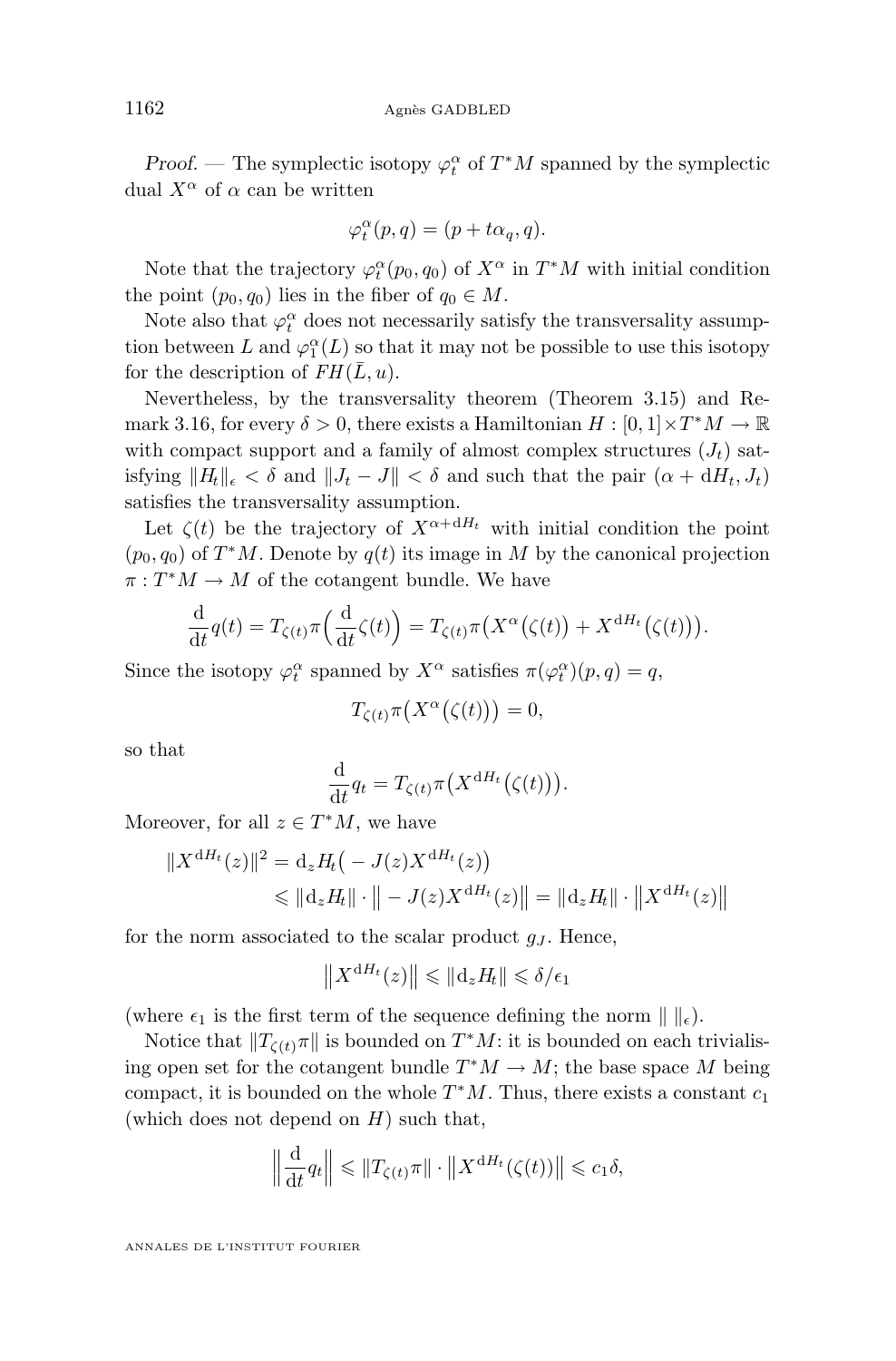<span id="page-29-0"></span>and consequently, for all  $\tau \in [0,1]$ , we have

$$
d(q(\tau), q_0) \leqslant \int_0^{\tau} \left\| \frac{\mathrm{d}}{\mathrm{d}t} q_t \right\| \leqslant \tau c_1 \delta.
$$

This means that, on [0, 1], the trajectories of  $X^{\alpha+dH_t}$  lie in the fibers of the points of M which belongs to the ball of radius  $c_1\delta$  centered in the projection of the initial condition (see Figure 4.1).



*Figure 4.1. the trajectory* ζ

This is in particular true for the zeros  $x_i$  of the 1-form  $\hat{\nu}$ .

Let  $V_i$  be a neighbourhood of each trajectory  $x_i$  such that the projection of  $V_i$  is contained in  $B(\pi(x_i(0)), c_1\delta)$ . Denote  $V$  the union of the  $V_i$ .

LEMMA 4.3. — *There exists*  $c_2 > 0$  *such that for all*  $z \in \Omega(L, L)$  *whose image is not contained in* V*,*

$$
||z'(t) - X^{\alpha + dH_t}(z(t))||_{L^2} \geq c_2.
$$

*Proof.* — The proof is analogous to [\[5,](#page-40-0) Lemma 4.4]. Assume the contrary: there exists a sequence  $(z_n) \in \Omega(L, L)$  of paths whose images are not contained in  $V$  such that

$$
\lim_{n \to +\infty} ||z'_n(t) - X^{\alpha + dH_t} (z_n(t))||_{L^2} = 0.
$$

One has then to prove that this sequence admits a subsequence converging to a zero of  $\hat{\nu}$ . This contradicts the fact that the images of the  $z_n$ 's are not contained in  $\mathcal{V}$ . contained in V.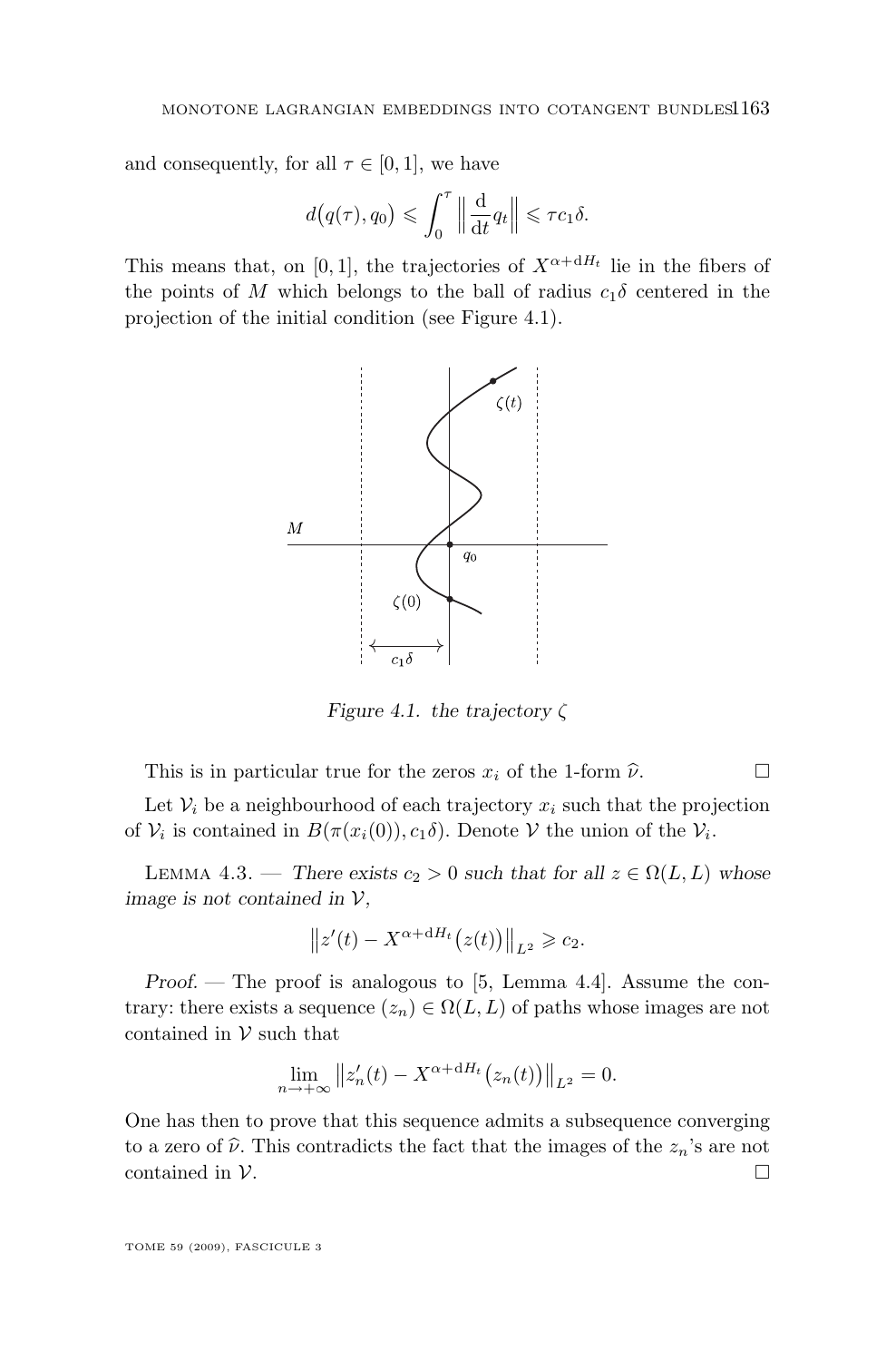<span id="page-30-0"></span>We can now choose  $\delta > 0$  small enough so that there exists a closed 1-form  $\eta \in u$  such that

$$
\eta = 0 \quad \text{on} \quad \bigcup_i B(\pi(x_i(0)), c_1 \delta).
$$

We also fix  $\varepsilon > 0$  such that  $\varepsilon \|\eta\| < \frac{1}{3}c_2$ . In particular, the 1-form (still denoted  $\eta$ ) lifted to  $T^*M$  is zero on  $\mathcal V$ , a property that we need in the computations (see Proposition [4.4,](#page-31-0) and also [\[5\]](#page-40-0), [\[12\]](#page-40-0)).

Choose a real number  $\sigma < \varepsilon$  and consider the isotopy  $\varphi_t^{\alpha+\sigma\eta+dH_t}$  spanned by  $X^{\alpha+\sigma\eta+dH_t}$ . The constant  $\varepsilon$  is chosen small enough so that

$$
\varphi_1^{\alpha+\sigma\eta+\mathrm{d}H_t}(L)
$$

is transverse to L.

Applying the transversality theorem [3.15](#page-14-0) to  $\alpha + \sigma \eta + dH_t$ , we deduce the existence of a compatible almost complex structure  $J'_t$  such that

$$
\|J_t'-J\|<\delta
$$

and such that the pair  $(\alpha + \sigma \eta + dH_t, J'_t)$  satisfies the transversality assumption.

Since  $\Lambda_u = \Lambda_{\tau u}$  for all  $\tau > 0$ , we can define the  $\Lambda_u$ -complexes

$$
C_{\star}(\bar{L}, \varphi_t^{\alpha + dH_t}, J_t)
$$
 and  $C_{\star}(\bar{L}, \varphi_t^{\alpha + \sigma \eta + dH_t}, J_t').$ 

Let us prove that the homologies of this complexes are isomorphic. This will achieve the proof of Proposition [4.1.](#page-27-0)

As in Section [3.6,](#page-21-0) we define a morphism of complexes associated to a homotopy between the pairs  $(\alpha + dH_t, J_t)$  and  $(\alpha + dH_t + \sigma \eta, J'_t)$ . Let  $\chi$ be a monotone increasing function on R that vanishes for  $s \leq -R$  and is equal to 1 for  $s \ge R$ . Let  $J_{s,t}$  be a homotopy of compatible almost complex structures such that  $J_{s,t} = J_t$  for  $s \leq -R$ ,  $J_{s,t} = J'_t$  for  $s \geq R$ and  $||J_{s,t} - J|| < \delta$ . The homotopy is defined as

$$
(\alpha + \chi(s)\sigma\eta + dH_t, J_{t,s}).
$$

Consider the space of solutions

$$
v : \mathbb{R} \times [0,1] \longrightarrow T^*M
$$

of finite energy  $E(v)$  (for the norm defined by  $g<sub>J</sub>$ ) of the partial differential equation

(4.1) 
$$
\frac{\partial v}{\partial s} + J_{s,t} \left( \frac{\partial v}{\partial t} - X_{s,t}^{\alpha + \chi(s)\sigma \eta + dH_{s,t}}(v) \right) = 0
$$

such that  $v(s, i) \in L$  for  $i = 0, 1$ .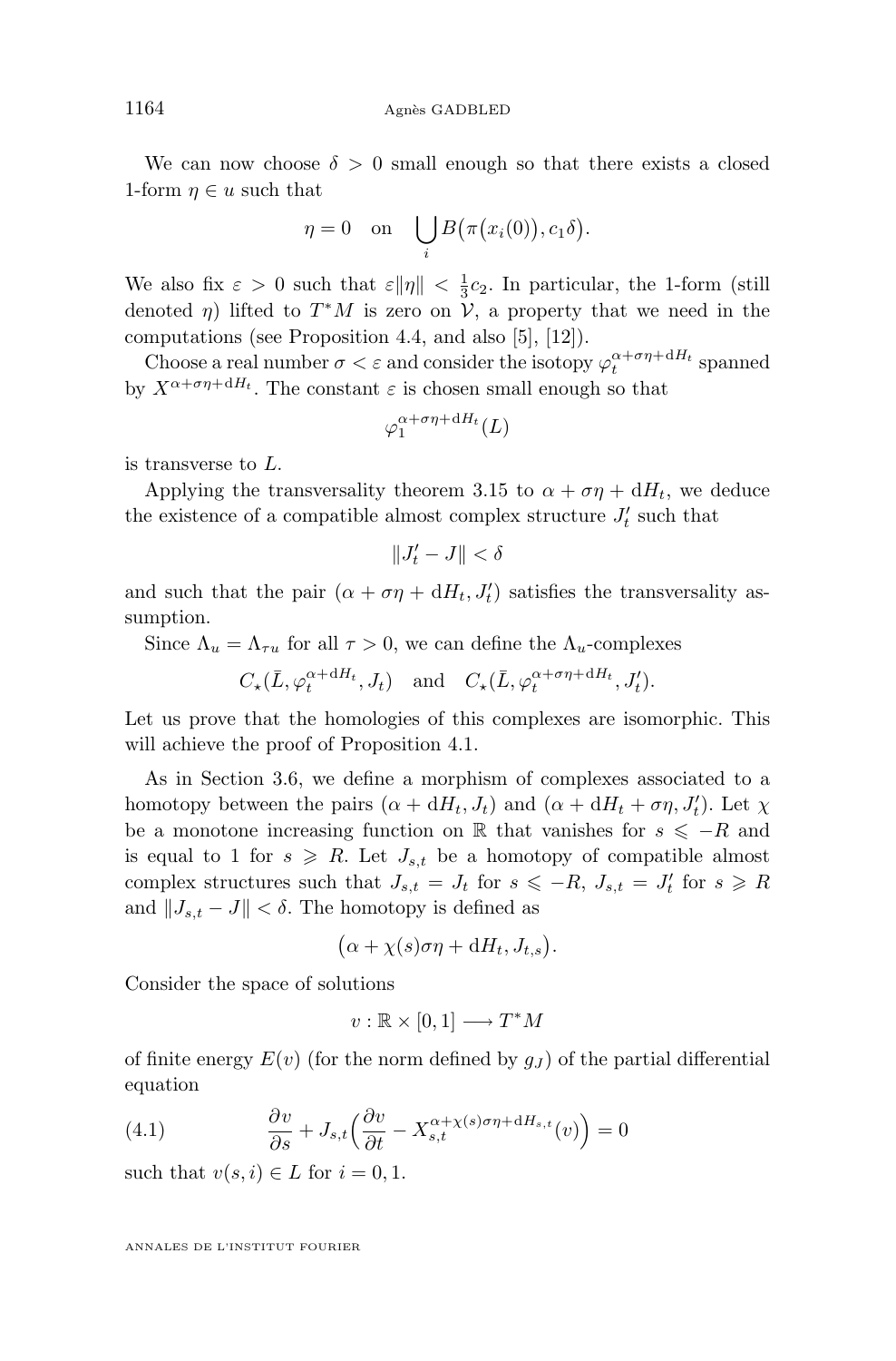<span id="page-31-0"></span>These solutions converge to an orbit of  $X^{\alpha+dH_t}$  (resp. of  $X^{\alpha+\sigma\eta+dH_t}$ ) when s goes to  $-\infty$  (resp.  $+\infty$ ).

We define as in the previous sections the spaces  $\mathcal{M}_{\chi, J_{(s,t)}}(x, y)$  of solutions between two orbits  $x$  and  $y$ . By transversality, these spaces are manifolds the local dimension of which is given by the Maslov class.

Let  $\mathcal{M}_{g,s}(x,y) \subset \mathcal{M}_{\chi,J_{s,t}}(x,y)$  be the space of solutions that can be lifted to  $T^*M$  in paths from  $\tilde{x}^g$  to  $\tilde{y}$  (for fixed lifts  $\tilde{x}$  and  $\tilde{y}$ ). In the following, we prove that the zero-dimensional component of  $\mathcal{M}_{q,s}(x, y)$  is compact, so that we can define a morphism

$$
\Gamma_{\star}: C_{\star}(\bar{L}, \varphi_t^{\alpha + dH_t}, J_t) \longrightarrow C_{\star}(\bar{L}, \varphi_t^{\alpha + \sigma \eta + dH_t}, J'_t)
$$

by

$$
\Gamma_{\star}(x) = \sum_{g \in \pi_1(M), y} m_g(x, y) gy
$$

where  $m_g(x, y)$  is the cardinality (modulo 2) of the space  $\mathcal{M}_{g,s}^0(x, y)$ .

We prove now the compactness of  $\mathcal{M}_{g,s}^0(x,y)$  and we check that

$$
\sum_{g \in \pi_1(M), y} m_g(x, y)g \in \Lambda_u.
$$

Proposition 4.4. — *For any fixed index* I*, the energy of any element* of  $\mathcal{M}_{g,s}^I(x,y)$  is bounded from above by some positive constant A.

*Proof.* — Let  $v_1$  and  $v_2$  be two elements of  $\mathcal{M}_{q,s}(x, y)$  with the same Maslov index I. If  $\gamma : \mathbb{R} \times [0,1] \to T^*M$  is the concatenation of  $v_2$  and  $\overline{v_1}$ , then  $\gamma$  is, after reparametrization in the s variable, a loop  $\Omega(L, L)$  based at x. We have

$$
\int \widehat{\nu} \left( \frac{\partial \gamma}{\partial s} \right) ds = - \int_{-\infty}^{+\infty} \int_0^1 \left\langle \frac{\partial v_1}{\partial s}, J \left( \frac{\partial v_1}{\partial t} - X^{\alpha + dH_t}(v_1) \right) \right\rangle dt ds
$$

$$
+ \int_{-\infty}^{+\infty} \int_0^1 \left\langle \frac{\partial v_2}{\partial s}, J \left( \frac{\partial v_2}{\partial t} - X^{\alpha + dH_t}(v_2) \right) \right\rangle dt ds.
$$

We prove that:

1) for any  $s \in \mathbb{R}$ ,

(4.2) 
$$
- \int_0^1 \left\langle \frac{\partial v_1}{\partial s}, J \left( \frac{\partial v_1}{\partial t} - X^{\alpha + dH_t}(v_1) \right) \right\rangle dt \geq \frac{1}{3} \left\| \frac{\partial v}{\partial s} \right\|_{L^2}^2;
$$

2) for any  $s \in \mathbb{R}$ ,

(4.3) 
$$
- \int_0^1 \left\langle \frac{\partial v_2}{\partial s}, J\left(\frac{\partial v_2}{\partial t} - X^{\alpha + dH_t}(v_2)\right) \right\rangle dt \leq \frac{5}{3} \left\| \frac{\partial v_2}{\partial s} \right\|_{L^2}^2.
$$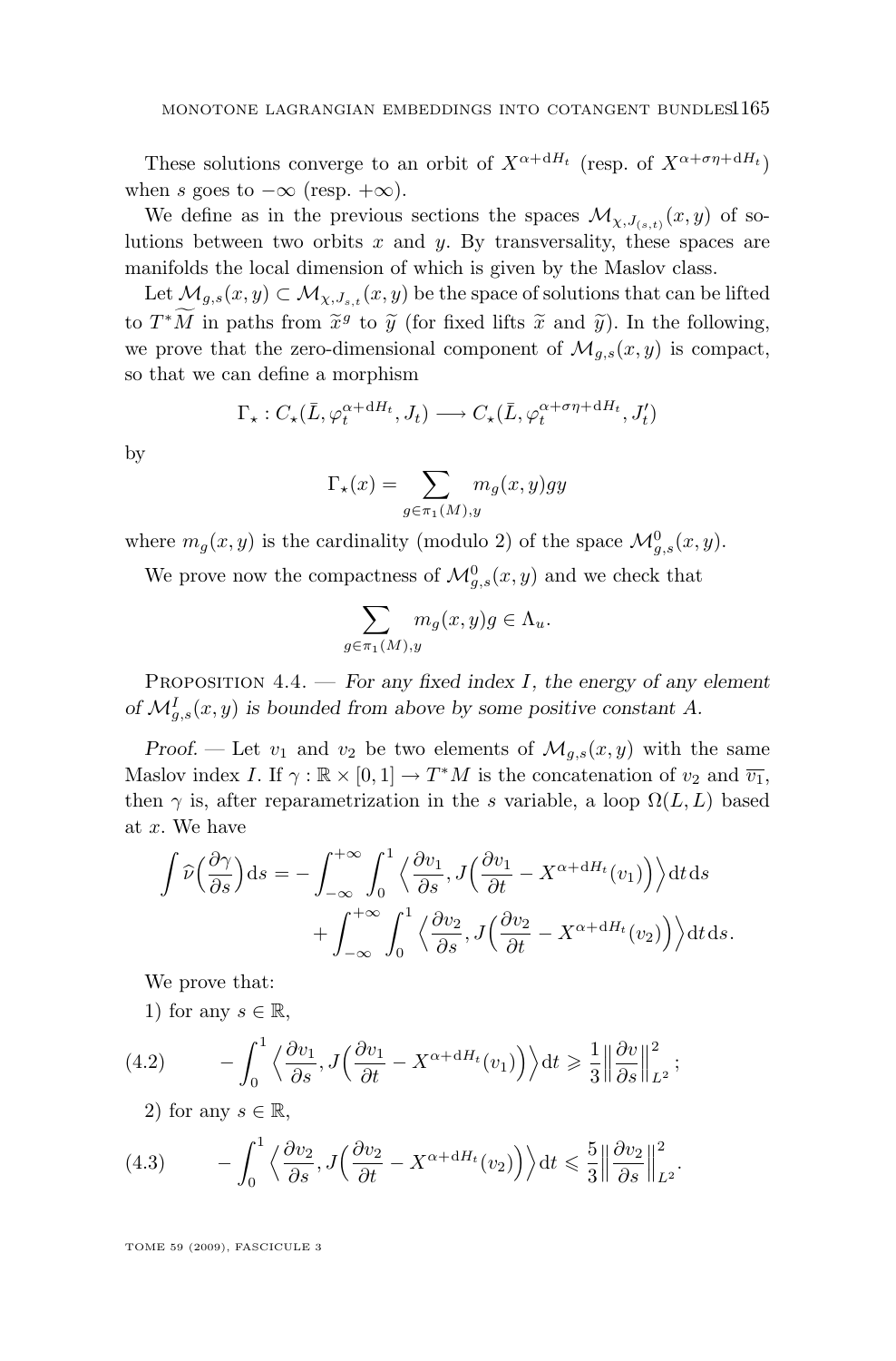<span id="page-32-0"></span>Using 1) and 2), we will deduce that

(4.4) 
$$
\frac{1}{3}E(v_1) \leq u(\gamma_0) + \frac{5}{3}E(v_2)
$$

and use this inequality to achieve the proof of Proposition [4.4.](#page-31-0)

Proof of 1). — If v is an element of  $\mathcal{M}_{g,s}(x,y)$ , we have

$$
\int_{0}^{1} \left\langle \frac{\partial v}{\partial s}, J\left(\frac{\partial v}{\partial t} - X^{\alpha + dH_t}(v)\right) \right\rangle dt
$$
\n
$$
= \int_{0}^{1} \left\langle \frac{\partial v}{\partial s}, J\left(J_{s,t} \frac{\partial v}{\partial s} + X^{\alpha + \chi(s)\sigma \eta + dH_t}(v) - X^{\alpha + dH_t}(v)\right) \right\rangle dt
$$
\n
$$
= \int_{0}^{1} \left\langle \frac{\partial v}{\partial s}, J J_{s,t} \frac{\partial v}{\partial s} \right\rangle dt + \int_{0}^{1} \left\langle \frac{\partial v}{\partial s}, J X^{\chi(s)\sigma \eta}(v) \right\rangle dt
$$
\n
$$
= -\int_{0}^{1} \left\langle J \frac{\partial v}{\partial s}, J_{s,t} \frac{\partial v}{\partial s} \right\rangle dt - \int_{0}^{1} \omega_{M} \left(\frac{\partial v}{\partial s}, X^{\chi(s)\sigma \eta}(v)\right) dt
$$
\n(4.5)\n
$$
= -\int_{0}^{1} \left\| \frac{\partial v}{\partial s} \right\|^{2} dt - \int_{0}^{1} \left\langle J \frac{\partial v}{\partial s}, (J_{s,t} - J) \frac{\partial v}{\partial s} \right\rangle dt - \int_{0}^{1} \chi(s)\sigma \eta \left(\frac{\partial v}{\partial s}\right) dt.
$$

 $\triangleright$  Assume firstly that  $v(s, \cdot)$  takes values in V. Since  $\eta$  vanishes on this neighbourhood of the zeros, we have

$$
\int_0^1 \left\langle \frac{\partial v}{\partial s}, J \left( \frac{\partial v}{\partial t} - X^{\alpha + dH_t}(v) \right) \right\rangle dt
$$
  
=  $-\int_0^1 \left\| \frac{\partial v}{\partial s} \right\|^2 dt + \int_0^1 \left\langle J \frac{\partial v}{\partial s}, (J - J_{s,t}) \frac{\partial v}{\partial s} \right\rangle dt$   
 $\leq -\int_0^1 \left\| \frac{\partial v}{\partial s} \right\|^2 dt + \delta \int_0^1 \left\| \frac{\partial v}{\partial s} \right\|^2 dt \leq -(1 - \delta) \int_0^1 \left\| \frac{\partial v}{\partial s} \right\|^2 dt.$ 

We can assume that  $\delta < \frac{2}{3}$ , so that

$$
\int_0^1 \left\langle \frac{\partial v}{\partial s}, J\left(\frac{\partial v}{\partial t} - X^{\alpha + dH_t}(v)\right) \right\rangle dt \leq -\frac{1}{3} \int_0^1 \left\| \frac{\partial v}{\partial s} \right\|^2 dt.
$$

 $\triangleright$  If  $v(s, .)$  does not take its values in V, by the same argument as in [\[5\]](#page-40-0) and using Lemma [4.3,](#page-29-0) we also have in this case that

$$
\int_0^1 \left\langle \frac{\partial v}{\partial s}, J\left(\frac{\partial v}{\partial t} - X^{\alpha + dH_t}(v)\right) \right\rangle dt \leq -\frac{1}{3} \left\| \frac{\partial v}{\partial s} \right\|_{L^2}^2,
$$

if we choose  $\delta$  small enough.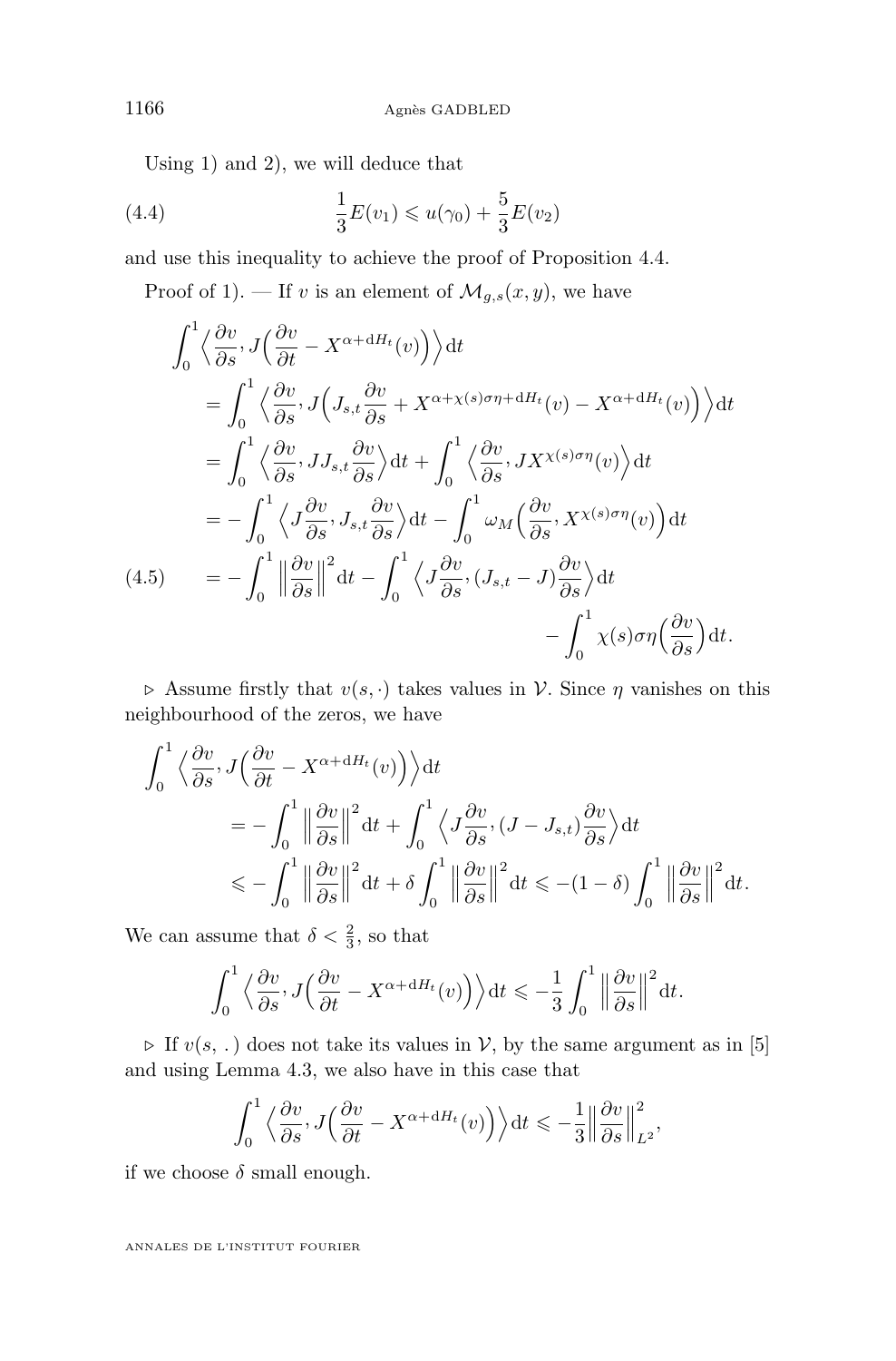Applying this to  $v_1$  we get  $(4.2)$  and integrating in the s variable

$$
\frac{1}{3}E(v_1) \leqslant -\int_{-\infty}^{+\infty} \int_0^1 \left\langle \frac{\partial v_1}{\partial s}, J\left(\frac{\partial v_1}{\partial t} - X^{\alpha + dH_t}(v_1)\right) \right\rangle dt ds.
$$

Proof of 2). — We use the relation  $(4.5)$ :

$$
-\int_0^1 \left\langle \frac{\partial v_2}{\partial s}, J\left(\frac{\partial v_2}{\partial t} - X^{\alpha + dH_t}(v_2)\right) \right\rangle dt
$$
  
= 
$$
\int_0^1 \left\| \frac{\partial v_2}{\partial s} \right\|^2 dt + \int_0^1 \left\langle J \frac{\partial v_2}{\partial s}, (J - J_{s,t}) \frac{\partial v_2}{\partial s} \right\rangle dt
$$
  
+ 
$$
\int_0^1 \chi(s) \sigma(-\eta) \left(\frac{\partial v_2}{\partial s}\right) dt.
$$

We distinguish again the two cases:

 $\triangleright$  either  $v_2(s, .)$  takes its values in V, so that we have

$$
-\int_0^1 \left\langle \frac{\partial v_2}{\partial s}, J\left(\frac{\partial v_2}{\partial t} - X^{\alpha + dH_t}(v_2)\right) \right\rangle dt \leq (1 + \delta) \left\| \frac{\partial v_2}{\partial s} \right\|_{L^2}^2,
$$

 $\triangleright$  or  $v_2(s, .)$  does not take all its values in V and we use Lemma [4.3.](#page-29-0) Firstly, we have

$$
-\int_0^1 \left\langle \frac{\partial v_2}{\partial s}, J\left(\frac{\partial v_2}{\partial t} - X^{\alpha + dH_t}(v_2)\right) \right\rangle dt \leq (1+\delta) \left\| \frac{\partial v_2}{\partial s} \right\|_{L^2}^2 + \frac{c_2}{3} \left\| \frac{\partial v_2}{\partial s} \right\|_{L^2}.
$$

By a consequence of Lemma [4.3](#page-29-0) (see [\[5\]](#page-40-0)):

$$
\frac{c_2}{3} \left\| \frac{\partial v_2}{\partial s} \right\|_{L^2} \leqslant \left( \frac{2}{3} - \delta \right) \left\| \frac{\partial v_2}{\partial s} \right\|_{L^2}^2.
$$

In both cases, we have [\(4.3\)](#page-31-0) and by integration:

$$
-\int_{-\infty}^{+\infty}\int_0^1\left\langle\frac{\partial v_2}{\partial s}, J\left(\frac{\partial v_2}{\partial t} - X^{\alpha + dH_t}(v_2)\right)\right\rangle dt ds \leq \frac{5}{3}E(v_2).
$$

To prove [\(4.4\)](#page-32-0), we use that

$$
\int_{-\infty}^{+\infty}\widehat{\nu}\Big(\frac{\partial\gamma}{\partial\sigma}\Big)
$$

is the value of the 1-form  $\hat{\nu}$  on the loop  $\gamma$  based in x. Thanks to [\(3.4\)](#page-11-0), this term is equal to  $u(\gamma_0)$  if the two solutions have the same Maslov class.

By assumption,  $v_1$  and  $v_2$  can be lifted to paths between  $\tilde{x}^g$  and  $\tilde{y}$ , the loop  $\gamma_0$  is homotopic to the constant loop based in x.

We thus have, fixing an element  $v_0$  in  $\mathcal{M}_{g,s}^I(x,y)$ , for all v of  $\mathcal{M}_{g,s}^I(x,y)$ ,

$$
E(v) \leqslant 5E(v_0).
$$

To end the proof of Proposition [4.4,](#page-31-0) we choose  $A = 5E(v_0)$ .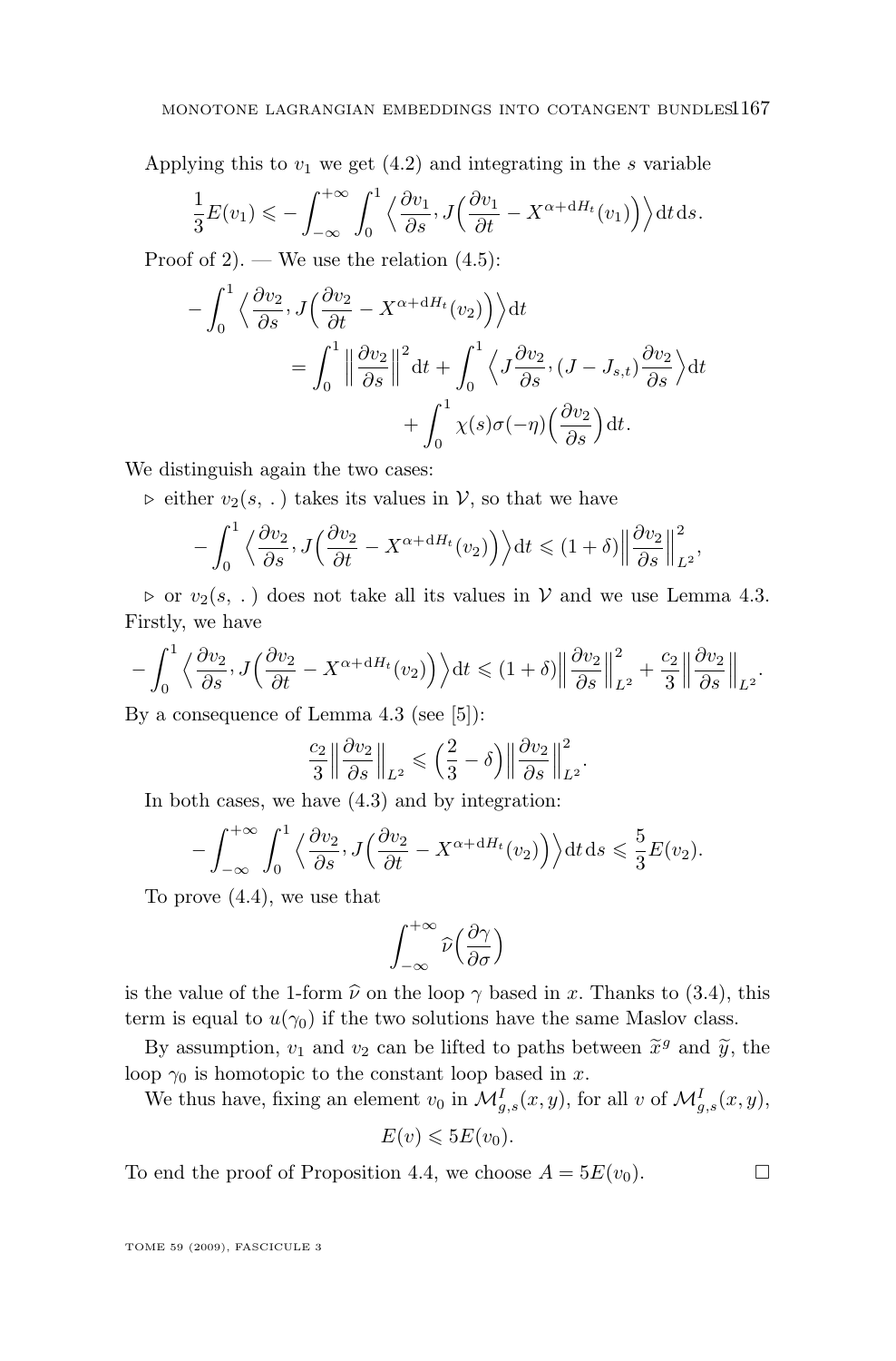Looking at the proof of Proposition [4.4,](#page-31-0) we see that the sum

$$
\sum_{g \in \pi_1(M)} m_g(x, y)g \in \Lambda_u.
$$

Indeed, if  $v_1$  can be now lifted as a path from  $\tilde{x}^{g_1}$  to  $\tilde{y}$  and  $v_2$  as a path from  $\tilde{x}^{g_2}$  to  $\tilde{y}$  we have  $u(x) - u(x) - u(x)$  as that (4.4) becomes from  $\tilde{x}^{g_2}$  to  $\tilde{y}$ , we have  $u(\gamma_0) = u(g_1) - u(g_2)$ , so that [\(4.4\)](#page-32-0) becomes

$$
\frac{1}{3}E(v_1) \leq u(g_1) - u(g_2) + \frac{5}{3}E(v_2).
$$

This implies that if  $v_0$  is a fixed element of  $\mathcal{M}_{g_0,s}(x, y)$ , we have then for all v of  $\mathcal{M}_{g,s}(x,y)$  with  $u(g) < C$ ,

$$
E(v) \leqslant 3\big(C - u(g_0)\big) + 5E(v_0)
$$

and this prove that

$$
\bigcup_{u(g) < C} \mathcal{M}_{g,s}^0(x, y) \subset \mathcal{M}_{\chi, J_{s,t}}(x, y; A)
$$

for the positive constant  $A = 3(C - u(g_0)) + 5E(v_0)).$ 

The map  $\Gamma_{\star}$  is a morphism of complexes. This is a consequence of the compactification of the 1-dimensional component of  $\mathcal{M}_{q,s}(x, y)$  by broken trajectories  $(v^1, v^2)$ , where

 $\triangleright$  one of the  $v^{i}$ 's satisfies [\(4.1\)](#page-30-0);

 $\triangleright$  the other is solution of the Floer equation corresponding to  $(\alpha + dH_t, J_t)$  or  $(\alpha + dH_t + \sigma \eta, J'_t)$ .

As in Theorem [3.23,](#page-21-0) we use the usual methods of Floer theory to prove that the morphism of complexes  $\Gamma_{\star}$  induces an isomorphism in homology.

П

Now, we prove that, with an additional assumption on the Maslov number of L, for  $\sigma$  small enough,  $FH(\bar{L}, \sigma u)$  is the Novikov homology of L associated to  $f^{\star}u$  and the covering  $\overline{L}\to L$ .

PROPOSITION 4.5. — Let u be an element of  $H^1(M)$ . Assume that the *Lagrangian submanifold* L *is monotone on the loops and that its Maslov number* N<sup>L</sup> *satisfies*

$$
N_L \geq \dim(M) + 2.
$$

*Then there exists*  $\varepsilon > 0$  *(depending on u)* such that for all real number  $\sigma$ *satisfying*  $|\sigma| < \varepsilon$ *,* 

$$
FH(\bar{L}, \sigma u) \simeq H(\bar{L}, f^{\star} u).
$$

<span id="page-34-0"></span>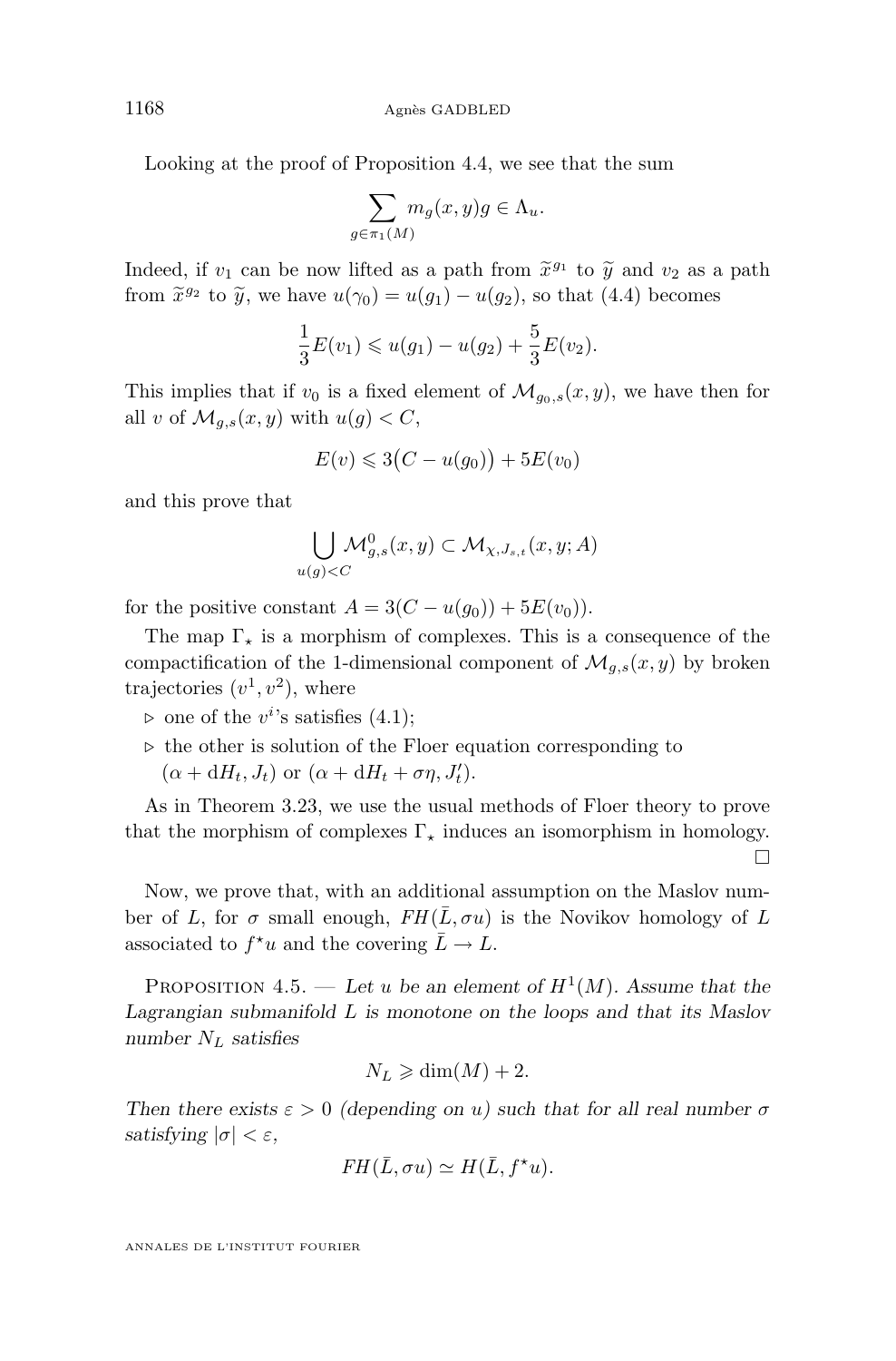*Proof.* — We begin (as in [\[5\]](#page-40-0)) by substituting in the proof of Proposi-tion [4.1](#page-27-0) the 1-form  $\alpha \in u$  by an exact 1-form dg where  $g : M \to \mathbb{R}$ . For  $\sigma$ small enough, we obtain a morphism of  $\Lambda_u$ -complexes

$$
\Gamma^0_\star: C_\star(\bar{L}, \varphi_t^{\mathrm{d}g + \mathrm{d}H_t}, J_t) \longrightarrow C_\star(\bar{L}, \varphi_t^{\mathrm{d}g + \sigma\eta + \mathrm{d}H_t}, J_t')
$$

which induces an isomorphism in homology. The first complex is a Λcomplex whose coefficients have been extended to  $\Lambda_u$ . There is a natural isomorphism

$$
C_{\star}(\bar{L}, \varphi_t^{\mathrm{d}g + \mathrm{d}H_t}, J_t) \simeq \Lambda_u \otimes_{\Lambda} C_{\star}(\bar{L}, \varphi_t^{\mathrm{d}g + \mathrm{d}H_t}, J_t).
$$

By Hamiltonian invariance, we know that the homotopy type of the complex  $C_{\star}(\bar{L}, \varphi_t^{\mathrm{d}g + \mathrm{d}H_t}, J_t)$  does not depend on a regular choice of the pair  $(H_t^0, J_t^0)$ .

In order to define an isomorphism between  $FH(\overline{L}, \sigma u)$  and  $H_{\star}(\overline{L}, u)$ , we use an other choice of Hamiltonian. For that purpose, in the monotone case, we need to adapt a construction of Oh [\[18\]](#page-41-0). We consider a local Floer homology, namely the Floer homology in a Darboux neighbourhood  $\mathcal U$  of  $L$ in  $T^*M$ . Considering U as the neighbourhood of the zero section in  $T^*L$ , we can define the Hamiltonian  $\mathcal{H} = h \circ \pi_L$  on U, where h is a Morse function on L and  $\pi_L: T^*L \to L$  is the canonical projection of the cotangent.

If h is small enough (in the  $C^2$ -topology) and if its gradient for a metric on  $L$  is Morse-Smale, the local Floer complex is spanned by the intersection points of L and its displacement  $L + dh$  and we have a bijection between the J-holomorphic strips of the Floer homology and the trajectories of the gradient of h which define the Morse differential.

To go back to  $T^*M$ , it is then enough to extend the Hamiltonian  $\mathcal H$  to  $T^*M$  (setting  $\mathcal{H} = 0$  outside a neighbourhood containing  $\mathcal{U}$ ). Oh has proved that under the assumption that L is monotone (on the disks) in  $T^*M$ and  $N_L \geq \dim(M) + 2$ , a Floer trajectory in  $T^*M$  stays in the Darboux neighbourhood and hence the trajectories that define the "global" Floer differential are those that were already counted in the local differential.

The end of the proof is similar to [\[5\]](#page-40-0). The Novikov ring which defines the Novikov homology associated to  $f^{\star}u$  and the covering  $\bar{L} \to L$  is  $\Lambda_u$ , so that the Morse complex above is exactly  $C_{\star}(\bar{L}\to L, h, \xi)$ . The  $\Lambda_u$ -complexes

 $\Lambda_u \otimes_{\Lambda} C_{\star}(L, \varphi_t^{dg+dH_t}, J_t)$  and  $\Lambda_u \otimes_{\Lambda} C_{\star}(\bar{L} \to L, h, \xi)$ 

are homotopy equivalent, so that the homologies

$$
FH(\bar{L}, \sigma u) \simeq H(\bar{L}, u)
$$

are isomorphic.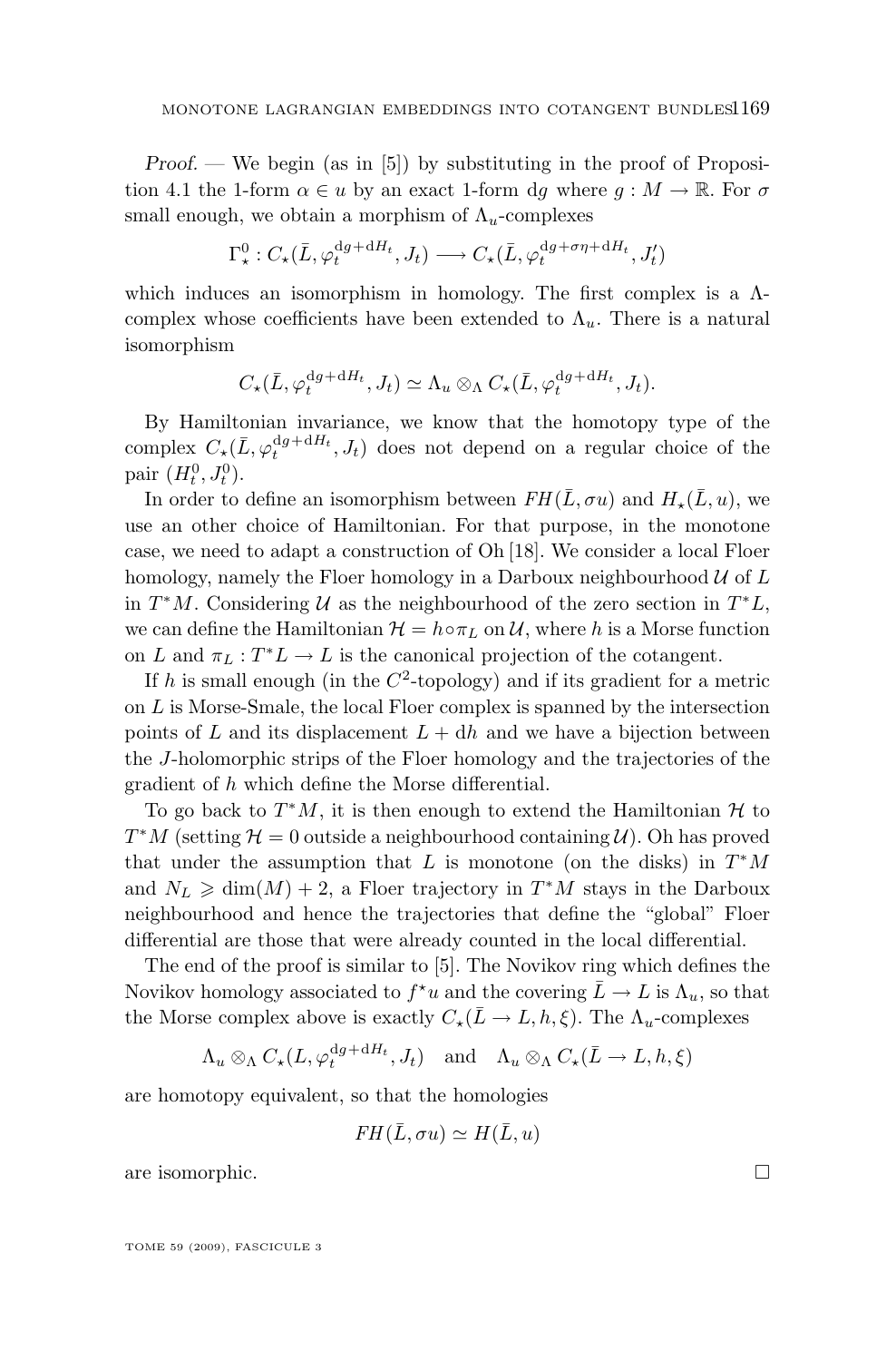<span id="page-36-0"></span>Propositions [4.1](#page-27-0) and [4.5](#page-34-0) imply that the set

$$
\left\{ \sigma \in \left] 0;+\infty \right[ \; \mid FH(\bar{L},u) \simeq H_{\star}(\bar{L},f^{\star}u) \right\}
$$

is nonempty, open and closed, hence equal to  $[0; +\infty]$  so that we have proved the following theorem:

THEOREM 4.6. — Let u be an element of  $H^1(M)$ . Assume that the *Lagrangian submanifold* L *is monotone on the loops and its Maslov number* N<sup>L</sup> *satisfies*

$$
N_L \geq \dim(M) + 2.
$$

*Then the Floer homology*  $FH(\bar{L}, u)$  *is isomorphic to the Novikov homology*  $H(\bar{L}, f^{\star}u).$ 

If we only assume that  $N_L \geq 2$ , we do not necessarily have an isomorphism between the Floer homology and the Novikov homology of L. This is also the case in usual Floer theory, but we have the spectral sequence described by Biran [\[3\]](#page-40-0) to relate it to the singular homology of the Lagrangian submanifold. We can also define in the monotone case a spectral sequence whose first page is the Novikov homology of  $L$  and that converges to the Floer-Novikov homology. The following theorem gives a precise description of this spectral sequence.

Let  $\bar{A}$  be the  $\Lambda_u$ -module  $\bar{A} = \Lambda_u[T, T^{-1}]$  of Laurent polynomials with coefficients in  $\Lambda_u$ . Let  $\tau_i : \bar{A} \to \bar{A}$  be the multiplication by  $T^i$ . We define the degree of T to be  $N_L$ . Then

$$
\bar{A} = \bigoplus_{i \in \mathbb{Z}} \bar{A}^i,
$$

where  $\bar{A}^i = \Lambda_u T^{i/N_L}$  if  $i \equiv 0 \mod N_L$  and  $\bar{A}^i = \{0\}$  otherwise.

THEOREM 4.7. — *There exists a spectral sequence*  $\{E_r^{p,q}, d_r\}$  *satisfying the following properties:*

1)  $E_0^{p,q} = C_{p+q-pN_L}(\bar{L}, f^*u) \otimes \bar{A}^{pN_L}$  and  $d_0 = \partial_0 \otimes 1;$ 

2) 
$$
E_1^{p,q} = H_{p+q-pN_L}(\bar{L}, f^*u) \otimes \bar{A}^{pN_L}
$$
 and  $\mathbf{d}_1 = [\partial_1] \otimes \tau$  where  
\n $[\partial_1] : H_{p+q-pN_L}(\bar{L}, f^*u) \longrightarrow H_{p+1+q-(p+1)N_L}(\bar{L}, f^*u)$ 

*is induced by*  $\partial_1$ *;* 

3) For all  $r \geq 1$ ,  $E_r^{p,q}$  can be written  $E_r^{p,q} = V_r^{p,q} \otimes \bar{A}^{pN_L}$  with  $d_r = \delta_r \otimes \tau_r$ ,  $V_r^{p,q}$  are modules on  $\Lambda_u$ ,  $\delta_r: V_r^{p,q} \to V_r^{p+r,q-r+1}$  are morphisms and satisfy  $\delta_r \circ \delta_r = 0$ . Moreover,

$$
V_{r+1}^{p,q} = \frac{\ker(\delta_r : V_r^{p,q} \to V_r^{p+r,q-r+1})}{\text{Im}(\delta_r : V_r^{p-r,q+r-1} \to V_r^{p,q})};
$$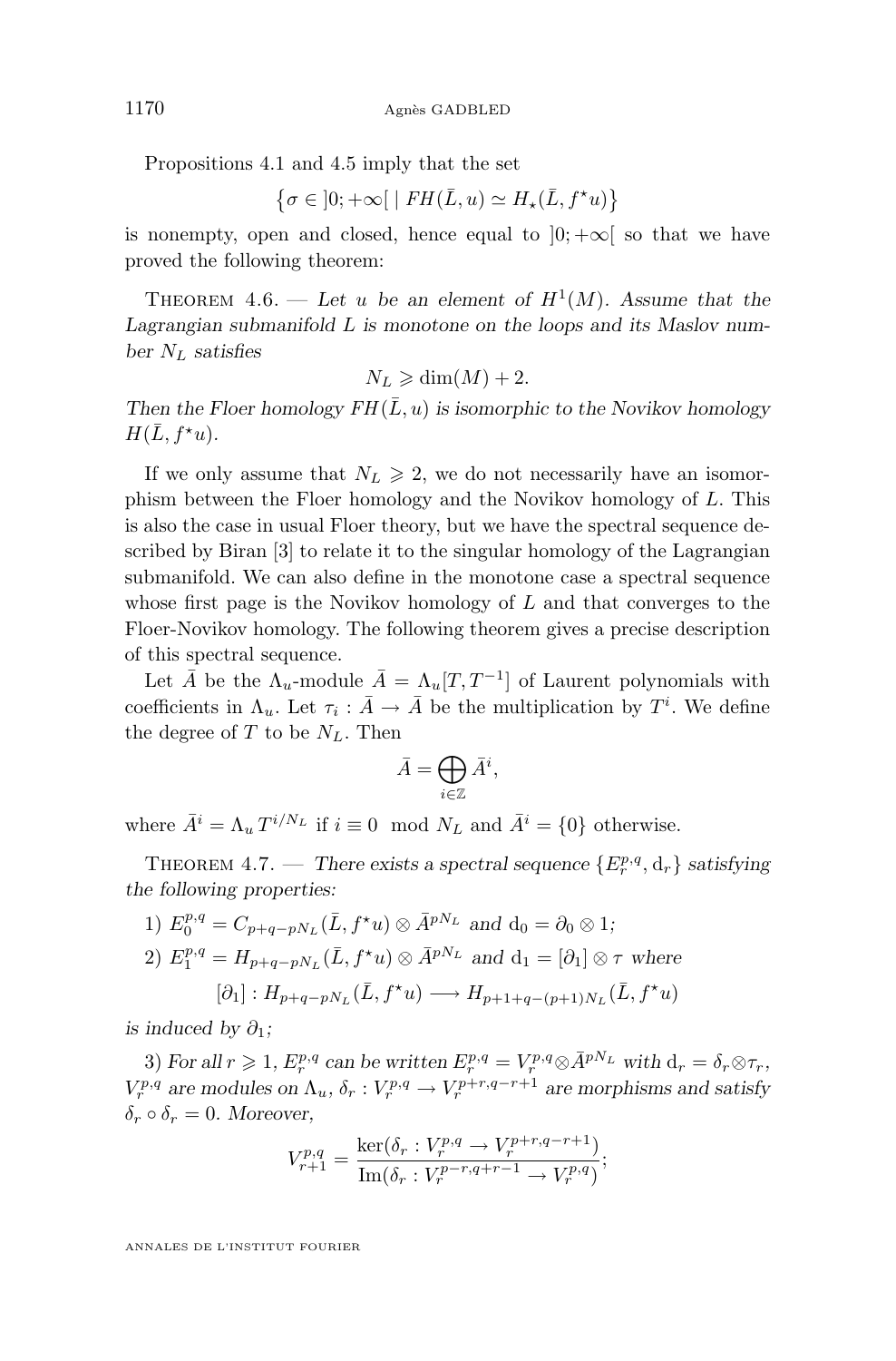4)  ${E_r^{p,q}, \mathbf{d}_r}$  *collapses at page*  $\kappa + 1$ *, where*  $\kappa = [(\dim(L) + 1)/N_L]$  *and the spectral sequence converges to*  $FH(\overline{L}, u)$ *, i.e.* 

$$
\bigoplus_{p+q=\ell} E_{\infty}^{p,q} \cong FH^{\ell \text{ (mod } N_L)}(\bar{L}, u).
$$

5) For all  $p \in \mathbb{Z}$ , one has  $\bigoplus_{q \in \mathbb{Z}} E^{p,q}_{\infty} \cong FH(\overline{L}, u)$ .

*Proof. —* In order to describe the spectral sequence, we look at the proof of Proposition [4.5](#page-34-0) and the Hamiltonian  $H$  defined with the  $C^2$ -small func-tion h. We suppose, as in [\[3\]](#page-40-0), that h has exactly one relative minimum  $x_0$ and we use  $x_0$  as base point for the Floer complex so that we can fix the grading by  $\mathbb{Z}/N_L$ . As we have the decomposition (see [\[18\]](#page-41-0)):

$$
C_{i(\text{mod }N_L)}(\bar{L}, \varphi_t^{H_t^0}, J_t^0) = \bigoplus_{j \equiv i \pmod{N_L}} C_j(\bar{L}, f^{\star}u).
$$

we can decompose the differential

$$
\partial: C_{\star \bmod N_L}(\bar{L}, \varphi_t^{H_t^0}, J_t^0) \longrightarrow C_{\star+1 \bmod N_L}(\bar{L}, \varphi_t^{H_t^0}, J_t^0)
$$

in  $\partial = \sum_{j\in\mathbb{Z}} \partial_j$  with

$$
\partial_j : C_{\star}(\bar{L}, f^{\star}u) \to C_{\star+1-jN_L}(\bar{L}, f^{\star}u).
$$

Moreover, by the index computations of [\[18\]](#page-41-0),

$$
\partial_j = 0 \quad \text{if } j < 0 \text{ or } j > \kappa = [(\dim(L) + 1) / N_L],
$$

so that

$$
\partial = \partial_0 + \cdots + \partial_{\kappa}.
$$

The differential  $\partial_0$  counts the trajectories that stay in the neighbourhood  $\mathcal{U}$ , it corresponds to the differential of the local Floer homology and as before, the homology of the complex  $(C_{\star}(\bar{L}, f^{\star}u), \partial_0)$  can be identified to the Novikov homology  $H(\bar{L}, f^*u)$ . The other operators  $\partial_1, \ldots, \partial_{\kappa}$  count the trajectories that leave the neighbourhood  $U$ .

In order to define and prove the properties of the spectral sequence, it suffices to substitute the coefficients in  $\mathbb{Z}/2$  in the proof of [\[3,](#page-40-0) Theorem 5.2] by coefficients in  $\Lambda_u$ .

REMARK 4.8. — *Note that if*  $N_L \geq \dim(M) + 2$ *, the spectral sequence collapses at page*  $\kappa + 1 = 1$  *and we recover Theorem [4.6](#page-36-0).*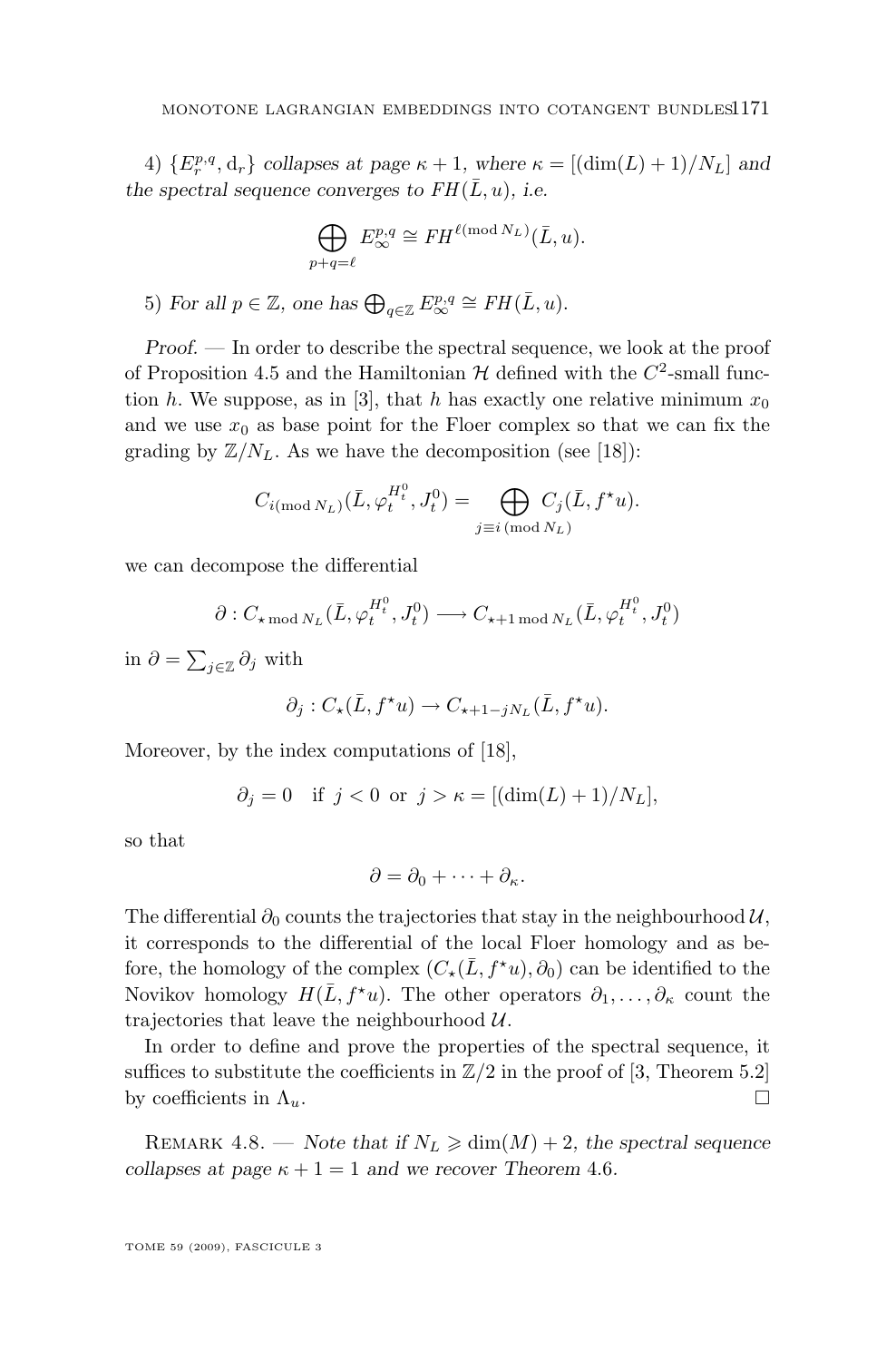#### 1172 Agnès GADBLED

#### **4.2. Proof of Theorems [1.4](#page-4-0) and [1.5](#page-5-0)**

*Proof of Theorem* [1.4.](#page-4-0) — As in [\[5,](#page-40-0) Section 4.1], it is a consequence of the proofs of Propositions [4.1,](#page-27-0) [4.5](#page-34-0) and Theorem [4.7.](#page-36-0) Thanks to Proposition [4.4,](#page-31-0) we can define for  $\sigma$  small enough a lift of the morphism of  $\Lambda_{f^*u}$ -complex  $\Gamma_{\star}$  between  $C_{\star}(L, \varphi_t^{\alpha+ dH_t}, J_t)$  and  $C_{\star}(L, \varphi_t^{\alpha+\sigma\eta+ dH_t}, J_t')$  which induces an isomorphism in homology:

$$
FH(L, u) \simeq FH(L, (1 + \sigma)u).
$$

In order to relate  $FH(L, \sigma u)$  and  $H_{\star}(L, f^{\star}u)$ , we use a lift of the morphism  $\Gamma^0_{\star}$  defined in the proof of Proposition [4.5](#page-34-0) and a spectral sequence analogous to the one in Theorem [4.7](#page-36-0) with the first page expressed in terms of  $H_*(L, f^*u)$  and the  $\Lambda_{f^*u}$ -module  $A = \Lambda_{f^*u}[T, T^{-1}]$ ].

When  $M$  is the total space of a fibration on the circle, Theorem [1.4](#page-4-0) enables us to prove Theorem [1.5](#page-5-0) in the case where  $f_{\star} : \pi_1(L) \to \pi_1(M)$  is surjective. Thanks to Remark [3.6,](#page-8-0) this will be enough to prove the theorem under the hypothesis  $N_L \geq \dim(M) + 1$  or

$$
N_L = \dim(M)
$$
 and  $[\pi_1(M) : \pi_1(L)]$  is finite.

*Proof of Theorem* [1.5](#page-5-0) *in the case*  $N_L \geq \dim(M) + 1$ . — Since the manifold  $M$  is the total space of a fibration on the circle, there exists a closed 1form  $\alpha$  that does not vanish on M. Consider the symplectic isotopy  $\varphi_t$ of  $T^*M$  spanned by  $X^{\alpha}$ :

$$
\varphi_t(p,q) = (p + t\alpha_q, q).
$$

For T large enough,  $\varphi_T(L) \cap L = \emptyset$  and without restricting generality we can assume that  $T = 1$ . Then the Floer complex defined in Section [3](#page-6-0) is empty and the Floer homology  $FH(L, u)$  is trivial.

But, as  $u \neq 0$  and as  $f_{\star} : \pi_1(L) \to \pi_1(M)$  is surjective,  $f^{\star}u \neq 0$  and by Proposition [2.5,](#page-6-0) if the presentation of the fundamental group of  $L$  satisfies  $p - q \geqslant 2$  or if the fundamental group is a free product of two non trivial groups, then  $H_1(L, f^{\star}u) \neq 0$ .

If  $N_L \geq \dim(M) + 2$ , then by Theorem [1.4,](#page-4-0) the Floer homology of L is isomorphic to the Novikov homology  $H_*(L, f^*u)$  and this contradicts  $H_1(L, f^{\star}u) \neq 0$ . If  $N_L = \dim(M) + 1 \geq 2$ , then the spectral sequence defined in Theorem [4.7](#page-36-0) collapses at page  $\kappa + 1 = 2$  and converges to the Floer homology of L. But for  $p = 0$  and  $q = 1$ ,

$$
[\partial_1]:H_1(L,f^\star u)\longrightarrow H_{2-N_L}(L,f^\star u)=\{0\}
$$

and

$$
[\partial_1]: H_{N_L}(L, f^{\star}u) = \{0\} \longrightarrow H_1(L, f^{\star}u),
$$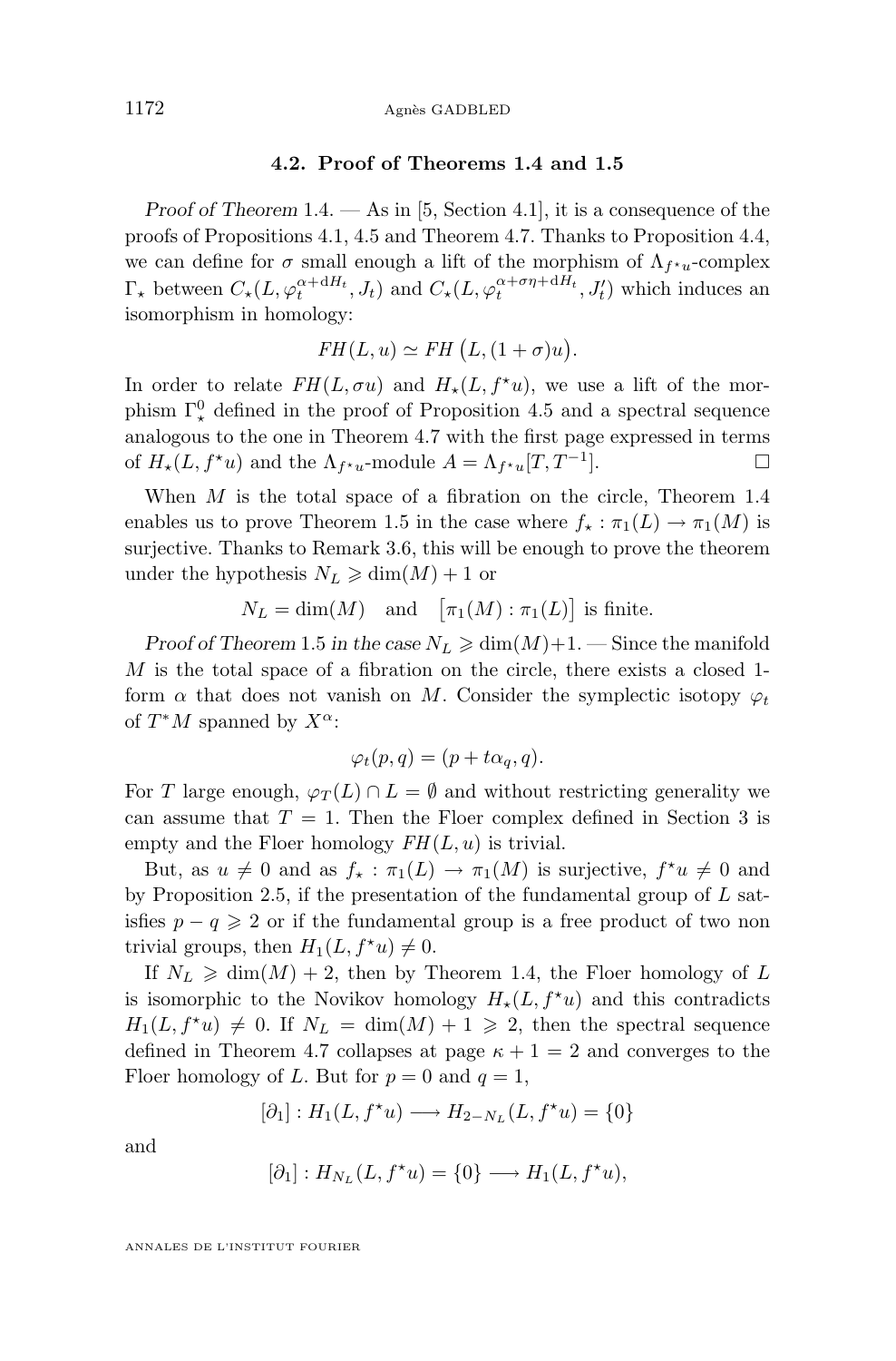hence  $E_{0,1}^2 = H_1(L, f^{\star}u)$ . We get also a contradiction in this case.  $\square$ 

*Proof of Theorem* [1.5](#page-5-0) *in the case*  $N_L \geq \dim(M)$ . — We can even extend the result to the case  $N_L = \dim(M)$  thanks to a property of the Novikov homology  $H_*(L, f^*u)$  (see Latour [\[11\]](#page-40-0) or Levitt [\[13\]](#page-40-0)): since  $f^*u \neq 0$ , there exists in the class of  $f^{\star}u$  a 1-form  $\alpha'$  which has no critical point of index 0 or dim(M). In particular, the groups  $H_0(L, f^{\star}u)$  and  $H_{\dim(M)}(L, f^{\star}u)$  are trivial.

By Theorem [1.4,](#page-4-0) there exists a spectral sequence converging to the Floer homology of L and whose first page can be described with the Novikov homology of L. In the case  $N_L = \dim(M) \geq 2$ , the spectral sequence collapses at the second page,

$$
[\partial_1]: H_1(L, f^{\star}u) \longrightarrow H_{2-N_L}(L, f^{\star}u) = \{0\}
$$

and

$$
[\partial_1]: H_{N_L}(L, f^{\star}u) = \{0\} \longrightarrow H_1(L, f^{\star}u),
$$

so that  $E_{0,1}^2 = H_1(L, f^*u)$ . As before, this leads to a contradiction.  $\square$ 

#### **Appendix: proof of Lemma [3.7](#page-9-0)**

(i) Assume first that  $\overline{L}$  is path-connected. Choose a base point  $\ell$  in L and let  $m = i(\ell)$  be its image in  $T^*M$ . Choose also a lift  $\ell$  of  $\ell$  in  $\overline{L}$ . Let  $g$ be an element of  $\pi_1(M)$ . As  $\overline{L}$  is path-connected, there exists a path  $\widetilde{\gamma}$ from  $\tilde{\ell}$  to  $\tilde{\ell}^g$  in  $\bar{L}$ . The image  $(\pi \circ \tilde{p} \circ \tilde{\imath})(\tilde{\gamma})$  of that path in M is a loop representing g and its image in L is thus a loop  $\gamma$  such that  $f_{\star}([\gamma]) = g$ .

Conversely, assume that the map  $\pi_1(L) \to \pi_1(M)$  is surjective. As L is supposed to be path-connected, to prove that  $\overline{L}$  is path-connected, it is enough to prove that two points in the same fiber can be joined by a path in  $\overline{L}$ . Let  $\ell_1$  and  $\ell_2$  two elements of  $\overline{L}$  in the fiber of the point  $\ell$  of  $L$ . The two points  $\tilde{\ell}(\ell_1)$  and  $\tilde{\ell}(\ell_2)$  of  $T^*M$  can be joined in  $T^*M$  by a path<br>which assists for  $T^*M$  is a large such that  $\tilde{\ell}(\ell_1)$ .  $(\tilde{\ell}(\ell_2))$  and here which projection on  $T^*M$  is a loop c such that  $\tilde{\ell}(\tilde{\ell}_2) = (\tilde{\ell}(\tilde{\ell}_1))^{[c]}$ . But by assumption, the element [c] of the group  $\pi_1(M)$  has an antecedent in  $\pi_1(L)$ . Let  $\gamma$  be a loop in L based in  $\ell$  representing this antecedent. If  $\tilde{\gamma}$  is the lift with starting point  $\tilde{\ell}_1$  of  $\gamma$  in  $\bar{L}$ , its endpoint  $\tilde{\ell}_1^{[\gamma]}$  must have  $(\tilde{\ell}(\tilde{\ell}_1))^{[c]}$  as image by  $\tilde{i}$ , and this proves that  $\tilde{\gamma}$  is a path from  $\tilde{\ell}_1$  to  $\tilde{\ell}_2$ .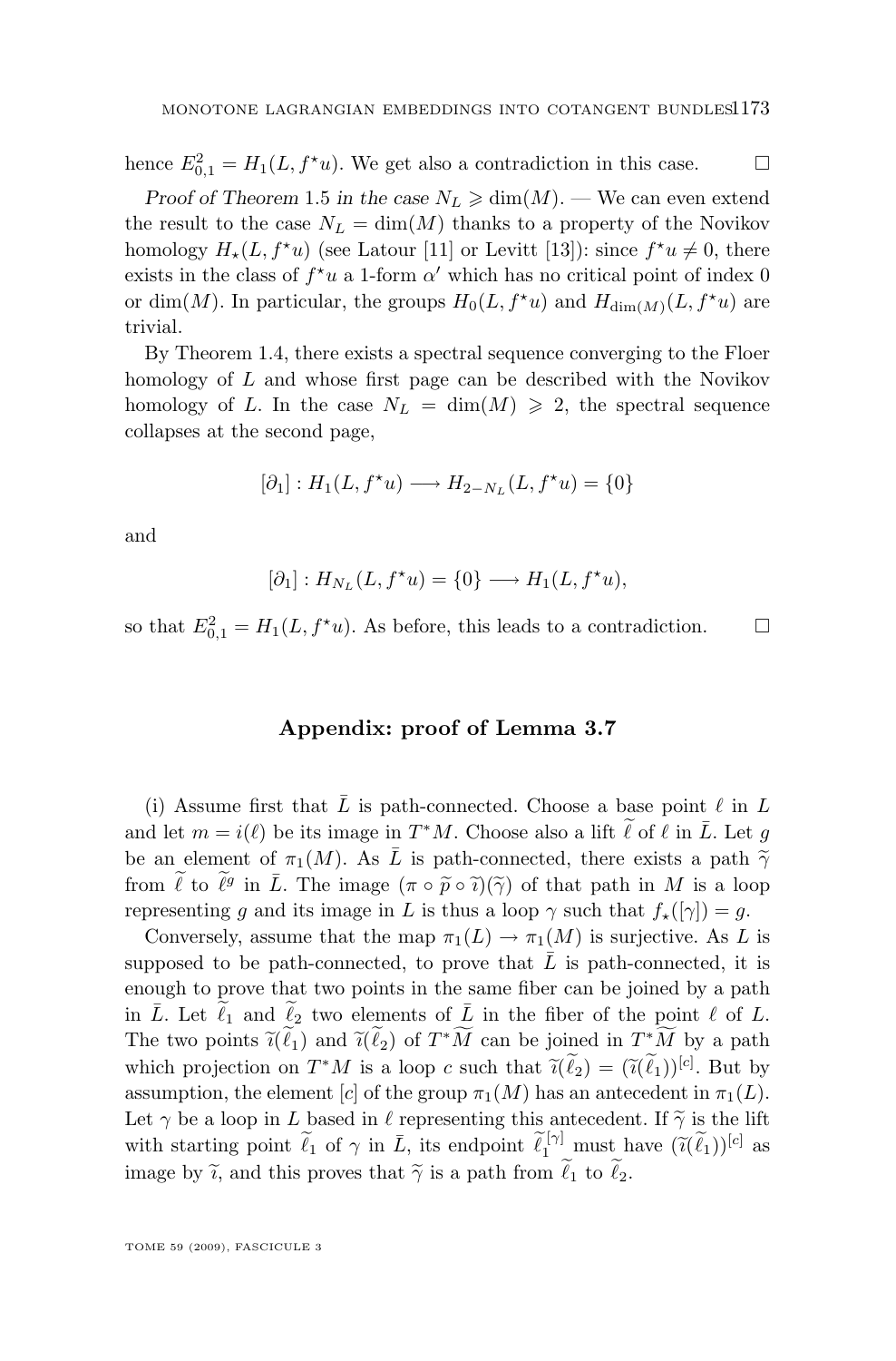<span id="page-40-0"></span>(ii) By definition,  $\bar{L}$  fits into the following commutative diagram:



As  $T^*M$  is simply connected, the diagram induced on the fundamental groups gives that  $\text{Im}(\pi_1(\overline{L}) \to \pi_1(L))$  is included in K. Conversely, any loop of L whose image in M is homotopic to the constant path can be lifted to  $T^*\widetilde{M}$  in a loop of  $\overline{L}$ .

(iii) The embedding is monotone because the symplectic structure (and the Liouville form) on  $T^*M$  are obtained by taking the pull-back of those of  $T^*M$ .

#### BIBLIOGRAPHY

- [1] V. I. ARNOL'D, "The first steps of symplectic topology", *Uspekhi Mat. Nauk* 41 (1986), no. 6 (252), p. 3-18, 229.
- [2] M. Audin, "Fibrés normaux d'immersions en dimension double, points doubles d'immersions lagrangiennes et plongements totalement réels", *Comment. Math. Helv.* **63** (1988), no. 4, p. 593-623.
- [3] P. Biran, "Lagrangian non-intersections", *Geom. Funct. Anal.* **16** (2006), no. 2, p. 279-326.
- [4] L. Buhovski, "Homology of Lagrangian Submanifolds in Cotangent Bundles", arXiv:math/0312265.
- [5] M. Damian, "Constraints on exact Lagrangians in cotangent bundles of manifolds fibered over the circle", arXiv:0710.0511, to be published in Comment. Math. Helv.
- [6] A. Floer, "Morse theory for Lagrangian intersections", *J. Differential Geom.* **28** (1988), no. 3, p. 513-547.
- [7] ——— , "The unregularized gradient flow of the symplectic action", *Comm. Pure Appl. Math.* **41** (1988), no. 6, p. 775-813.
- [8] K. FUKAYA, P. SEIDEL & I. SMITH, "Exact Lagrangian submanifolds in simplyconnected cotangent bundles", *Invent. Math.* **172** (2008), no. 1, p. 1-27.
- [9] R. HIND, "Lagrangian spheres in  $S^2 \times S^{2n}$ , *Geom. Funct. Anal.* **14** (2004), no. 2, p. 303-318.
- [10] F. Lalonde & J.-C. Sikorav, "Sous-variétés lagrangiennes et lagrangiennes exactes des fibrés cotangents", *Comment. Math. Helv.* **66** (1991), no. 1, p. 18-33.
- [11] F. Latour, "Existence de 1-formes fermées non singulières dans une classe de cohomologie de de Rham", *Inst. Hautes Études Sci. Publ. Math.* (1994), no. 80, p. 135- 194.
- [12] H. V. Lê & K. Ono, "Symplectic fixed points, the Calabi invariant and Novikov homology", *Topology* **34** (1995), no. 1, p. 155-176.
- [13] G. Levitt, "1-formes fermées singulières et groupe fondamental", *Invent. Math.* **88** (1987), no. 3, p. 635-667.
- [14] D. NADLER, "Microlocal branes are constructible sheaves", arXiv:math/0612399.